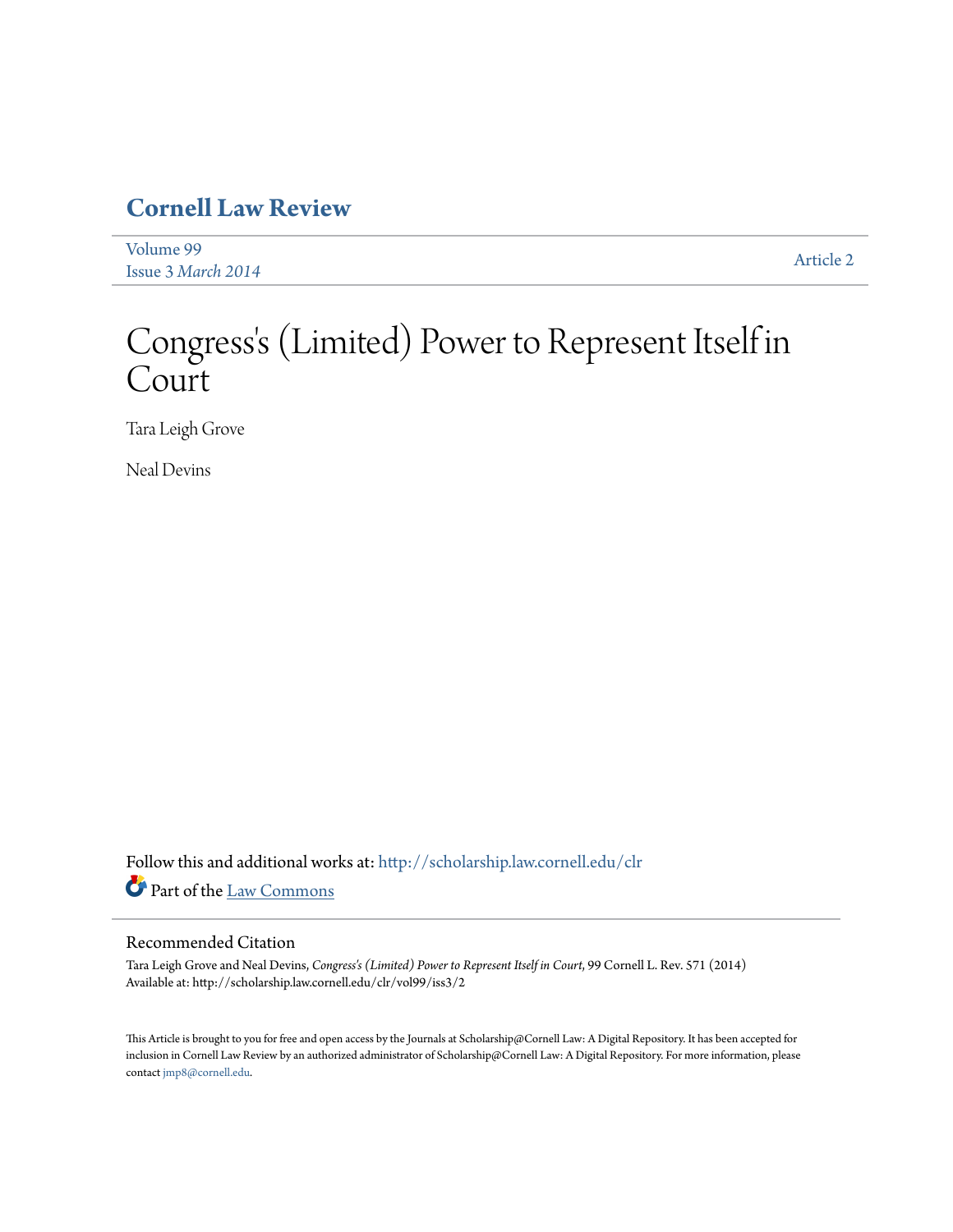### CONGRESS'S (LIMITED) POWER TO REPRESENT ITSELF IN COURT

*Tara Leigh Grove*† *& Neal Devins*††

*Scholars and jurists have long assumed that, when the executive branch declines to defend a federal statute, Congress may intervene in federal court to defend the law. When invalidating the Defense of Marriage Act, for example, no Supreme Court Justice challenged the authority of the House of Representatives to defend federal laws in at least some circumstances. At the same time, in recent litigation over the Fast and Furious gun-running case, the Department of Justice asserted that the House could not go to court to enforce a subpoena against the executive. In this Article*, *we seek to challenge both claims. We argue that Congress has the constitutional power to enforce subpoenas but not defend federal statutes in court. Congressional defense of federal statutes violates two constitutional norms. First, except in certain specified situations (none of which are applicable here), the Constitution prohibits Congress or one of its components from having any role in the implementation of federal law. Second, unilateral defense by the House or the Senate violates the constitutional norm of bicameralism. The Constitution does not authorize either chamber to speak on behalf of Congress, much less the United States, in defense of federal law. By contrast, the Constitution gives each chamber considerable power to investigate wrongdoing by the executive and to conduct litigation growing out of such investigations—by, for example, enforcing subpoenas. We believe that this limited congressional power to appear in court makes eminent sense. The House and Senate counsel, as currently constituted, are poorly suited to defend their joint work product in court but are well situated to represent their respective institutions in other proceedings against the executive. Furthermore, this investigative power gives each chamber a powerful (and often overlooked) constitutional tool to do battle with the executive.*

<sup>†</sup> Associate Professor, William and Mary Law School.

<sup>††</sup> Goodrich Professor of Law & Professor of Government, College of William and Mary. We are grateful—for helpful comments on earlier drafts—to Jack Beermann, Steve Calabresi, Erin Delaney, Richard Fallon, Eugene Kontorovich, Andrew Koppelman, John McGinnis, Dan Meltzer, Henry Monaghan, Trevor Morrison, Jim Pfander, Marty Redish, and David Shapiro. Thanks are owed to Mike Davidson, Morgan Frankel, Thomas Griffith, and Charles Tiefer, current and former House and Senate counsel who shared their insights with us. Thanks, finally, to our able research assistants Jennifer Casazza, Joe Figueroa, Bryan Gividen, Brian Holland, Mary Kate Hopkins, Sam Mann, Justin Morgan, Nandor Kiss, and Jim Zadick. This paper was presented at Northwestern University School of Law; the Junior Faculty Federal Courts Workshop, William and Mary Law School; the Third Annual Constitutional Law Colloquium, Loyola University Chicago School of Law; University of Maryland Francis King Carey School of Law; the Structure of Standing Symposium in Honor of Judge William Fletcher, University of Alabama School of Law; and the Constitutional Law Colloquium at the University of Illinois College of Law.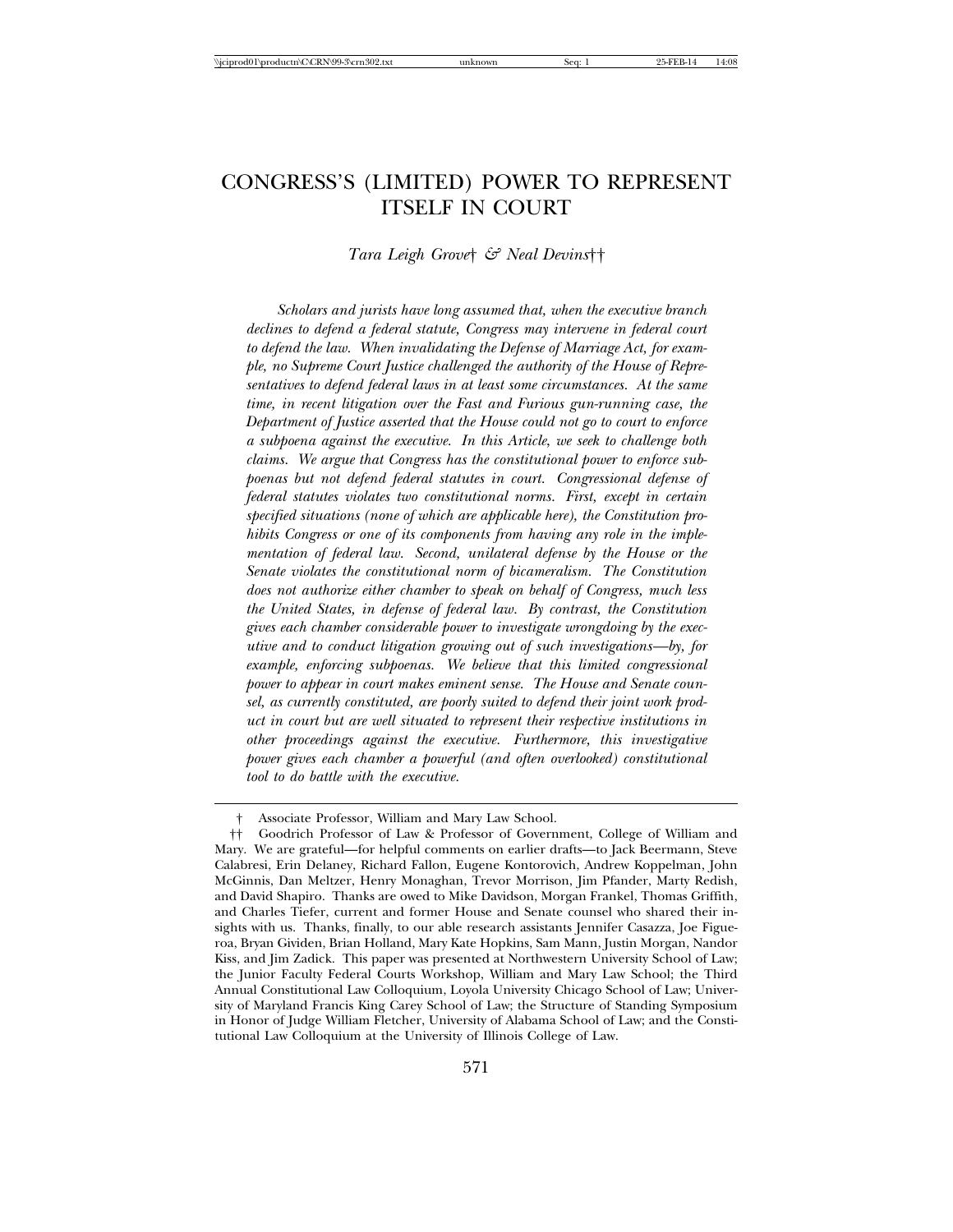|    | I. SEPARATING LEGISLATION AND IMPLEMENTATION  577 |                                                                                                  |     |
|----|---------------------------------------------------|--------------------------------------------------------------------------------------------------|-----|
|    |                                                   | A. Constitutional Text and Structure                                                             | 580 |
|    | В.                                                | The Early Adherence to This Structural Division                                                  | 583 |
|    | C.                                                | Congress Declined to Defend Federal Statutes Even                                                |     |
|    |                                                   | in the Face of Executive Non-Defense                                                             | 586 |
|    |                                                   | D. Congress and the Defense of Federal Statutes                                                  | 593 |
|    | Е.                                                | Congressional Control over Internal House and                                                    |     |
|    |                                                   |                                                                                                  |     |
| Н. |                                                   | THE BICAMERALISM NORM: SEPARATING THE HOUSE AND                                                  |     |
|    |                                                   |                                                                                                  | 603 |
|    |                                                   | A. The Structural and Institutional Division Between                                             |     |
|    |                                                   |                                                                                                  |     |
|    |                                                   | B. The Development of the House and Senate                                                       |     |
|    |                                                   |                                                                                                  | 608 |
|    |                                                   | The House Counsel as the Majority Party Counsel<br>1.                                            | 608 |
|    |                                                   | From "Congressional Counsel" to Separate Senate<br>2.                                            |     |
|    |                                                   | $\mathit{Course}\ \dots \dots \dots \dots \dots \dots \dots \dots \dots \dots \dots \dots \dots$ | 611 |
|    |                                                   | C. House-Senate Differences and the Workings of the                                              |     |
|    |                                                   | House and Senate Legal Counsel                                                                   | 614 |
|    |                                                   | III. CONSTITUTIONAL LIMITS ON CONGRESS IN COURT  622                                             |     |
|    |                                                   |                                                                                                  | 630 |

#### **INTRODUCTION**

When ruling on the constitutionality of the Defense of Marriage Act (DOMA) in *United States v. Windsor*, the Supreme Court obliquely noted that the Obama administration's refusal to defend the statute was "a complication."1 But thankfully, the House of Representatives came to the rescue through its "sharp adversarial presentation of the issues."2 Although the Court did not formally decide whether the House had standing to intervene and appeal in *Windsor* (since it held that the executive had standing), every Justice seemed to assume that Congress may sometimes stand in for the executive and defend federal laws.3 In fact, all nine Justices either acknowledged or approvingly referenced the intervention of the House and the Senate in the Supreme Court's 1983 legislative-veto decision, *INS v. Chadha*, 4 another case where the Department of Justice (DOJ) refused to defend the constitutionality of a federal statute.<sup>5</sup>

<sup>1 133</sup> S. Ct. 2675, 2685 (2013).<br>
2 Id. at 2688.

<sup>&</sup>lt;sup>3</sup> *See infra* notes 327–33 and accompanying text.<br>4 *A69*  $\overline{115}$  **Q10**  $(1083)$ 

<sup>4 462</sup> U.S. 919 (1983).<br>5 See infra notes 397–39

<sup>5</sup> *See infra* notes 327–33 and accompanying text. In *Chadha*, the DOJ refused to de- **R** fend the constitutionality of a statute authorizing a one-house legislative veto; in response, the Ninth Circuit Court of Appeals sought out House and Senate participation in the litiga-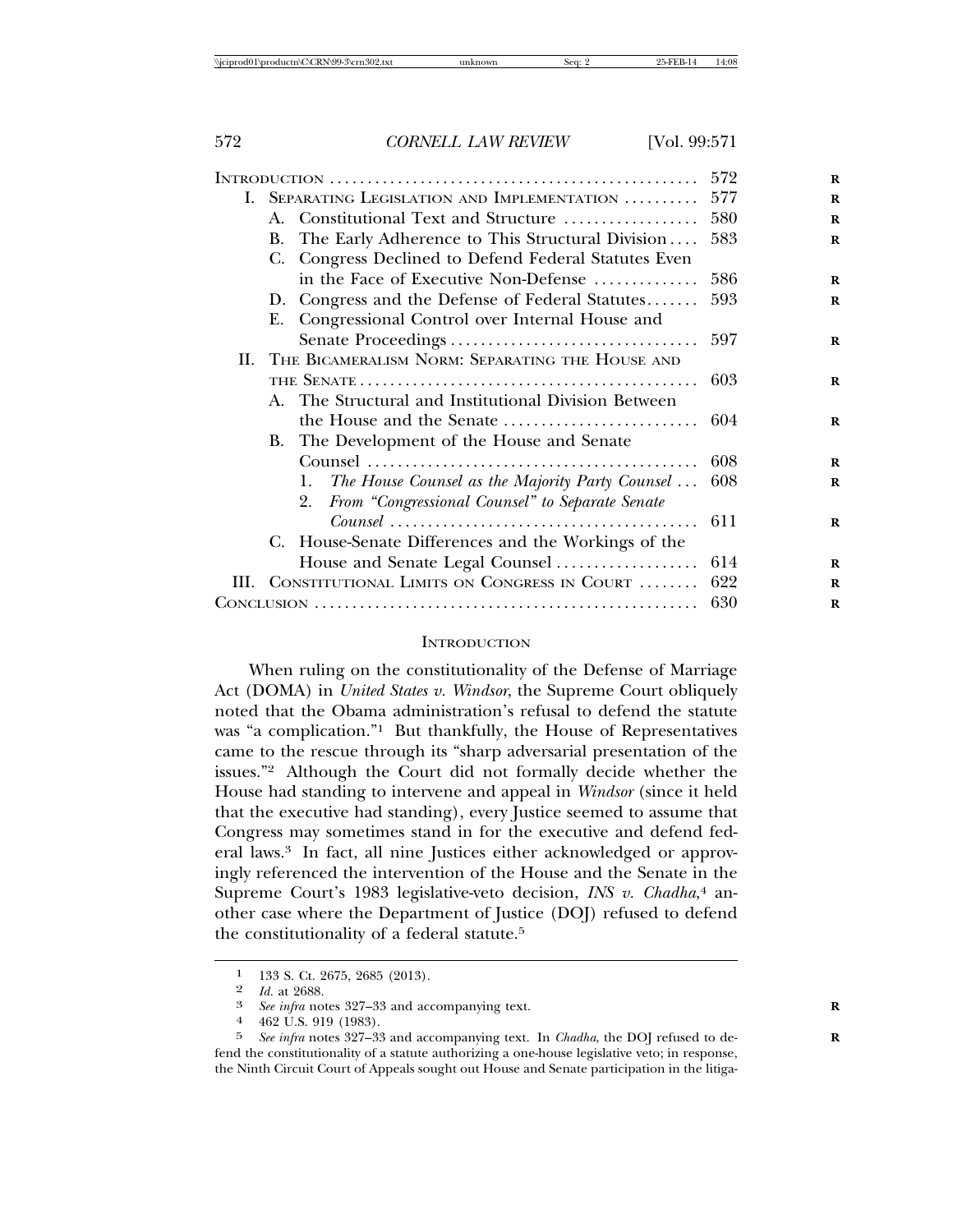The question of Congress's power to represent itself in court has also been raised in district court litigation between the House of Representatives and the DOJ. In June 2012, the House decided both to pursue a legal action against Attorney General Eric Holder and to find the Attorney General in contempt of Congress for failing to turn over documents relating to the controversial gun-trafficking program known as Operation Fast and Furious.6 In response, the DOJ challenged the House's power to judicially enforce the subpoena7—an argument that, if accepted, would dramatically undermine the House's capacity to investigate executive wrongdoing.8

We argue that Congress has the constitutional power to investigate the executive and judicially enforce subpoenas but that it cannot defend federal statutes in court. We thereby challenge a widespread assumption among jurists and scholars that, when the executive branch declines to defend a federal law, Congress may take over the litigation.9 Moreover, by highlighting Congress's investigative power,

7 *See* Memorandum in Support of Defendant's Motion to Dismiss at 22–24, Comm. on Oversight & Gov't Reform v. Holder, No. 1:12-cv-1332, 2012 WL 5231437 (D.D.C. Oct. 15, 2012); *see also* Josh Gerstein, *Judge Skeptical of Obama in Executive Privilege Fight*, POLITICO (Apr. 24, 2013, 4:16 PM), http://www.politico.com/story/2013/04/judge-skeptical-ofobama-on-executive-privilege-90587.html (summarizing the arguments in an April 24, 2013 hearing on the issue).<br><sup>8</sup> On September 30, 2013, District Judge Amy Berman Jackson turned back DOJ ef-

forts to dismiss the suit. *See* Comm. on Oversight & Gov't Reform v. Holder, No. 12-1332, 2013 WL 5428834, at \*19–20 (D.D.C. Sept. 30, 2013); Josh Gerstein, *Fresh DOJ Loss in 'Fast and Furious' Docs Fight*, POLITICO (Sept. 30, 2013, 9:16 PM), http://www.politico.com/ story/2013/09/fast-and-furious-doj-documents-97604.html. According to the court, "[d]ismissing the case without hearing it would in effect place the court's finger on the scale, designating the executive as the victor based solely on his untested assertion that the privilege applies." *Comm. on Oversight & Gov't Reform*, 2013 WL 5428834, at \*19.

*See, e.g., Chadha,* 462 U.S. at 940 ("We have long held that Congress is the proper party to defend the validity of a statute when an agency of government . . . agrees with plaintiffs that the statute is inapplicable or unconstitutional."); Drew S. Days, *The Interests of the United States, the Solicitor General and Individual Rights*, 41 ST. LOUIS U. L.J. 1, 5 (1996) ("[W]hen the Solicitor General is persuaded that the law cannot reasonably be defended[,] . . . Congress is free to represent itself."); Amanda Frost, *Congress in Court*, 59 UCLA L. REV. 914, 952–53 (2012) (agreeing that Congress may step in when "the executive refuses to defend the constitutionality of federal legislation"); William K. Kelley, *Avoiding Constitutional Questions as a Three-Branch Problem*, 86 CORNELL L. REV. 831, 874 & n.260 (2001) (same); *see also* Jack M. Beermann, *Congressional Administration*, 43 SAN DIEGO L. REV. 61, 113–14 (2006) (discussing Congress's strong incentive to represent itself in separation-of-powers cases). One insightful student note does, however, question Congress's authority to defend statutes. *See* James W. Cobb, Note, *By "Complicated and Indirect" Means: Congressional Defense of Statutes and the Separation of Powers*, 73 GEO. WASH. L. REV. 205, 208

tion. *See Chadha*, 462 U.S. at 928. For additional discussion, see *infra* notes 367–73 and **R**

accompanying text. <sup>6</sup> *See* Elizabeth Flock, *Eric Holder Gets Subpoena on Failed Fast and Furious Operation*, WASH. POST (Oct. 12, 2011, 8:40 AM), http://www.washingtonpost.com/blogs/blogpost/ post/eric-holder-to-get-subpoena-on-failed-fast-and-furious-anti-gunrunning-operation/ 2011/10/12/gIQA9N7xeL\_blog.html; Zoe Tillman, *Mediation Unlikely in Court Fight over Fast and Furious Documents*, BLOG LEGAL TIMES (Jan. 10, 2013), http://legaltimes.typepad. com/blt/2013/01/mediation-unlikely-in-court-fight-over-fast-and-furious-documents.html.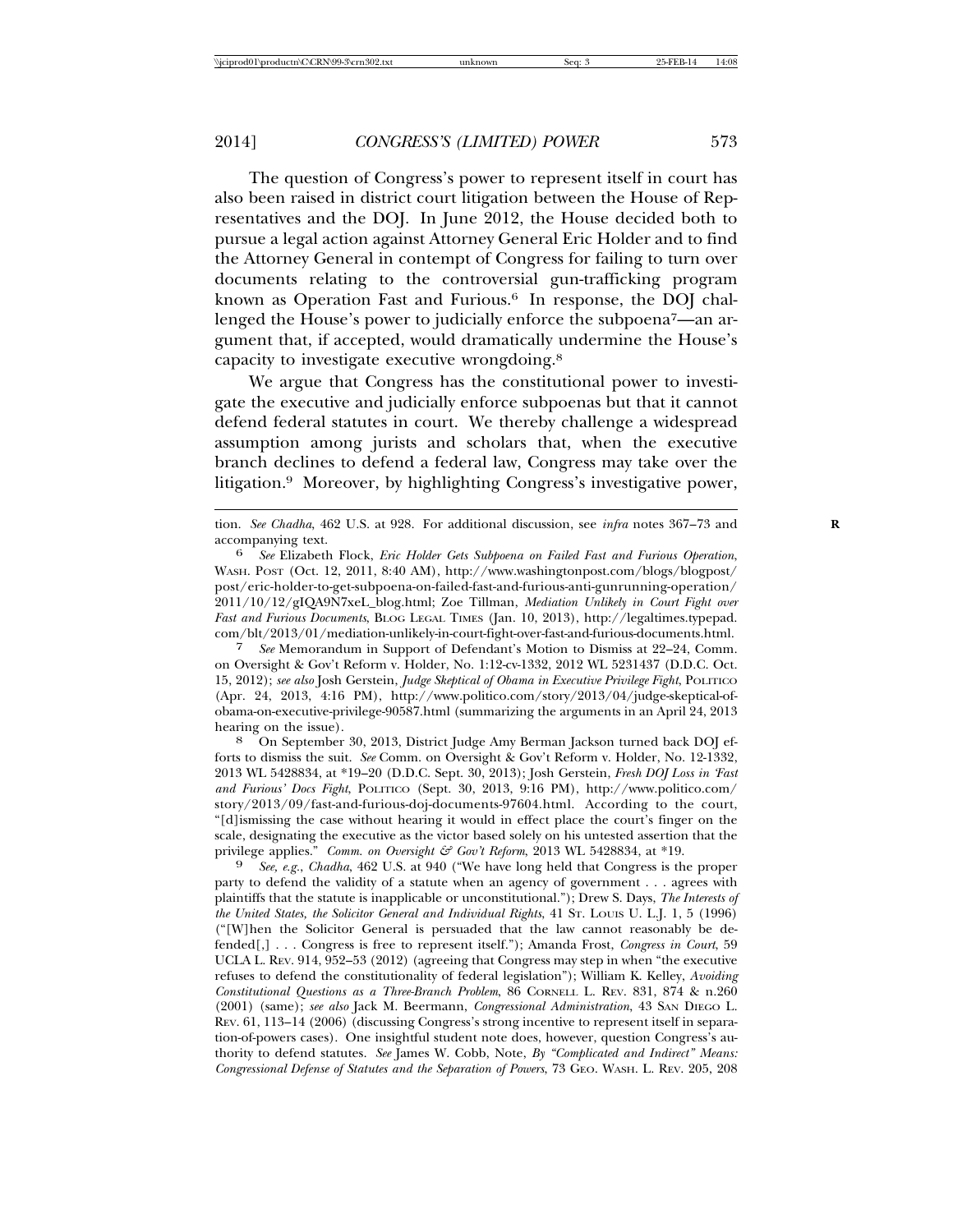we demonstrate that the Constitution gives the House and the Senate an alternative (and often overlooked) mechanism to challenge executive wrongdoing in court.10

Congressional defense of federal statutes violates two constitutional norms. First, the Constitution precludes Congress from having a direct role in the implementation of federal law, providing instead that the executive branch "shall take Care that the Laws be faithfully executed."11 Congress may influence the execution of federal law only through the formal mechanisms spelled out in the Constitution: the Senate's role in the appointments process, impeachment, and statutes enacted via bicameralism and presentment.12 Congress may not delegate to itself the power to execute the laws.13

Second, defense of federal statutes by the House or the Senate violates an additional constitutional norm: bicameralism. The Constitution divides the legislature into two separate and distinct chambers, so that each chamber can serve as a "check" on the other,<sup>14</sup> and thus largely prohibits unilateral action by either chamber. Under this bicameral scheme, the House and the Senate must jointly consent to any piece of legislation and to the impeachment and removal of any federal official.15 Even when the Senate acts independently of the House (as in the realm of appointments and treaties), it does not act alone but serves only as a check on the President.

The Constitution creates an important exception to these structural principles, providing each chamber with the power to both establish and enforce "the Rules of its Proceedings."16 Article I grants each chamber the authority to punish members for violating internal rules, conduct investigations, and issue subpoenas in connection with those investigations.17 Each chamber may even hold nonmembers in

12 *See* U.S. CONST. art. I, § 7, cl. 2; *id.* art. I, § 3, cl. 6; *Chadha*, 462 U.S. at 955–56.

13 *See Chadha*, 462 U.S. at 956 (discussing how, within the four provisions of the Constitution that authorize either the House or the Senate to act alone, "none of [the exceptions] authorize the action challenged here," and "congressional authority is not to be implied"). <sup>14</sup> *See* U.S. CONST. art. I, § 1 ("All legislative Powers herein granted shall be vested in a

Congress of the United States, which *shall consist* of a Senate and House of Representatives." (emphasis added)).<br> $15 \text{ See } \text{US } \text{ Const art}$ 

15 *See* U.S. CONST. art. I, § 2, cl. 5; *id.* art. I, § 3, cl. 6; *id.* art. I, § 7, cl. 2.

16 *Id.* art. I, § 5, cl. 2.

17 *See id.*; *see also infra* Part I.E (elaborating on this power).

<sup>(2004) (</sup>arguing that such defense violates the anti-aggrandizement principle and the Appointments Clause).

<sup>10</sup> Notably, scholars have not previously recognized the importance of bicameralism to these debates. The bicameralism aspect of our argument is thus particularly novel. First, we explain why the bicameralism norm limits congressional defense of federal statutes but not its enforcement of subpoenas. *See infra* Part II. Second, we argue that Congress can make use of this investigative power to shape whether and how the executive defends federal laws in court. *See infra* notes 377–80 and accompanying text. <sup>11</sup> U.S. Const. art. II, § 3.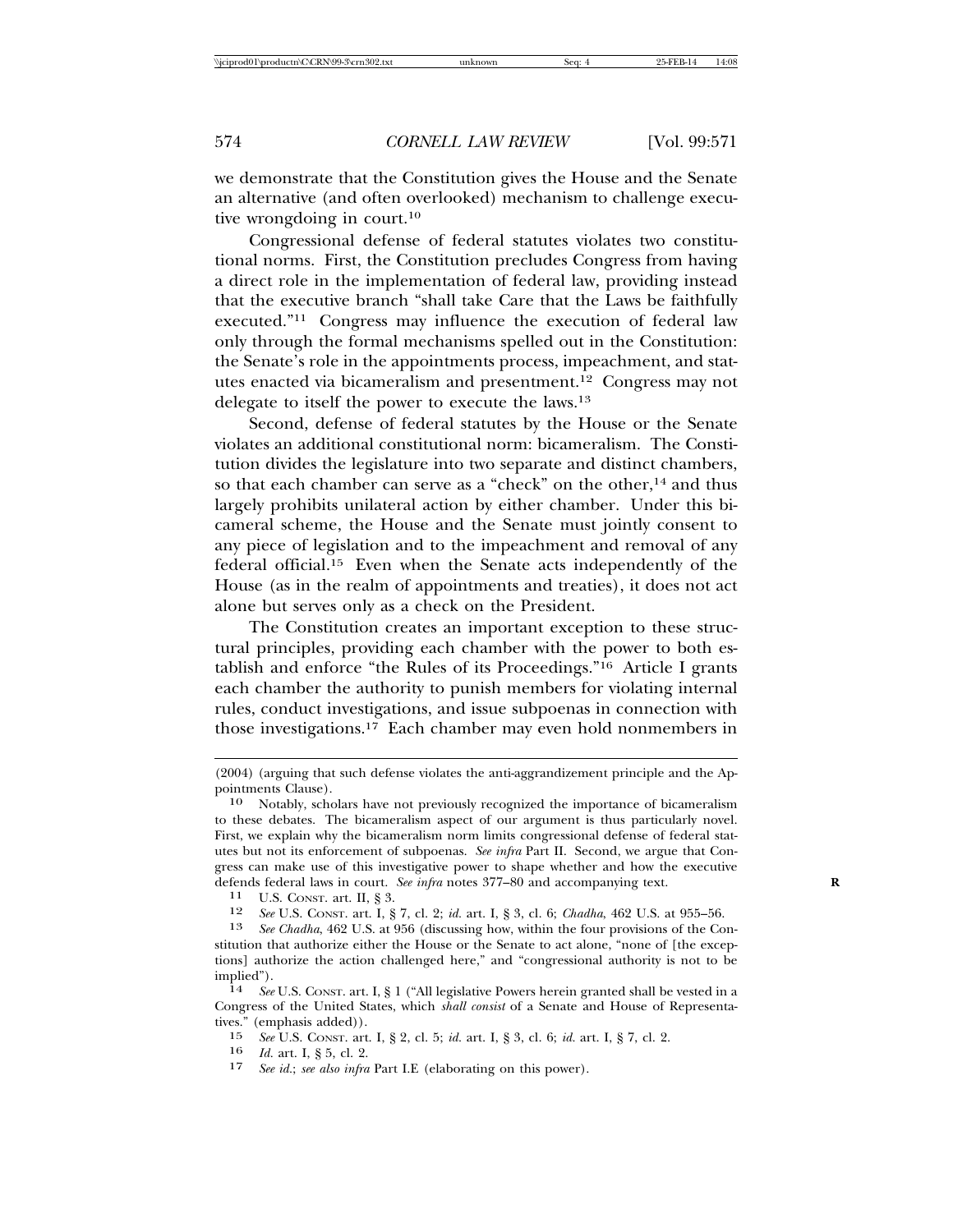contempt for failing to cooperate with an investigation.18 The House of Representatives relied on this authority when it held Attorney General Holder in contempt for failing to comply with a subpoena in the Fast and Furious case.<sup>19</sup> The bicameralism norm does not bar such investigations; Article I expressly allows each chamber to act unilaterally in this context.<sup>20</sup> To make this Article I power effective, each chamber must have the authority to litigate any matters arising out of its investigations, including by enforcing subpoenas.

Historical practice supports our argument for a limited congressional power to represent itself in court. From 1789 until modern times, the House and the Senate asserted the power to conduct investigations and to litigate any disputes related to those investigations. By contrast, Congress historically delegated control over all other federal litigation to the executive. That was true even when the executive branch declined to defend a federal law. Although members of Congress occasionally participated as amici in such cases, neither Congress nor its components asserted the power to intervene on behalf of federal laws. This historical pattern remained unchanged until 1983, when the Supreme Court—with virtually no explanation—permitted intervention by the House and Senate counsel in *INS v. Chadha*. 21 As we demonstrate below, the Court in *Chadha* simply did not grapple with the textual and historical evidence against defense of federal statutes by components of Congress.

Furthermore, the current House and Senate counsel are well suited to represent their separate institutions in subpoena and other investigative matters but are poorly designed to defend their joint work product in court. As political scientists have documented, the two chambers of Congress maintain distinct institutional cultures.<sup>22</sup> The House is largely controlled by the majority party leadership, while the Senate (due to procedures like the filibuster) can generally take action only with bipartisan support. The House and Senate counsel reflect these distinct institutional norms. The House counsel is a more "partisan" institution, participating in litigation at the request of the majority party leadership. For example, the House Republican leadership made the decision to defend DOMA over the vocal objection of Democratic minority leaders.23 The Senate counsel, by con-

<sup>18</sup> *See infra* Part I.A, B, E.

<sup>19</sup> *See* Flock, *supra* note 6. **R**

<sup>20</sup> *See* U.S. CONST. art. I, § 5, cl. 2; *see also infra* notes 158–59 and accompanying text **R** (discussing Congress's investigative power).

<sup>21</sup> *See* 462 U.S. 919, 959 (1983) (invalidating the one-house legislative veto).<br>22 *See infra* notes 209–22 and accompanying text.

See infra notes 209–22 and accompanying text.

<sup>23</sup> *See* Chris Geidner, *House Republicans Vote to Defend DOMA in Court on Party Line 3-2 Vote*, METRO WKLY. (Mar. 9, 2011, 6:14 PM), http://metroweekly.com/poliglot/2011/03/ house-republicans-vote-to-defe.html; *see also* Kathleen Hennessey, *Democrats File Amicus Brief*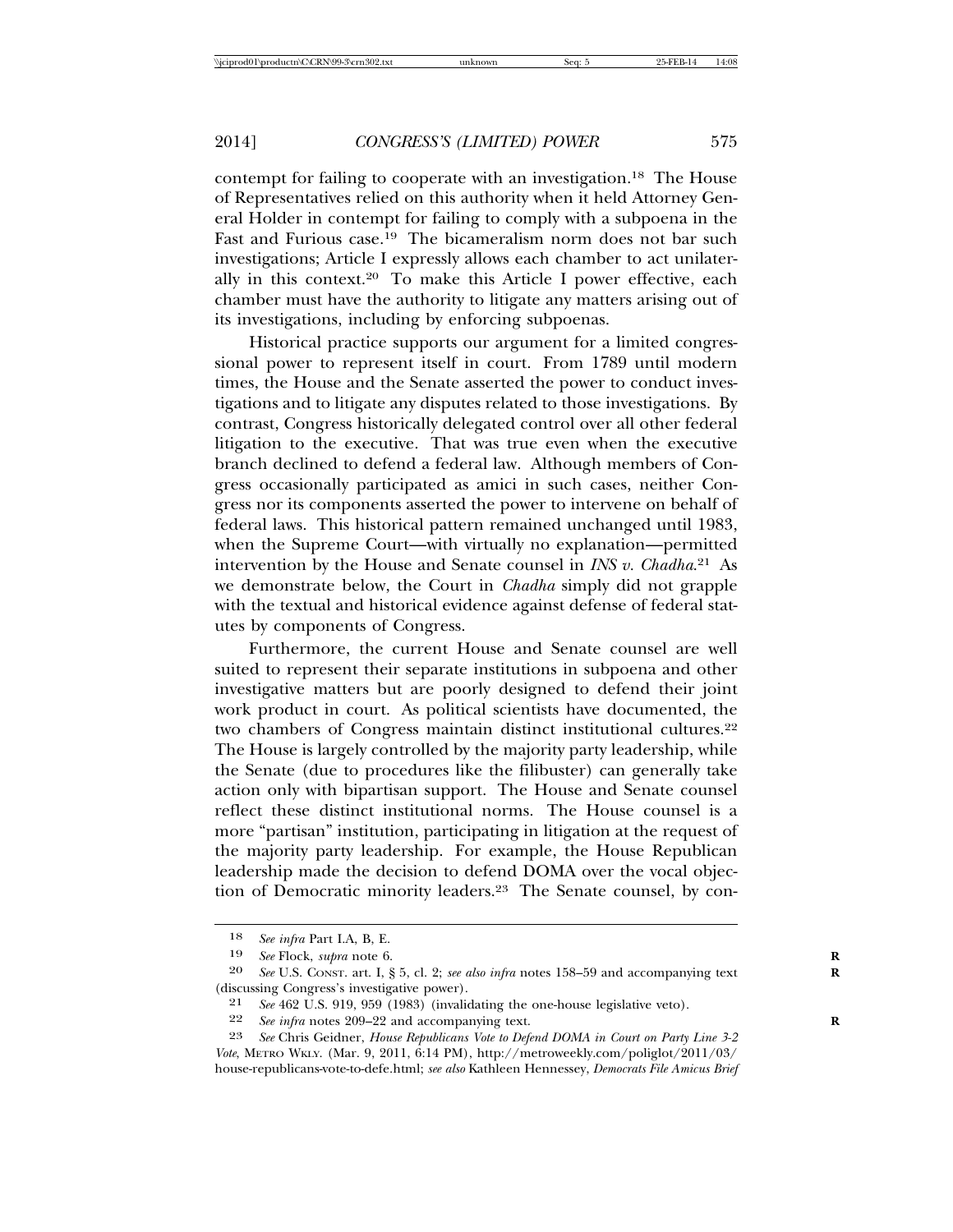trast (in keeping with that chamber's institutional norms), participates in litigation only when broad and bipartisan support exists within the chamber. The House and Senate counsel are thus well equipped to represent their respective chambers in matters that are specifically confided to them by the Constitution. But neither the House nor the Senate counsel can purport to speak for the entire Congress, much less the United States, when defending federal law.

This argument has important implications for both constitutional scholarship and litigation. First, our structural and historical analysis suggests that contrary to the predominant scholarly view, Congress may not appear as a party to defend laws in place of the executive branch. Second, our emphasis on bicameralism provides an independent constitutional basis for rejecting the power of the House or the Senate counsel to intervene on behalf of federal laws. This argument is significant because, as discussed below, the scope of "executive" functions is contested, and some jurists and scholars may doubt that the conduct of federal litigation is a sufficiently core "executive" function to preclude action by Congress as a whole.<sup>24</sup> But we believe there is no basis for permitting the House or the Senate, acting unilaterally, to defend their joint work product in court.

On the other hand, bicameralism and separation of powers principles allow the House and the Senate to litigate matters that arise out of internal chamber affairs. These matters are within the discretion of each chamber. As such, the very arguments cutting against congressional defense of federal statutes cut in favor of House or Senate control of internal proceedings, including judicial enforcement of subpoenas.

Our argument accordingly provides the House and the Senate with important mechanisms to object to executive non-defense of federal statutes—even absent the power to defend federal statutes themselves. The House and the Senate have the constitutional authority to subpoena the Attorney General to testify about any such refusal and to hold him in contempt if he fails to appear—as the House recently did in connection with Operation Fast and Furious.25 Furthermore, if both the House and the Senate disagree with an executive refusal to defend, they always retain the power to impeach and remove the Attorney General (or the President). These are the ways in which the Constitution permits Congress to battle a recalcitrant executive. But

*Challenging Defense of Marriage Act*, L.A. TIMES (Nov. 3, 2011), http://articles.latimes.com/ 2011/nov/03/news/la-pn-house-democrats-doma-20111103 (observing that 133 House Democrats filed an amicus brief declaring that DOMA is invalid).

<sup>24</sup> *See infra* notes 349–53 and accompanying text (discussing the debate on this issue). **R**

<sup>25</sup> In this way, our analysis of Congress's investigative powers is important to the duty-to-defend debate.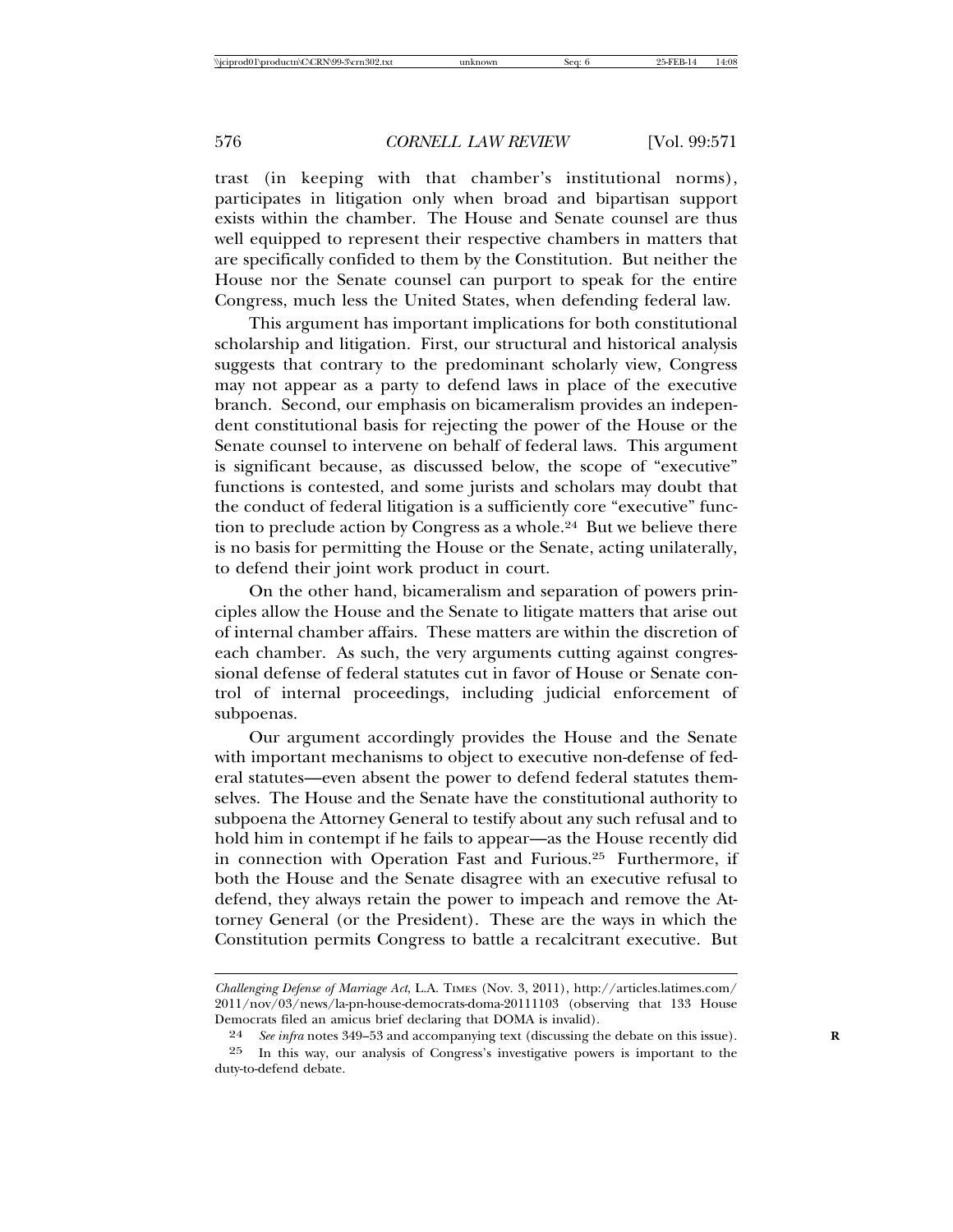the Constitution does not permit the legislature to implement federal law.

Our argument proceeds as follows. Parts I and II provide the constitutional objections to the defense of federal statutes by Congress or its individual components. Those Parts also explain why nothing in the Constitution prevents either the House or the Senate from seeking judicial enforcement of a subpoena. Part III explains that current Supreme Court precedent largely supports our contentions—notwithstanding the erroneous assumption of the *Windsor* Court that Congress may intervene and defend federal statutes in court. Finally, as we explain in a brief concluding section, we do not think that our argument against congressional defense of statutes will have negative practical consequences. The executive should understand that it cannot look to Congress to fill the void and defend federal statutes, Congress can still file amicus briefs to express its views, and courts can appoint amici to offer arguments in defense of federal laws.26

I

#### SEPARATING LEGISLATION AND IMPLEMENTATION

The defense of federal statutes by the House or Senate counsel violates two principles of our structural Constitution. First, the Constitution carefully separates the enactment of federal law from its implementation, sharply constraining Congress's role in and control over the latter.<sup>27</sup> Second (as discussed further in Part II), defense of statutes by the House or Senate counsel violates the structural requirement of bicameralism. The Constitution establishes only one exception to these structural principles, allowing each chamber of Congress to both establish and enforce rules governing its internal proceedings.28 For this reason, the House or the Senate may conduct investigations, subpoena witnesses, and enforce subpoenas in court without violating either the separation of powers or bicameralism principles.29

<sup>26</sup> For discussions of judicial authority to appoint amici to pursue issues that neither party to a case is willing to pursue, see generally Neal Devins & Saikrishna B. Prakash, Essay, *Reverse Advisory Opinions*, 80 U. CHI. L. REV. 859, 864 (2013); Brian P. Goldman, Note, *Should the Supreme Court Stop Inviting Amici Curiae to Defend Abandoned Lower Court Decisions*<sup>2</sup>, 63 STAN. L. REV. 907, 911–12 (2011).<br><sup>27</sup> *See* discussion *infra* Part J.A. especially no

<sup>27</sup> *See* discussion *infra* Part I.A, especially notes 47–57 and accompanying text.<br>28 *See infra* notes 64–65 and accompanying text

<sup>28</sup> *See infra* notes 64–65 and accompanying text.<br>29 Our constitutional analysis draws upon the wi

Our constitutional analysis draws upon the widely accepted practice of making inferences from constitutional structure. For a discussion of this approach, see CHARLES L. BLACK, JR., STRUCTURE AND RELATIONSHIP IN CONSTITUTIONAL LAW 22–32 (1969). Notably, we assert that a prohibition on congressional defense of federal statutes can be inferred from specific provisions of the Constitution: the provisions specifying that Congress may influence a law's implementation through the Senate's role in appointments, impeachment, and statutory enactment. We argue that these mechanisms are the only ways in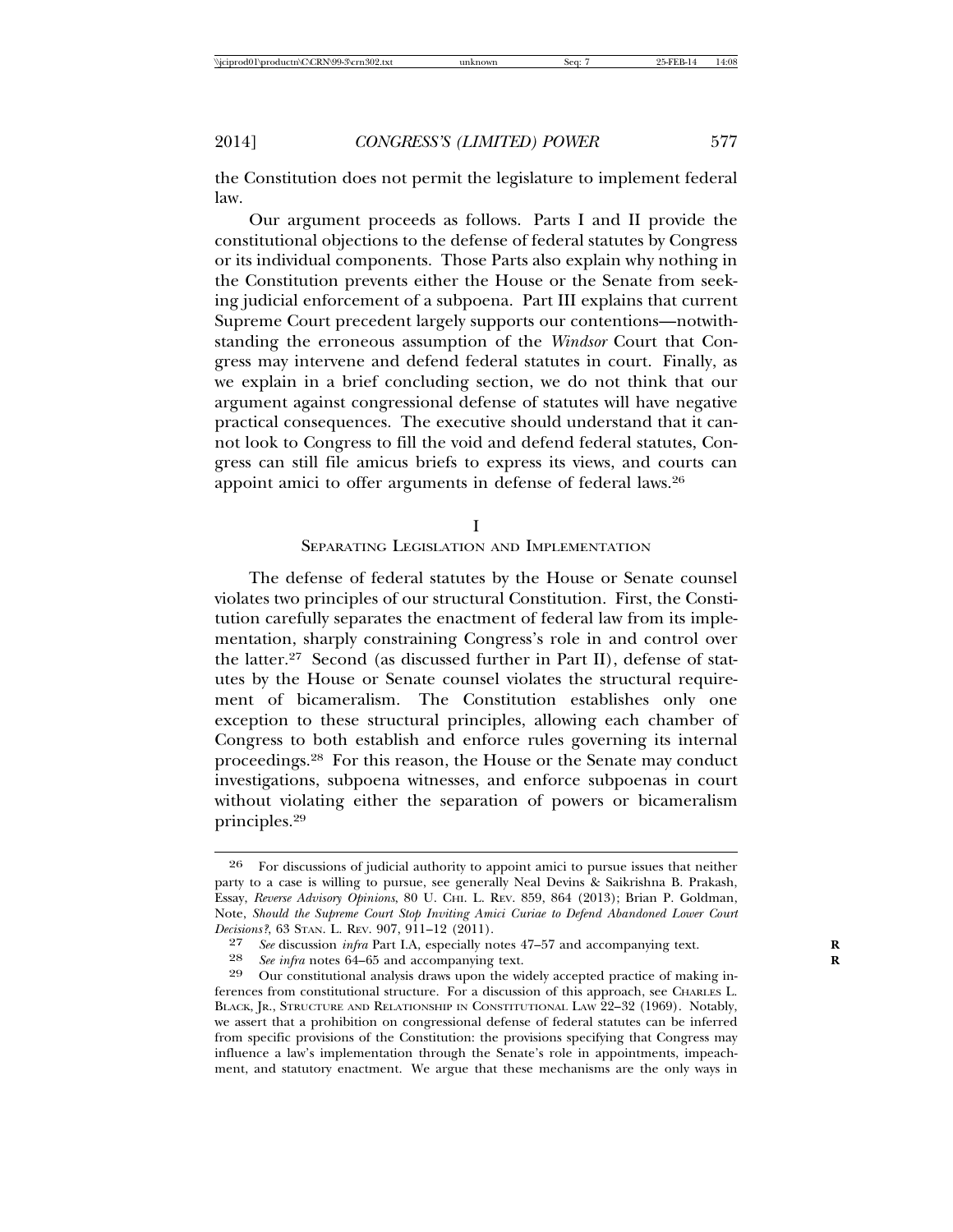From 1789 until modern times, Congress carefully adhered to these structural principles, at least with respect to government litigation. Congress delegated responsibility for government litigation to actors outside of its control. The House and the Senate became actively involved in litigation only when it pertained to internal chamber affairs. We argue that this constitutional text, structure, and history seriously undermine the case for a legislative counsel with the power to defend federal laws. But this history strongly supports the constitutional authority of the House and the Senate to litigate matters arising out of internal investigations, including subpoena enforcement.

At the outset, however, we should clarify a few points. First, our argument does not rest on an assumption that the Constitution creates a "unitary executive" with the power to supervise and control all government litigation over federal statutes.30 Although we believe, like many courts and commentators, that litigation over the meaning and constitutionality of federal law is an important part of the President's executive functions,<sup>31</sup> we do not assert that this role is exclusive. Instead, we argue that, whether or not Congress may vest "executive" functions in persons outside of the executive branch, the Constitution makes clear that Congress cannot give itself the power to execute or control those executing federal law. In short, our emphasis here is *not* on the scope of power that the Constitution vests in the President. Instead, our focus is on the powers that the Constitution grants to and the constraints that it places on Congress.

Second, in our discussion of congressional defense of federal statutes, we focus on cases in which the executive has declined to defend

30 For discussions of the debate over the "unitary executive," see Steven G. Calabresi & Kevin H. Rhodes, *The Structural Constitution: Unitary Executive, Plural Judiciary*, 105 HARV. L. REV. 1153, 1165–71 (1992); Lawrence Lessig & Cass R. Sunstein, *The President and the Administration*, 94 COLUM. L. REV. 1, 70–78, 85–86, 114–16 (1994).

which Congress may influence the implementation of federal law. Our argument thus applies a well-established interpretive canon: *expressio unius est exclusio alterius* (the express mention of one thing excludes others). *See* David L. Shapiro, *Continuity and Change in Statutory Interpretation*, 67 N.Y.U. L. REV. 921, 927–29 & n.23 (1992) (discussing this canon as its alternative expression, *inclusion unius est exclusion alterius*). We do not assert that congressional defense simply violates general separation of powers principles. For a powerful critique of such theories, see John F. Manning, *Separation of Powers as Ordinary Interpretation*, 124 HARV. L. REV. 1939, 1944 (2011) (arguing that "the Constitution adopts *no freestanding principle of separation of powers*" that should be judicially enforced).

<sup>31</sup> *See* U.S. CONST. art. II, § 1, cl. 1 ("The executive Power shall be vested in a President of the United States of America."); *id.* art. II, § 3 ("[The President] shall take Care that the Laws be faithfully executed . . . ."); *see also* Buckley v. Valeo, 424 U.S. 1, 138 (1976) (per curiam) ("A lawsuit is the ultimate remedy for a breach of the law, and it is to the President, and not to the Congress, that the Constitution entrusts the responsibility to 'take Care that the Laws be faithfully executed.'"); Kelley, *supra* note 9, at 875-76 (asserting that "[t]he conduct of litigation by the Executive" is part of its power under the Take Care Clause). *See generally infra* note 62 and accompanying text and Part III (further explaining **R** our view).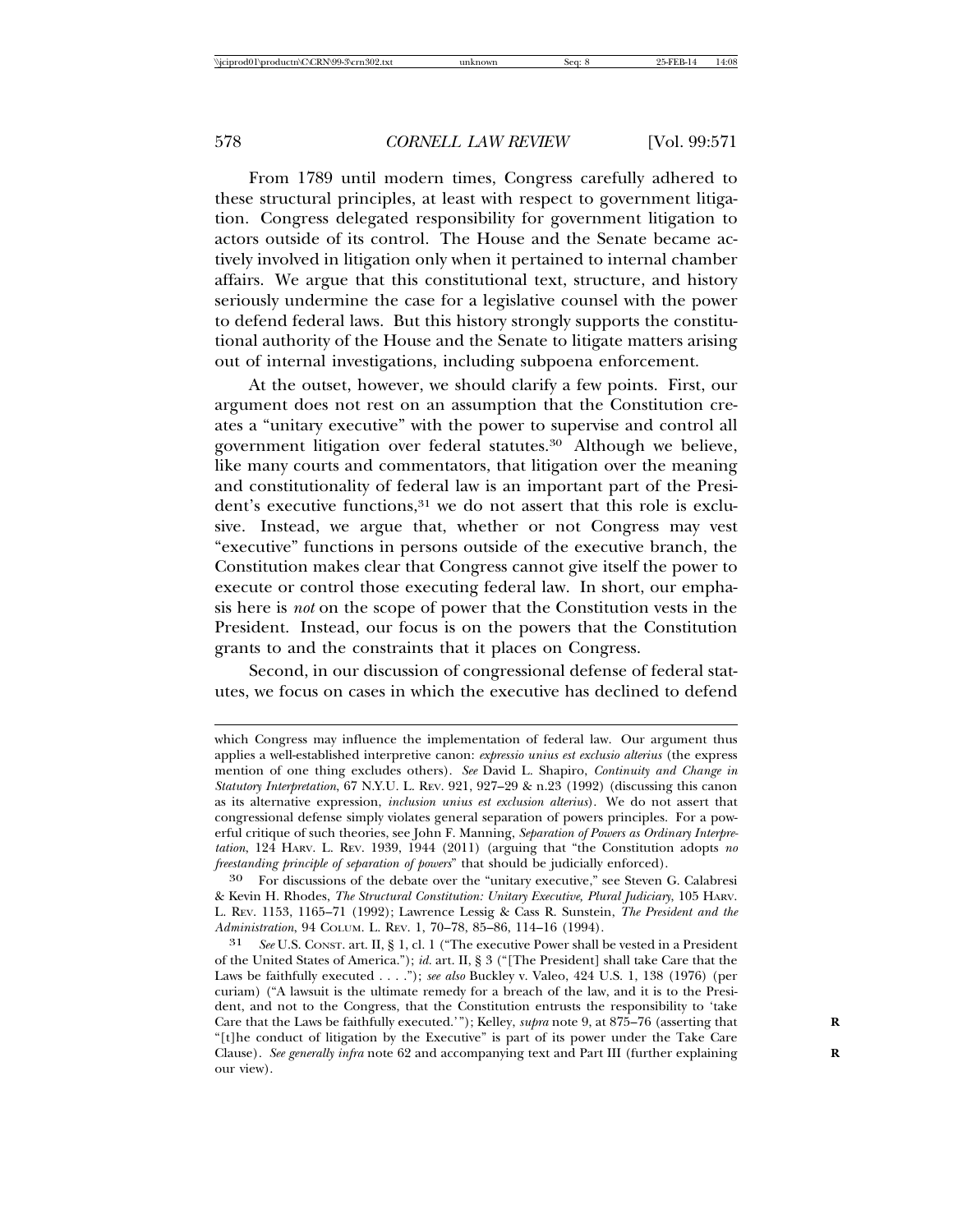a statute but has enforced the law (or has otherwise taken the steps necessary to create a justiciable case or controversy).<sup>32</sup> For example, while contending that DOMA was unconstitutional in *Windsor*, the Obama administration nonetheless denied a federal benefit (a tax exemption) that would have been available to an opposite-sex couple.<sup>33</sup> The executive's enforcement of the law ensured that there was an injured plaintiff with standing to mount a constitutional challenge to the statute and thereby provided an avenue for (possible) congressional intervention on behalf of the law.

Finally, although our argument relates to the ongoing debate over the President's so-called "duty to defend" constitutionally questionable statutes,<sup>34</sup> we do not seek to enter that debate here.<sup>35</sup> Even scholars who advocate a strong duty to defend acknowledge that the executive branch may decline to stand behind at least *some* federal

33 Windsor v. United States, 699 F.3d 169, 175 (2d Cir. 2012) (noting that, after the death of her same-sex spouse, the plaintiff Edith Windsor was "denied the benefit of the spousal deduction for federal estate taxes . . . solely because" of DOMA).

34 *Compare* Daniel J. Meltzer, *Executive Defense of Congressional Acts*, 61 DUKE L.J. 1183, 1235 (2012) ("[T]he executive branch should enforce and defend statutes such as Don't Ask, Don't Tell and DOMA—even when it views them as wrongheaded, discriminatory, and indeed as shameful denials of equal protection."), *and* The Attorney General's Duty to Defend the Constitutionality of Statutes, 5 Op. O.L.C. 25, 25 (1981) (asserting that "[t]he Department appropriately refuses to defend an act of Congress only in the rare case" when the statute infringes on executive power or is clearly at odds with Supreme Court precedent), *with* Devins & Prakash, *supra* note 32, at 509 (arguing that the President should decline either to enforce or defend laws that he views as unconstitutional), *and* Dalena Marcott, Note, *The Duty to Defend: What Is in the Best Interests of the World's Most Powerful Client?*, 92 GEO. L.J. 1309, 1309 (2004) ("[T]he duty to defend should not extend to statutes the Executive considers unconstitutional.").

35 One of us has already taken a position in the debate. *See* Devins & Prakash, *supra* note 32, at 509. **R**

<sup>32</sup> Notably, we assume for the purposes of this Article that when a lower court invalidates a federal law, the executive branch may appeal even if it has declined to defend the law. In *Windsor*, the Supreme Court concluded that the invalidation of federal law by a lower court imposed obligations on the government and therefore sustained an adversarial controversy between the government and the challenger of the law. 133 S. Ct. 2675, 2686 (2013). One of us, however, believes that the executive branch lacks standing to appeal when, as in *Windsor*, the executive refuses to defend a federal law. *See* Tara Leigh Grove, *Standing Outside of Article III*, 162 U. PA. L. REV. (forthcoming 2014) (manuscript at 7–8, 17–22) (on file with author) (contending that executive standing depends in large part on the powers conferred by Article II and that the executive lacks the Article II power to appeal when it declines to defend a federal law). For discussions of why the DOJ has incentives to facilitate judicial review, see Neal Devins & Saikrishna Prakash, *The Indefensible Duty to Defend*, 112 COLUM. L. REV. 507, 538–39 (2012); Grove, *supra* (manuscript at 30–33).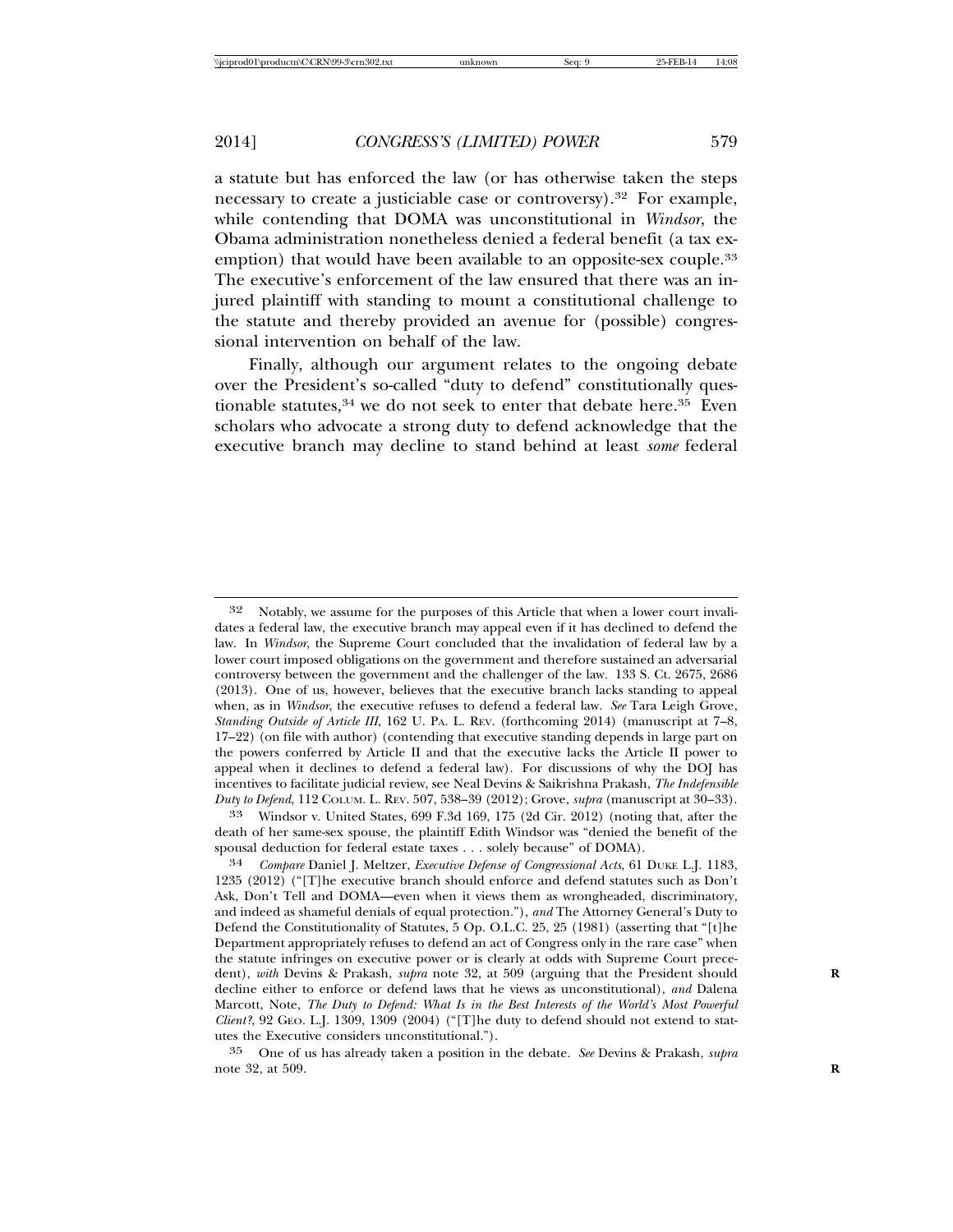laws.<sup>36</sup> We seek to demonstrate, contrary to the prevailing wisdom,<sup>37</sup> that Congress may not in such cases step in to defend federal statutes in place of the executive. But the Constitution does give the House and the Senate other important mechanisms to challenge the executive, both in and outside of court.

#### A. Constitutional Text and Structure

Much of our structural Constitution is devoted to defining—and constraining—the power of Congress. Article I provides that "[a]ll legislative Powers herein granted shall be vested in a Congress of the United States," thereby granting Congress the predominant role in the enactment of federal law.38 But the Constitution further specifies that Congress may enact laws only through the cumbersome process of bicameralism and presentment.<sup>39</sup> This process, which creates a supermajority requirement for every federal law, helps ensure that the exercise of legislative power is carried out only after thorough deliberation and only with the assent of a broad political coalition.40 Article I, Section 8, in turn, further limits the exercise of Congress's lawmaking power to certain enumerated subject matters (augmented, of course, by the authority to make all laws that are "necessary" and "proper" for carrying out those powers).<sup>41</sup>

The Constitution not only circumscribes the manner in which Congress enacts laws but also sharply limits its control over the implementation of those laws. This strict separation of powers was a decisive break from the constitutional structures existing in the state and federal governments under the Articles of Confederation. Under the early American state constitutions from 1776 to 1787, the state legislatures had substantial control over the execution of the laws. Most leg-

<sup>36</sup> For example, virtually all scholars seem to accept the executive's refusal to defend statutes that are contrary to clearly established Supreme Court precedent (although they may dispute how "clear" the invalidity must be). *See* Meltzer, *supra* note 34, at 1193–94; *see* **R** *also* Eugene Gressman, *Take Care, Mr. President*, 64 N.C. L. REV. 381, 382, 384 (1986) (arguing that "when judicial review has been properly instituted," the executive may refuse to defend statutes seen as unconstitutional).

<sup>37</sup> For example, former Solicitor General Drew Days suggested that "[b]ecause both houses of Congress now have the formal capacity to represent themselves in court, . . . the need for Solicitors General to presume the constitutionality of, and defend in court, the acts of Congress" may be "less than it once was." Drew S. Days III, *In Search of the Solicitor*

<sup>&</sup>lt;sup>38</sup> U.S. CONST. art. I, § 1.<br><sup>39</sup> See id. art. I, § 7.<br><sup>40</sup> See Bradford R. Clark, Separation of Powers as a Safeguard of Federalism, 79 TEX. L. REV. 1321, 1339 (2001); *see also* JAMES M. BUCHANAN & GORDON TULLOCK, THE CALCULUS OF CONSENT: LOGICAL FOUNDATIONS OF CONSTITUTIONAL DEMOCRACY 233–36 (4th ed. 1971) (suggesting that enacting legislation in a bicameral legislature will require a supermajority).<br>41 U.S. CONST. art. I, § 8.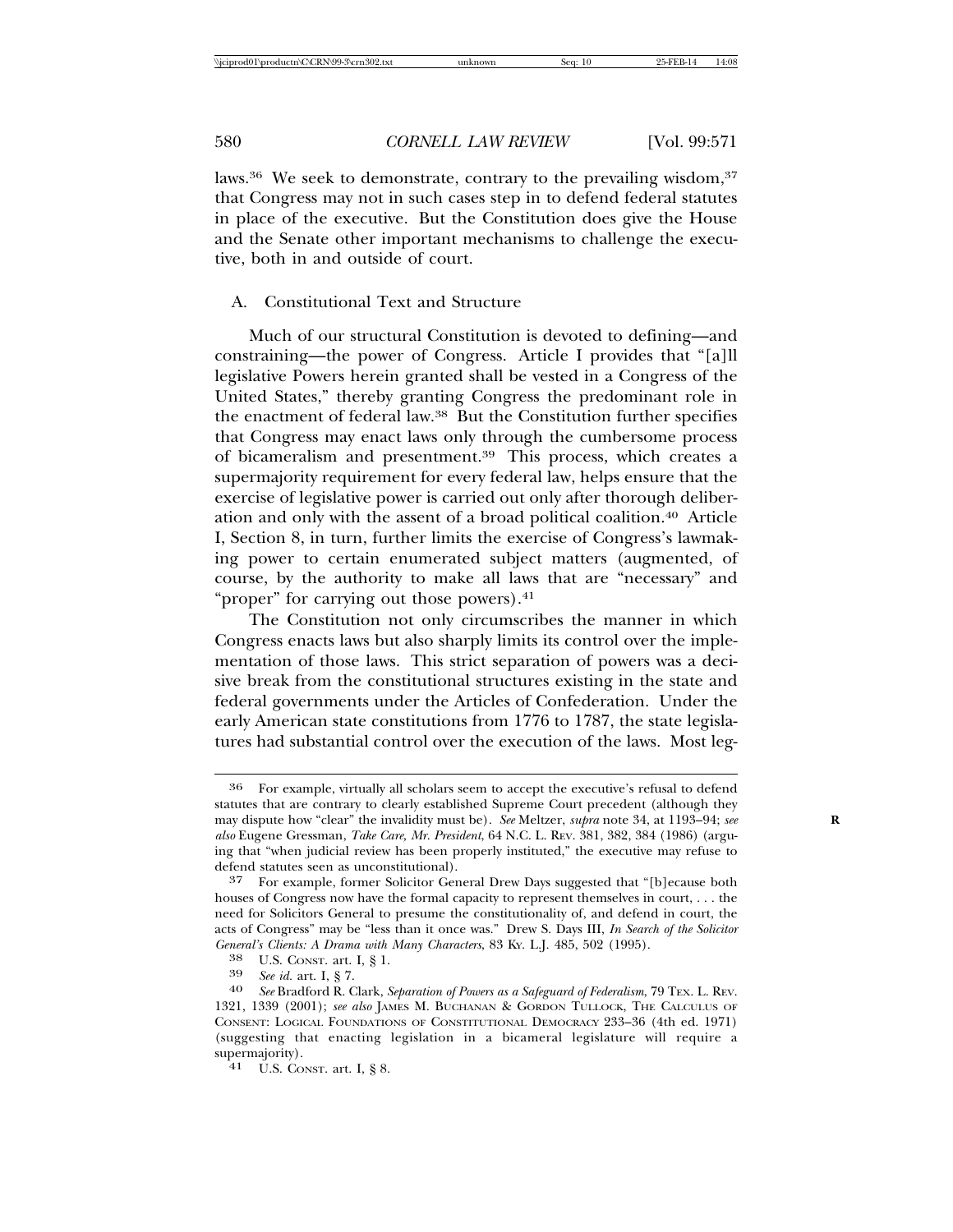islatures selected the governor on an annual basis<sup>42</sup> and had the power to appoint and remove many other administrative officials, including (in some cases) the attorney general. $43$  At the federal level, there was no executive, so the Continental Congress served in both a legislative and an executive capacity, supervising the case-by-case administration of military affairs, foreign affairs, and finance<sup>44</sup> and overseeing any litigation that arose out of these activities.<sup>45</sup> But this multimember body proved largely "incompetent" at exercising these administrative tasks.46

Against this background, the U.S. Constitution clearly separates the enactment and implementation of federal law. First, Congress has no role in the selection of the head of the executive branch.<sup>47</sup> The President is independently elected by and accountable to the people through the Electoral College system—a process that expressly excludes members of Congress.48

Nor may Congress appoint any other executive or administrative official. The President is responsible for nominating all "Officers of the United States."49 Although the Senate must confirm such high-ranking officers, "they cannot themselves *choose*—they can only ratify or reject the choice" of the President, leaving him with the

had the power to appoint and to impeach administrative officials and magistrates); Peter M. Shane, *Independent Policymaking and Presidential Power: A Constitutional Analysis*, 57 GEO. WASH. L. REV. 596, 604 (1989) (noting that attorneys general were appointed by state legis-<br>latures in Virginia, North Carolina, and South Carolina).

latures in Virginia, North Carolina, and South Carolina). <sup>44</sup> *See* ARTICLES OF CONFEDERATION of 1781 arts. VIII, IX (giving the Continental Congress authority over military, foreign, and financial affairs); CHARLES C. THACH, JR., THE CREATION OF THE PRESIDENCY, 1775–1789: A STUDY IN CONSTITUTIONAL HISTORY 55–56 (1969) (noting how even before the Articles of Confederation went into effect in 1781, the Continental Congress exercised these powers as a matter of practical necessity).

45 *See* NANCY V. BAKER, CONFLICTING LOYALTIES: LAW AND POLITICS IN THE ATTORNEY GENERAL'S OFFICE, 1789–1990, at 44 (1992) (observing that "the Continental Congress found it necessary to appoint attorneys to prosecute" cases in state court, "generally over debts incurred" during the Revolutionary War).

<sup>46</sup> Jerry L. Mashaw, *Recovering American Administrative Law: Federalist Foundations, 1787–1801*, 115 YALE L.J. 1256, 1273 (2006) ("[T]he Continental Congress attempted to administer military affairs, finance, and foreign affairs by either ad hoc committees or the Committee of the Whole. Time and again this system proved incompetent.").<br><sup>47</sup> See U.S. CONST. art. II. § 1: see also MCDONALD. subra note 42. at 243–4

47 *See* U.S. CONST. art. II, § 1; *see also* MCDONALD, *supra* note 42, at 243–47, 250–52 **R** (describing how the delegates considered but ultimately rejected the idea of an executive selected by the legislative branch).<br><sup>48</sup> Article II provides that "no Senator or Representative . . . shall be appointed an

Elector" with the authority to vote on the President. U.S. CONST. art. II, § 1, cl. 2. <sup>49</sup> *See id.* art. II, § 2, cl. 2.

<sup>42</sup> *See* FORREST MCDONALD, NOVUS ORDO SECLORUM: THE INTELLECTUAL ORIGINS OF THE CONSTITUTION 86 (1985) (observing that "only three states had governors who served more than one-year terms" and that "[m]ost of the traditional executive power was vested in state legislatures"); GORDON S. WOOD, THE CREATION OF THE AMERICAN REPUBLIC: 1776–1787, at 139–40 (1969) (noting that the legislatures in most states elected their executives on an annual basis). <sup>43</sup> *See* WOOD, *supra* note 42, at 138–39, 141–42 (noting that the legislature frequently **<sup>R</sup>**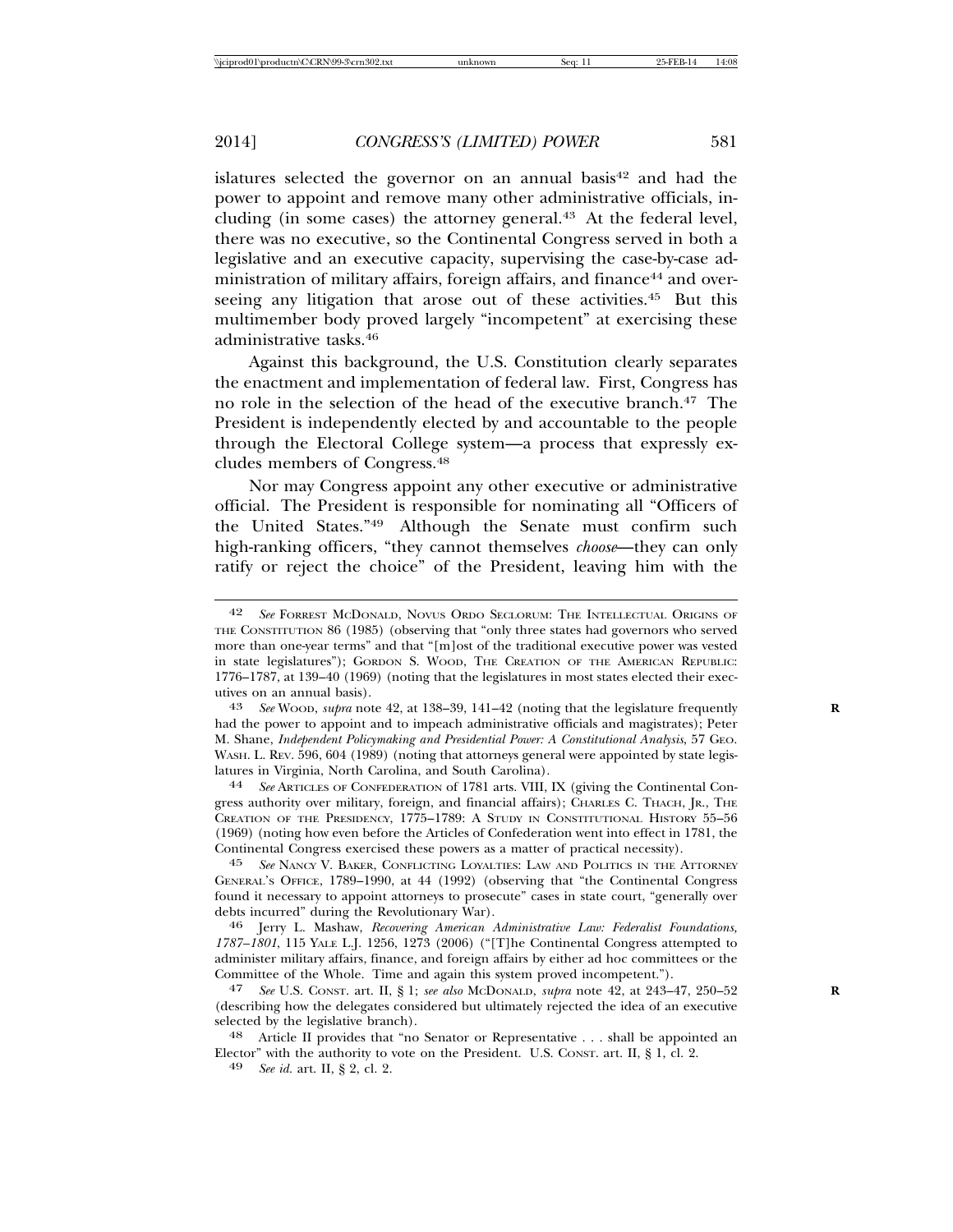power to select an alternative.50 And neither chamber of Congress has a role in the selection of inferior officers. Instead, Congress may "by Law" (enacted through bicameralism and presentment) designate the President, Heads of Departments, or Courts of Law to choose those officers.51 Congress may not confer the appointment power on itself.

Other provisions reinforce this structural separation of legislative and executive power. The Incompatibility Clause expressly prohibits members of Congress from serving in any executive position during their tenure in office.52 Although the Clause was originally designed to prevent corruption in the legislature,53 the Clause today serves to prevent "a fusion of the executive and legislative powers."54 "The Clause assures that different persons will write and execute the laws, creating the means and motives that keep the branches separate."55 Likewise, the Bill of Attainder Clause<sup>56</sup> "prevents the legislature from serving in two capacities"—as "law creator and law enforcer."<sup>57</sup>

The Constitution specifies only three respects in which any part of Congress may influence the implementation of federal law. First, the Senate has the power to confirm or reject high-ranking officers nominated by the President.58 Second, Congress may specify the duties of executive officials through laws enacted via bicameralism and presentment.59 Finally, Congress has the power to remove federal officers through impeachment.<sup>60</sup>

Congress, however, has no direct control over the implementation of federal statutes, including the defense of laws in court. Litigation over the meaning and constitutionality of federal statutes is a

<sup>50</sup> THE FEDERALIST NO. 66, at 405 (Alexander Hamilton) (Clinton Rossiter ed., 1961) (noting that the Senate "may defeat one choice of the Executive" but "could not be sure, if they withheld their assent, that the subsequent nomination would fall upon their own favorite").

<sup>51</sup> U.S. CONST. art. II, § 2, cl. 2 ("[T]he Congress may by Law vest the Appointment of such inferior Officers, as they think proper, in the President alone, in the Courts of Law, or in the Heads of Departments.").

<sup>52</sup> *See id.* art. I, § 6, cl. 2 ("[N]o Person holding any Office under the United States, shall be a Member of either House during his Continuance in Office.").

<sup>53</sup> As Steven Calabresi and Joan Larsen have documented, the Framers were concerned that the President would follow the practice of the British monarch and use his control over appointments to influence the legislature. *See* Steven G. Calabresi & Joan L. Larsen, *One Person, One Office: Separation of Powers or Separation of Personnel?*, 79 CORNELL L. REV. 1045, 1052–66, 1078 (1994).

<sup>54</sup> *Id.* at 1118.

<sup>55</sup> Harold H. Bruff, *The Incompatibility Principle*, 59 ADMIN. L. REV. 225, 228 (2007).

<sup>56</sup> U.S. CONST. art. I, § 9, cl. 3.<br>57 Paul R. Verkuil, Sebaration of

<sup>57</sup> Paul R. Verkuil, *Separation of Powers, The Rule of Law and the Idea of Independence*, 30 WM. & MARY L. REV. 301, 308–09 (1989).

<sup>58</sup> U.S. CONST. art. II, § 2, cl. 2.

<sup>59</sup> *See id.* art. I, § 7, cl. 2. <sup>60</sup> *See id.* art. I, § 2, cl. 5, art. I, § 3, cl. 6.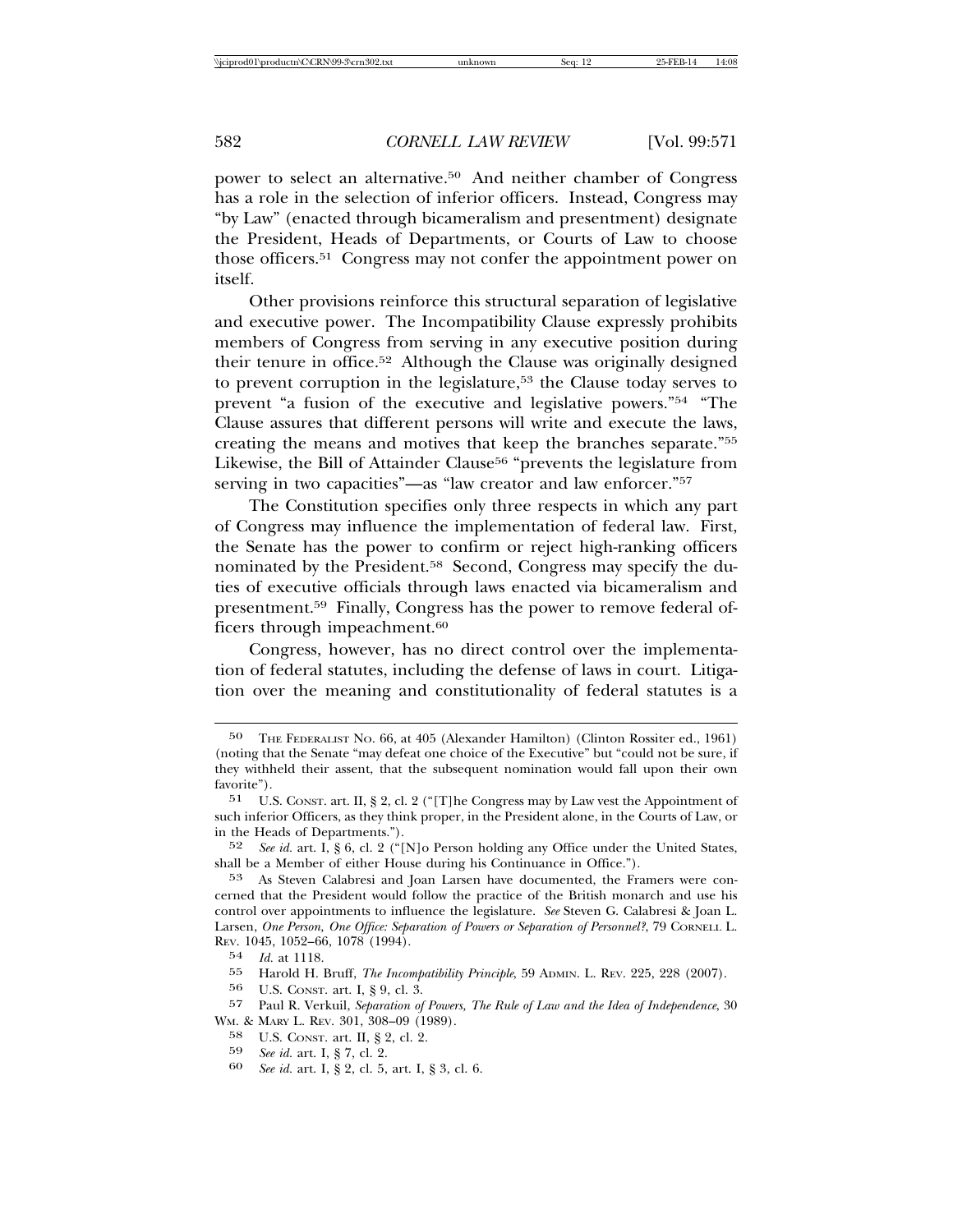crucial part of the execution of federal law. If a court invalidates a statute, the government can no longer enforce that law against future violators.61 Even a narrow construction of a law significantly impacts future enforcement efforts. That is undoubtedly why most jurists and scholars assume that the defense of federal statutes falls within the responsibilities of the executive branch under the Take Care Clause.62 (The only area of disagreement is whether the executive must defend a statute that it views as unconstitutional, or whether its obligation to faithfully execute the Constitution takes precedence.)<sup>63</sup> Congress, by contrast, has no similar constitutional license to defend federal statutory commands in court.

There is only one area in which the Constitution permits any part of Congress to engage in both "rulemaking" and "implementation." Article I gives each chamber of Congress control over its internal procedures. Thus, each chamber may establish "the Rules of its Proceedings,"64 "punish its Members for disorderly Behaviour," and (with the consent of two-thirds) even expel a member.65 In this context, the House and the Senate are each permitted to serve in both a "legislative" and an "executive" capacity, creating and enforcing rules to govern their internal chamber affairs. This power enables the House and the Senate to control the manner in which bills are considered within their walls, including the power to subpoena witnesses and to seek judicial enforcement of such subpoenas. But the Constitution does not give Congress (or any part of it) the power to implement statutes enacted through bicameralism and presentment.

#### B. The Early Adherence to This Structural Division

From the outset, Congress delegated government litigation to persons outside of its control—primarily to executive officials. Scholars have long disputed whether this history supports the concept of a "unitary executive"—that is, the theory that the President must have direct control over those executing the laws.<sup>66</sup> But regardless of how

<sup>61</sup> *See* Michael C. Dorf, *Facial Challenges to State and Federal Statutes*, 46 STAN. L. REV. 235, 236 (1994).

<sup>62</sup> *See supra* notes 31–36 and accompanying text. We return to this issue below. *See* **R** *infra* Part III.

<sup>63</sup> *See supra* notes 34–36 and accompanying text; *infra* Part II.C. **R**

<sup>64</sup> U.S. CONST. art. I, § 5, cl. 2 ("Each House may determine the Rules of its Proceedings . . . .").

*Id.* art. I, § 5, cl. 1–2 ("Each House shall be the Judge of the Elections, Returns and Qualifications of its own Members, and . . . [may] compel the Attendance of absent Members, in such Manner, and under such Penalties as each House may provide. Each House may determine the Rules of its Proceedings, punish its Members for disorderly Behaviour, and, with the Concurrence of two thirds, expel a Member.").

<sup>66</sup> *Compare, e.g.*, Susan Low Bloch, *The Early Role of the Attorney General in Our Constitutional Scheme: In the Beginning There Was Pragmatism*, 1989 DUKE L.J. 561, 633–38 (arguing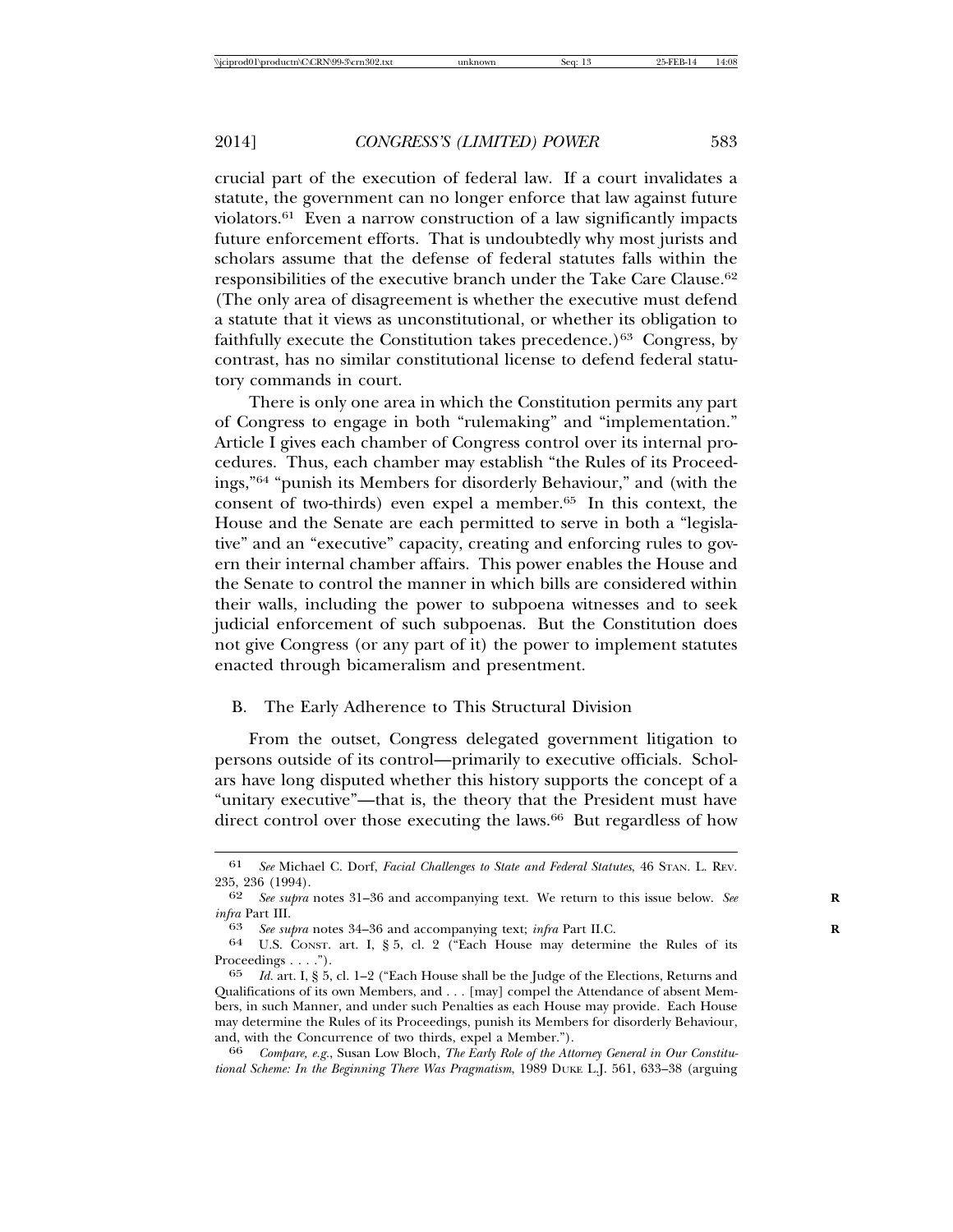one views the history for purposes of that debate, one thing seems clear: Congress did not control litigation over federal statutes. The House and the Senate supervised litigation in only one area: implementation of the "Rules of . . . Proceedings" of their respective chambers.67

The early Congress relied on an array of actors to represent the interests of the United States in federal court. The Attorney General was the government's exclusive representative in the Supreme Court.68 But the Attorney General had little control over government litigation in the lower courts. The Judiciary Act of 1789 provided that most lower-court litigation was to be handled by local district attorneys, who did not report to the Attorney General.<sup>69</sup> And lower court litigation over government debts was assigned to yet another official the Comptroller of the Treasury.70 Congress also delegated some litigation tasks to private parties—as evidenced by the qui tam statutes enacted during this period, which allowed private parties to bring suit on behalf of the United States.71

Yet Congress consistently adhered to the constitutional limits on its own authority in establishing these enforcement regimes, retaining control over government litigators only through the mechanisms specified in the Constitution. For example, when Congress sought to "direct" the Attorney General to file suit on behalf of Revolutionary War

that history does not clearly show that the President must control the Attorney General's actions), *and* Lessig & Sunstein, *supra* note 30, at 2, 16–22, 85–86 (asserting that historical **R** evidence does not support unitary executive theory), *with* STEVEN G. CALABRESI & CHRISTO-PHER S. YOO, THE UNITARY EXECUTIVE: PRESIDENTIAL POWER FROM WASHINGTON TO BUSH 8 (2008) (arguing for presidential control), *and* Saikrishna Prakash, *The Chief Prosecutor*, 73 GEO. WASH. L. REV. 521, 546 (2005) (observing how the historical evidence suggests that the Attorney General is an "executive officer[ ] under presidential control").

<sup>67</sup> *See* U.S. CONST. art. I, § 5, cl. 2.

<sup>68</sup> *See* Judiciary Act of 1789, ch. 20, § 35, 1 Stat. 73, 93 (authorizing the attorney general "to prosecute and conduct all suits in the Supreme Court in which the United States shall be concerned").

<sup>69</sup> *See id.* (requiring each district attorney "to prosecute [all] crimes . . . and all civil actions in which the United States shall be concerned, except before the supreme court"); HOMER CUMMINGS & CARL MCFARLAND, FEDERAL JUSTICE: CHAPTERS IN THE HISTORY OF JUS-TICE AND THE FEDERAL EXECUTIVE 142 (1937) (noting the Attorney General's lack of direct control over local district attorneys).

<sup>70</sup> *See* An Act to Establish the Treasury Department, ch. 12, § 3, 2 Stat. 66 (1789) (providing that the Comptroller "shall direct prosecutions . . . for debts" due to the United States).

<sup>71</sup> *See* Harold J. Krent, *Executive Control over Criminal Law Enforcement: Some Lessons from History*, 38 AM. U. L. REV. 275, 293 (1989) ("Congress enacted a web of civil qui tam provisions that authorized victims and non-victims alike to help enforce the criminal laws."). However, in a historical survey, Professors Caleb Nelson and Ann Woolhandler downplay the importance of these qui tam statutes. *See* Ann Woolhandler & Caleb Nelson, *Does History Defeat Standing Doctrine?*, 102 MICH. L. REV. 689, 727, 724–31 (2004) (asserting that "the qui tam statutes adopted by the First Congress gave rise to little actual litigation, and subsequent Congresses rarely used the device" (citations omitted)).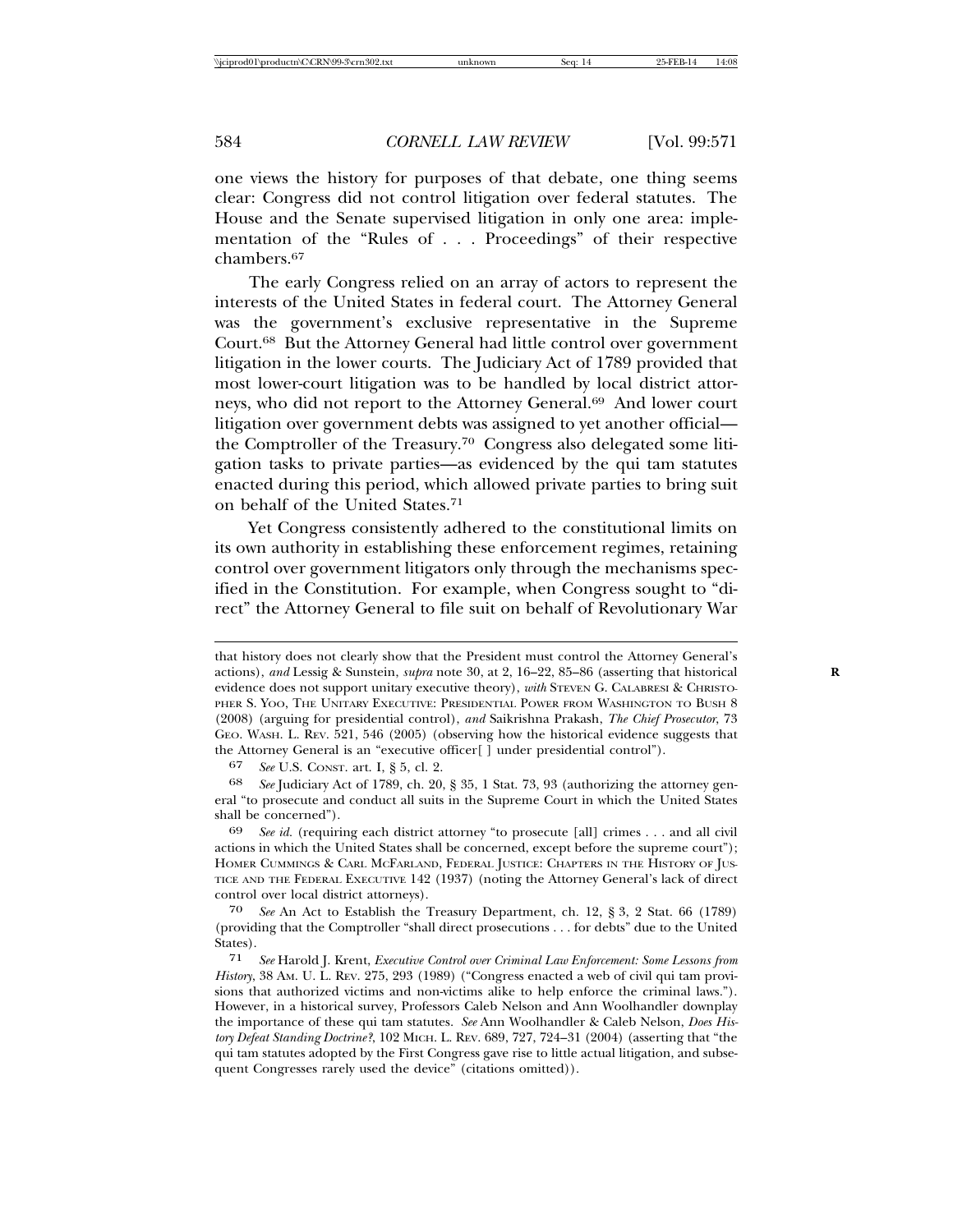veterans and their heirs (for the recovery of pension benefits), it passed a statute imposing the requirement.72 Likewise, when the Senate in 1800 concluded that a newspaper editor should be prosecuted for violating the Sedition Act (for allegedly "malicious publications" about the Senate), it asked President John Adams to instruct the district attorney to bring the prosecution.73 The Senate did not claim that it could *itself* order the executive to enforce federal statutory commands.

The early Congress seems to have been equally restrained in dealing with the Comptroller of the Treasury.74 In the debates over that office, James Madison worried that the Comptroller would not be sufficiently independent of the President.75 But he recognized that the official would answer to Congress only through the appointment, removal, and statutory mechanisms laid out in the Constitution:

[The Comptroller] will always be dependent upon the Legislature . . . . [H]e will be dependent upon the Senate, because they must consent to his election for every term of years; and he will be dependent upon this House, through the means of impeachment, and the power we shall reserve over his salary  $\dots$  [By these] means we shall effectually secure the dependence of this officer upon the Government.76

We have not uncovered any evidence that the early Congress sought to control litigation over federal statutes. The House and the

74 Notably, the evidence about the Comptroller is instructive. The first Congress was reluctant to cede control over the government's financial affairs to administrative officials and, for that reason, kept a close eye on the Treasury Department. Indeed, some scholars have referred to the Treasury as an "agent" of Congress. *E.g.*, DAVID P. CURRIE, THE CON-STITUTION IN CONGRESS: THE FEDERALIST PERIOD: 1789–1801, at 42 (1997). *But see* Steven G. Calabresi & Saikrishna B. Prakash, *The President's Power to Execute the Laws*, 104 YALE L.J. 541, 647–51 (1994) (disputing this characterization and arguing that the Treasury Department was an "executive department" responsible to the President). Yet it does not appear that Congress sought to control the Comptroller's litigation activities.

76 *Id.* at 636 (statement of James Madison, June 29, 1789).

<sup>72</sup> *See* Act of Feb. 28, 1793, ch. 17, § 3, 1 Stat. 324, 325 (entitled "An Act to Regulate the Claims to Invalid Pensions") ("[I]t shall be the duty of the Secretary at War, in conjunction with the Attorney General, to take such measures as may be necessary to obtain an adjudication of the Supreme Court of the United States, on the validity of any such rights claimed . . . ."); *see also* Bloch, *supra* note 66, at 582 & n.72, 610 n.163 (asserting that **R** Congress "even occasionally ordered the Attorney General to bring specific legal actions" and citing, as the only example, the 1793 statute).

<sup>73</sup> *See* 10 ANNALS OF CONG. 184 (1800) (passing a resolution asking the President "to instruct the proper law officer to commence and carry on a prosecution against William Duane, editor of the newspaper called the Aurora, for certain false, defamatory, scandalous, and malicious publications" about the Senate); *see also* Prakash, *supra* note 66, at **R** 558–59, 561 (discussing the prosecution).

<sup>75</sup> *See* 1 ANNALS OF CONG. 635–36 (Joseph Gales ed., 1834) (statement of James Madison, June 29, 1789) (arguing that the Comptroller should be appointed for a term of years to ensure his independence from the President because he would exercise some quasi-judicial duties).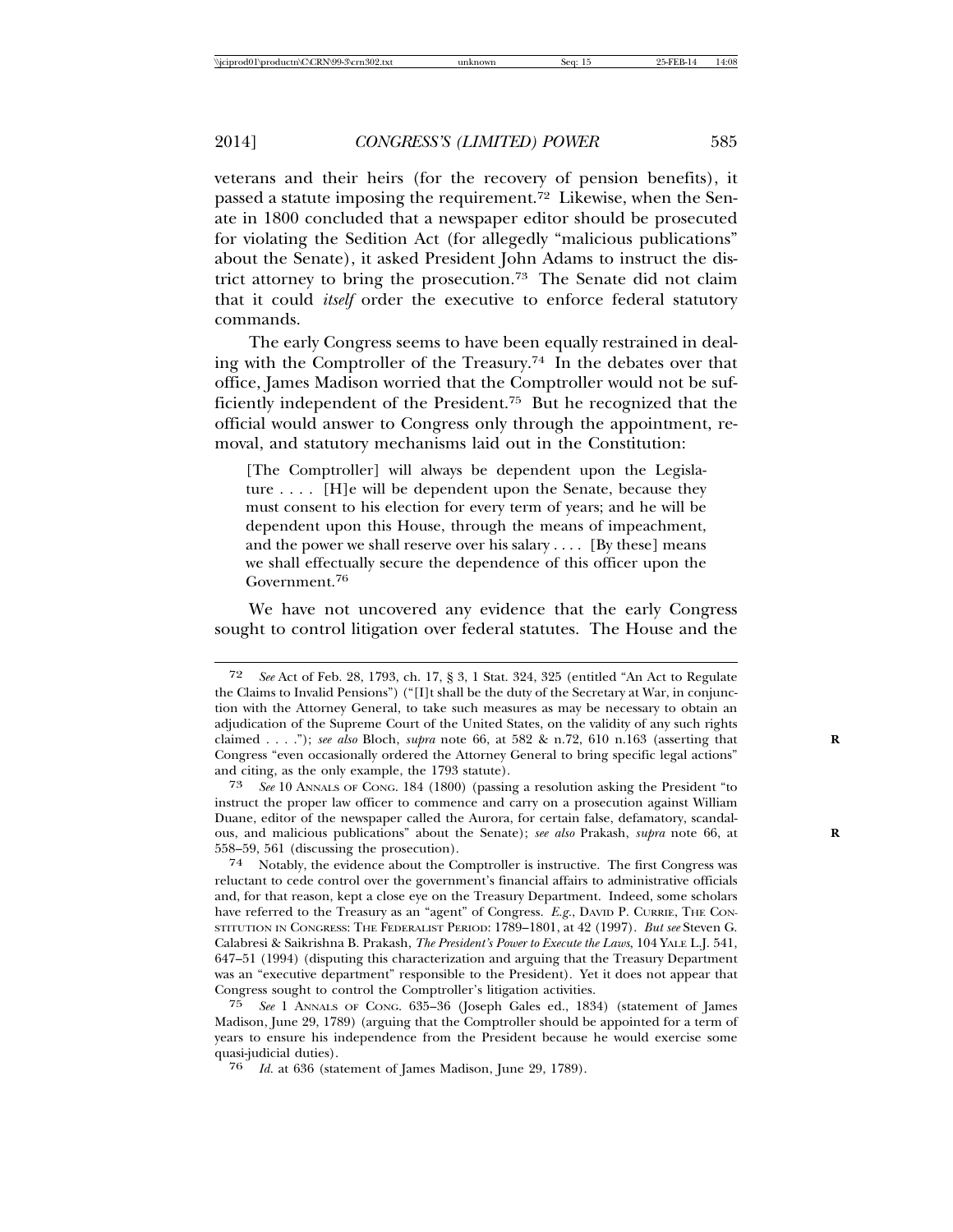Senate did, however, engage in both rulemaking and enforcement in the one area permitted by the Constitution: administering their internal chamber affairs. From the outset, both chambers asserted the power to compel witnesses to testify before them, to request documents, and to hold noncomplying individuals in "contempt."77

When these internal matters ended up in court, the House or the Senate controlled the litigation. For example, in 1818, the House of Representatives found John Anderson in contempt for attempting to bribe members of the House.78 When Anderson brought suit to challenge that contempt finding,79 the House hired then-Attorney General William Wirt, in his private capacity, to represent the chamber in the case.80 (It was common during this early period for the Attorney General to supplement his modest income through private practice.)81 The Supreme Court in *Anderson v. Dunn*82 affirmed the power of the House of Representatives to hold nonmembers in contempt for interfering with chamber proceedings. The Court declared that "the right of the respective Houses to exclude from their presence, and their absolute control within their own walls, carry with them the right to punish contempts committed in their presence."83

C. Congress Declined to Defend Federal Statutes Even in the Face of Executive Non-Defense

Congress continued to adhere to the separation between lawmaking and implementation throughout the nineteenth and most of the twentieth century. That was true even when the executive branch de-

83 Id. at 229. Although the Court affirmed this contempt power, it also stated "that imprisonment must terminate with [the] adjournment" of Congress. *Id.* at 231.

<sup>77</sup> *See* Josh Chafetz, *Executive Branch Contempt of Congress*, 76 U. CHI. L. REV. 1083, 1143 (2009) (recognizing that the contempt power should be seen as "fall[ing] within each house's authority to 'determine the Rules of its Proceedings'" (quoting U.S. CONST. art. I, § 5, cl. 2)). For a more detailed account of an early case, see Allen B. Moreland, *Congressional Investigations and Private Persons*, 40 S. CAL. L. REV. 189, 190–92 (1967). For additional discussion, see *infra* Part I.E.

See Moreland, *supra* note 77, at 194–95 ("The first case which resulted in a court test of the authority of a House of Congress to commit for contempt occurred in 1818.").

<sup>79</sup> As was customary in contempt actions at the time, the sergeant at arms of the House arrested Anderson and confined him in the House jail. *See id.*; Todd David Peterson, *Contempt of Congress v. Executive Privilege*, 14 U. PA. J. CONST. L. 77, 87–88 (2011) (discussing this "inherent contempt" procedure). Anderson filed suit against the sergeant at arms for false imprisonment and assault and battery. Moreland, *supra* note 77, at 195–96. **R**

<sup>80</sup> *See* Rebecca Mae Salokar, *Legal Counsel for Congress: Protecting Institutional Interests*, 20 CONGRESS & THE PRESIDENCY 131, 134 (1993) (noting that the Attorney General was paid \$500 for his services). As discussed above, the Attorney General's official duties were limited to Supreme Court litigation, so the House had to hire him in his private capacity in order for him to represent the chamber in the lower courts.

<sup>81</sup> *See* BAKER, *supra* note 45, at 58; *see also* Bloch, *supra* note 66, at 567 & n.21 (noting **R** that during this period the Attorney General earned a much lower salary than other high-ranking executive officials).<br><sup>82</sup> 19 U.S. 204 (1821).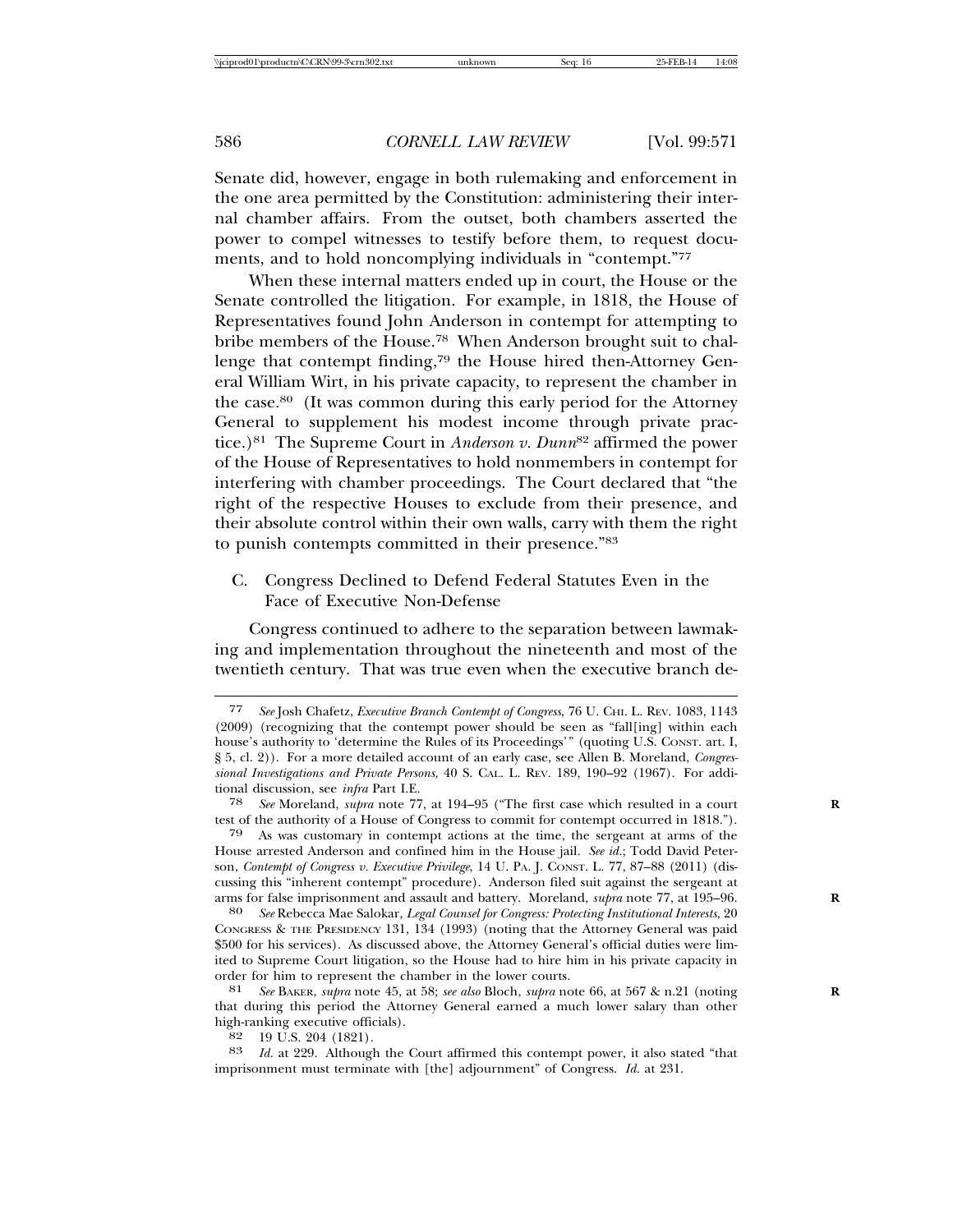clined to defend a federal law. Although members of Congress occasionally appeared as amici in such cases, Congress made no significant effort to establish a "legislative attorney general" with the power to intervene on behalf of federal laws. In fact, in the wake of several instances of executive non-defense, Congress *expanded* the executive's authority over constitutional litigation—by authorizing the Department of Justice to intervene in private suits involving constitutional questions.

The Supreme Court, not Congress, introduced the concept of a member of Congress serving as amicus in support of a federal statute. *Myers v. United States*<sup>84</sup> was the first case in which the executive branch declined to defend a federal law. *Myers* involved an 1876 statute, which provided that the President could remove postmasters only "by and with the advice and consent of the Senate."85 When Postmaster Frank Myers challenged the President's decision to discharge him without seeking the Senate's approval,<sup>86</sup> the Solicitor General responded by arguing that the removal restriction was unconstitutional because the President had an "unqualified" power to remove executive and administrative officials.87

During the early briefing and argument stages of the case, Myers was the only litigant defending the 1876 law in the Supreme Court.<sup>88</sup> But after a lackluster performance by Myers's attorney,<sup>89</sup> the Court invited Senator George Pepper, a politician who also maintained a successful private legal practice,  $90$  to appear as amicus to defend the federal law.91 The Supreme Court applauded Senator Pepper for his

88 *See* Plaintiff's Brief, Myers v. United States, 272 U.S. 52 (1926) (No. 2), *in* 24 LANDMARK BRIEFS, *supra* note 87, at 3, 20, 23–29 (arguing that Congress's power to create **R** offices allows it to "attach such conditions . . . as it sees fit" to the offices).

89 *See* Prakash, *supra* note 86, at 171 (recounting that Myers's counsel, for reasons that **R** are unclear, did not appear at the first two scheduled Supreme Court oral arguments in the case).

90 GEORGE WHARTON PEPPER, PHILADELPHIA LAWYER: AN AUTOBIOGRAPHY 360 (1944) ("While I was in the Senate, I maintained contact with my law office and argued as many cases as possible.").

91 *See* MORTON KELLER, IN DEFENSE OF YESTERDAY: JAMES M. BECK AND THE POLITICS OF CONSERVATISM 1861–1936, at 179 (1958); PEPPER, *supra* note 90, at 361. **R**

<sup>84</sup> 272 U.S. 52 (1926).

<sup>85</sup> *Id.* at 106–08 (quoting the Act of July 12, 1876, ch. 179, § 6, 19 Stat. 78, 80).

<sup>86</sup> The case arose out of President Woodrow Wilson's decision to dismiss Frank Myers, but the lawsuit was filed after Wilson left office—during the administration of President Warren Harding. *See* Saikrishna Prakash, *The Story of* Myers *and its Wayward Successors: Going Postal on the Removal Power*, *in* PRESIDENTIAL POWER STORIES 165, 165–70 (Christopher H. Schroeder & Curtis A. Bradley eds., 2009).

<sup>87</sup> Brief for the United States, Myers v. United States, 272 U.S. 52 (1926) (No. 2), *in* 24 LANDMARK BRIEFS AND ARGUMENTS OF THE SUPREME COURT OF THE UNITED STATES: CON-STITUTIONAL LAW 41, 72–73 (Philip B. Kurland & Gerhard Casper eds., 1975) [hereinafter LANDMARK BRIEFS].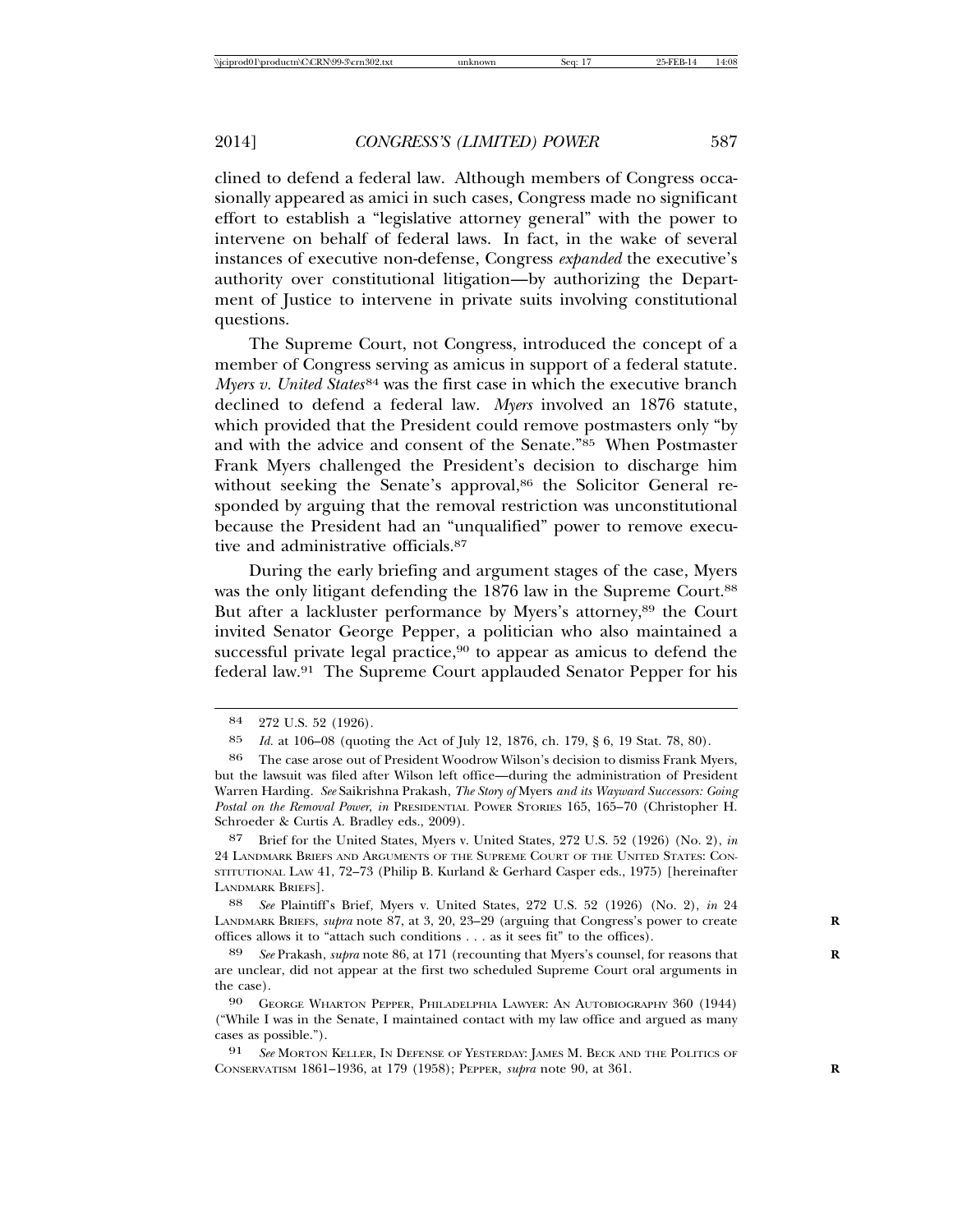"able brief and argument as a friend of the Court."92 But the Court ultimately invalidated the law, agreeing with the executive that the President had an "unrestricted" removal authority.<sup>93</sup>

The Solicitor General again advanced an expansive conception of presidential power in the *Pocket Veto Case*. 94 As the title suggests, the case involved the President's power to "pocket veto" (by failing to sign) bills that are presented to him less than ten days before an "adjournment" of Congress.95 (The "pocket veto" has often been viewed as controversial because it enables the President to kill a measure without returning it to Congress for a possible veto override.)<sup>96</sup> The Solicitor General argued for a broad construction of the term "adjournment," urging that the President could pocket veto a measure whenever Congress was not in session.<sup>97</sup>

The "pocket veto" was a subject of concern to a number of legislators during that era. The House Judiciary Committee issued a report in February 1927 advocating a narrow construction of the President's pocket veto power.98 There was, however, no broad effort in Congress to participate in the *Pocket Veto Case*. The Senate showed no interest in the lawsuit. Nor did the House as a whole enter the case. Instead, Representative Hatton Sumners appeared as amicus curiae only on behalf of the House Judiciary Committee.<sup>99</sup> Although the Supreme Court thanked Sumners for his "forcible" arguments, the Court

95 *Id.* at 672; *see also* U.S. CONST. art. I, § 7, cl. 2 ("If any Bill shall not be returned by the President within ten Days (Sundays excepted) after it shall have been presented to him, the Same shall be a Law, in like Manner as if he had signed it, unless the Congress by their Adjournment prevent its Return, in which Case it shall not be a Law.").

96 *See, e.g.*, Benson K. Whitney, Comment, Barnes v. Kline*: Picking the President's Pocket?*, 70 MINN. L. REV. 1149, 1177–78 (1986) (contending that Presidents have often abused their pocket veto power).

97 *See* Brief for the United States at 5, The Pocket Veto Case, 279 U.S. 655 (1929) (No. 565) (arguing that "Congress loses its opportunity to pass a bill over the President's disapproval by not being in session"). The suit was brought by Indian tribes to enforce a law that, if valid, would enable them to bring monetary claims against the federal government. *See* Brief for Petitioners at 2, The Pocket Veto Case, 279 U.S. 655 (1929) (No. 565). The tribes argued that the President could pocket veto a measure only at the end of the two-year life cycle of a given Congress. *See id.* at 6.

98 *See* H.R. REP. NO. 69-2054, at 4 (1927) (asserting that the President could pocket veto a measure only at the end of a two-year life cycle of a given Congress).

99 *See* Motion of Hatton W. Sumners for Leave to File a Brief as Amicus Curiae, and Brief of Amicus Curiae at 1, The Pocket Veto Case, 279 U.S. 655 (1929) (No. 565) (stating that he was seeking to file the amicus brief "pursuant to a resolution" of the House Judiciary Committee).

<sup>92</sup> Myers v. United States, 272 U.S. 52, 176–77 (1926).

<sup>93</sup> *Id.* at 176.

<sup>94</sup> The Okanogan, Methow, San Poelis (or San Poil), Nespelem, Colville & Lake Indian Tribes or Bands of the State of Wash. v. United States (The Pocket Veto Case), 279 U.S. 655, 675 (1929).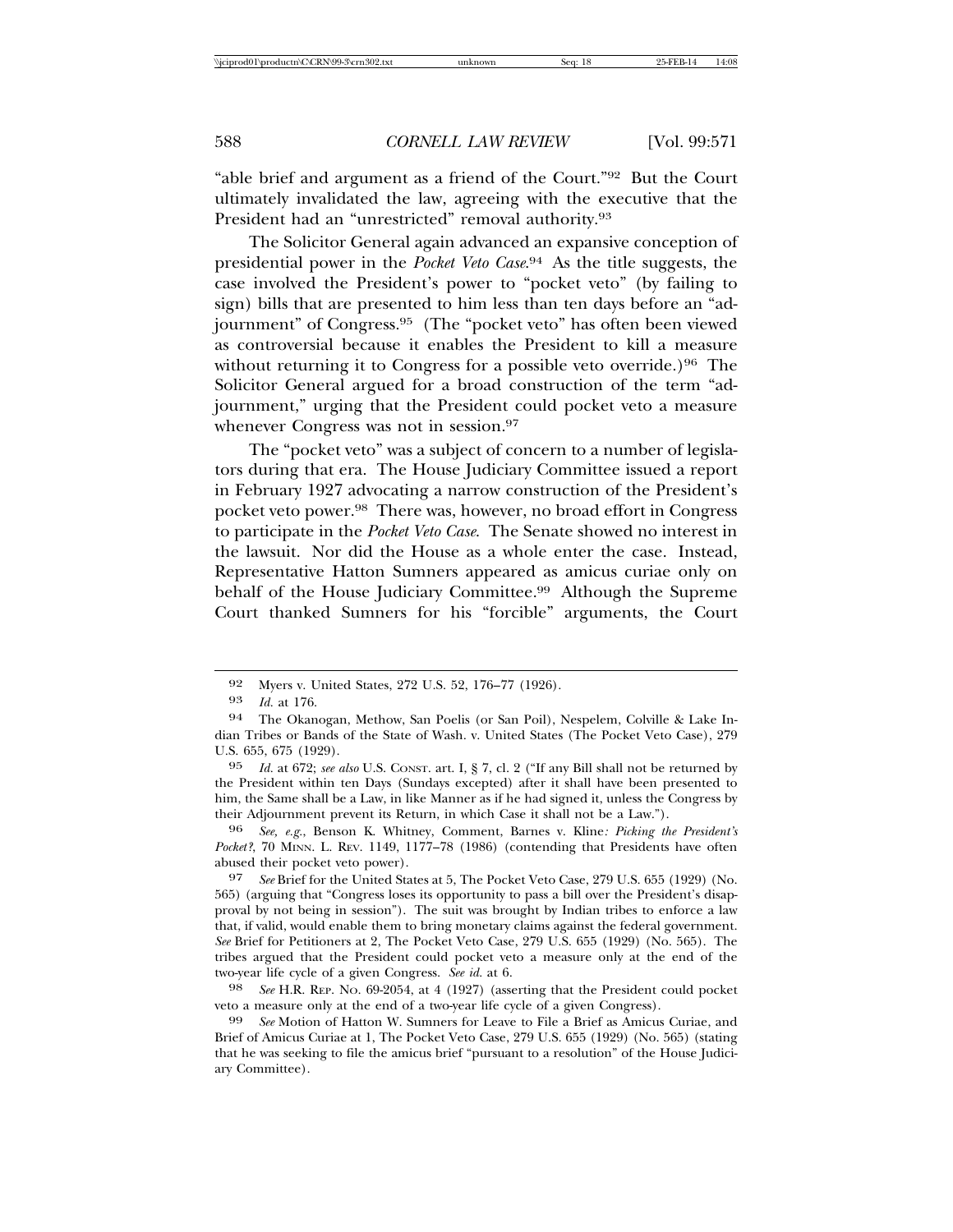agreed with the Solicitor General's construction of the pocket veto power.100

No member of Congress participated in the next case in which the Solicitor General declined to defend a federal law.101 *Humphrey's Executor v. United States*102 involved President Franklin Roosevelt's decision to remove William E. Humphrey, a pro-business Republican,<sup>103</sup> from the Federal Trade Commission. Although the Federal Trade Commission Act permitted removal only in cases of "inefficiency, neglect of duty, or malfeasance in office,"104 the President opted to dismiss Humphrey without giving a reason.105

Several members of Congress raised questions about the legality of Humphrey's removal.106 Furthermore, once Humphrey filed suit to challenge his termination,<sup>107</sup> there were suggestions that "Congress" should participate in the litigation. In testimony before a Senate committee, Humphrey himself urged the Senate to appoint counsel in his case, declaring that he could "not conceive of Congress surrendering [its] great power" to create independent agencies "without protest" from either the House or the Senate.108 And during the debates over the confirmation of Humphrey's successor, George Mathews, Republican Senator Daniel Hastings argued that the Senate

102 295 U.S. 602 (1935).

103 *See* WILLIAM E. LEUCHTENBURG, THE SUPREME COURT REBORN: THE CONSTITUTIONAL REVOLUTION IN THE AGE OF ROOSEVELT 54–55, 60 (1995).

104 Federal Trade Commission Act, ch. 311, § 1, 38 Stat. 717, 718 (1914) (codified as amended at 15 U.S.C. § 41 (2012)).

107 *See* LEUCHTENBURG, *supra* note 103, at 62–63. **R**

108 *The Confirmation of George C. Mathews to Be a Member of the Federal Trade Commission*: *Hearing Before the S. Comm. on Interstate Commerce*, 73d Cong. 3 (1934) (statement of William Humphrey) (testifying at his successor's confirmation hearing).

<sup>100</sup> The Pocket Veto Case, 279 U.S. 655, 673, 691–92 (1929).

<sup>101</sup> Notably, members of Congress participated in other cases. For example, the Senate approved a resolution to appoint counsel to appear in the unusual case of *United States v. Smith*, 286 U.S. 6 (1932). The case involved the appointment of George Otis Smith to the Federal Power Commission. The Senate initially confirmed Smith. *See id.* at 27. But a group of progressive Senators—outraged by Smith's decision in his first few days of office to fire progressive staff members—later led an effort to revoke that confirmation. They claimed his confirmation was not "final" under the Senate's rules because there was still time to reconsider the initial vote. *See* H.K., Comment, *Constitutional Law: Conclusiveness of Consent of Senate to Presidential Appointment*, 31 MICH. L. REV. 77, 77–78 & n.1 (1932) (describing the background of the case). Notably, the Senate did not bring suit in the name of the United States. Instead, the Senate asked the U.S. Attorney to file suit in the local D.C. courts, which then certified to the U.S. Supreme Court the issue of whether Smith "lawfully" held his office. *See Smith*, 286 U.S. at 26–27. The Supreme Court unanimously held that the Senate could not revoke its confirmation of Smith. *See id.* at 48–49.

<sup>105</sup> *See Humphrey's Executor*, 295 U.S. at 619.

<sup>106</sup> *See* 78 CONG. REC. 1679 (1934) (statement of Sen. Simeon Fess, R-Ohio) (criticizing Roosevelt for removing a member of an "independent commission" without any evidence of "malfeasance"); *id.* at 1290 (statement of Rep. Joseph Hooper, R-Mich.) (arguing that Roosevelt found Humphrey "objectionable" only because he was "a real Republican").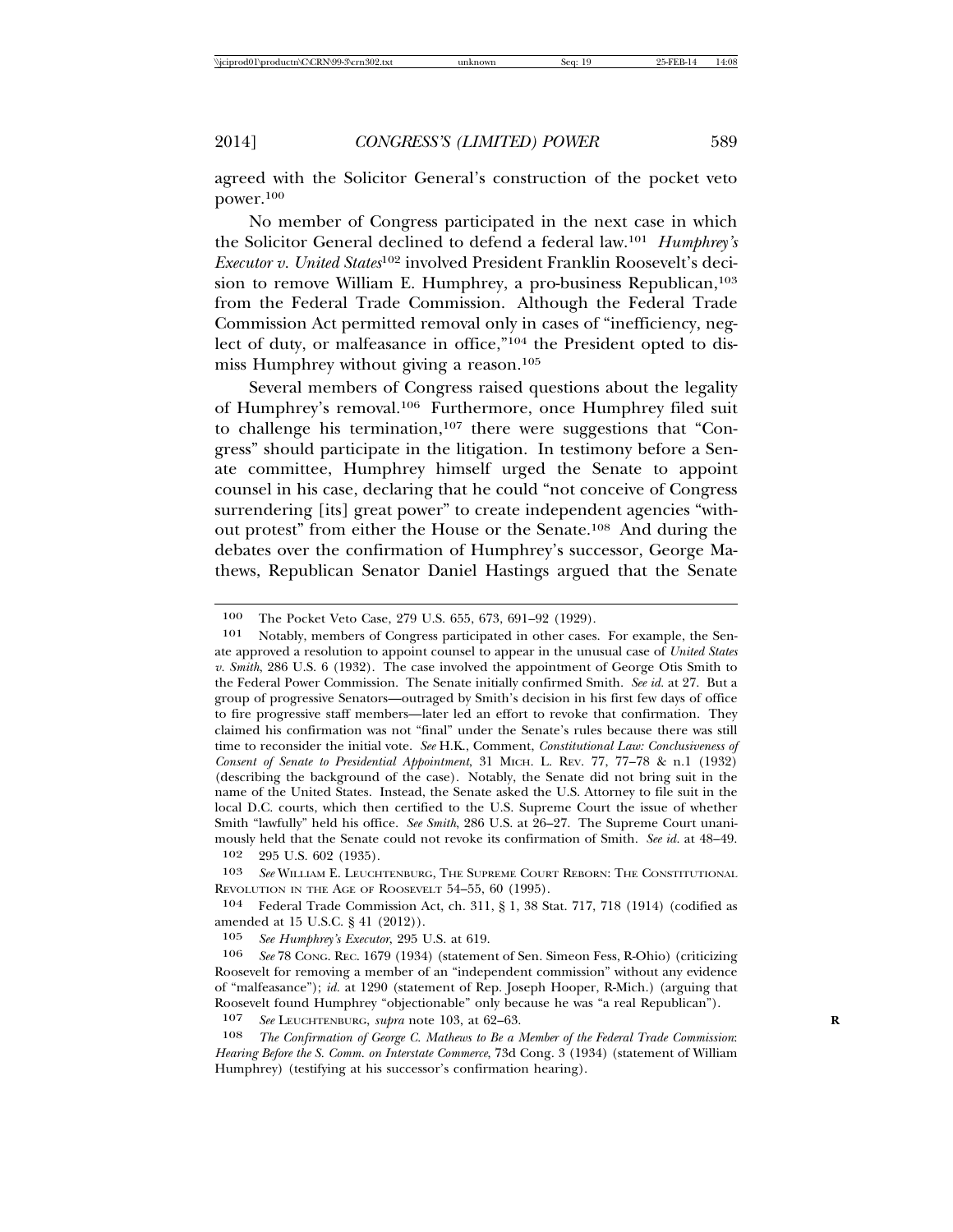should adopt a resolution authorizing the appointment of counsel.<sup>109</sup> He stated:

I think the Senate at this time has a duty to itself to perform. I think we ought not casually to overlook this violation of the intent of Congress by this action of the President. It is true that the ultimate place where the question must be decided is in the courts; but I think we ought to do more than register a protest in the Senate. I think we ought to  $\ldots$  select  $\lceil \cdot \rceil$  [our] own counsel to present the matter to the courts . . . .<sup>110</sup>

The Senate, however, took no action on Senator Hasting's proposal and instead simply confirmed Mathews by a unanimous vote.111 (The Supreme Court later held that Roosevelt's removal of Humphrey was unlawful. $)^{112}$ 

As the above survey demonstrates, in less than ten years, the executive branch had on three occasions advocated a broad construction of presidential power at the expense of Congress's institutional authority. But these cases did not lead Congress to question the executive's role in defending federal statutes, nor did they lead to an effort for a "legislative attorney general." On the contrary, just two years after *Humphrey's Executor*, Congress *expanded* the executive branch's authority to defend federal laws in court.

In 1937, only six years after facing off against the executive in the *Pocket Veto Case*, Representative Hatton Sumners sponsored legislation that would allow the Attorney General to intervene in any lawsuit involving the constitutionality of a federal statute.113 Sumners expressed confidence that the Attorney General, "the great law officer of the United States," would be "the best prepared of anybody to defend an act of the United States Congress when it is challenged."114

During the debates over the measure, a few representatives wondered whether it would compel the Attorney General "to defend the constitutionality of [an] act . . . against his conviction that it is unconstitutional."115 The proponents responded that "there [was] no such compulsion whatever," although they anticipated that the Attorney General would in practice intervene on behalf of federal laws.116 But Representative John O'Connor probed the matter further, reminding Sumners that "[s]ome time ago [Sumners] appeared before the Supreme Court, in addition to the Attorney General" to debate the valid-

<sup>109 78</sup> CONG. REC. 1684 (1934) (statement of Sen. Daniel Hastings, R-Del.).<br>110  $H$ 

<sup>110</sup> *Id.* <sup>111</sup> *See id.*

<sup>112</sup> *See* Humphrey's Executor v. United States, 295 U.S. 602, 629, 631–32 (1935).<br>113 *See* 81 CoNG REC 3954 (1937): H.R. REP. No. 75-919 at 1–9 (1937)

<sup>113</sup> *See* 81 Cong. REC. 3254 (1937); H.R. REP. No. 75-212, at 1–2 (1937).<br>
<sup>114</sup> 81 Cong. REC. 3255 (1937) (statement of Rep. Hatton Sumners, D-Tex.).<br>
<sup>115</sup> *Id* at 3968 (statement of Rep. Edward Cox. D-Ga.).

<sup>115</sup> *Id.* at 3268 (statement of Rep. Edward Cox, D-Ga.).<br>116 *Id.* (statement of Rep. Earl Michener, R-Mich.).

Id. (statement of Rep. Earl Michener, R-Mich.).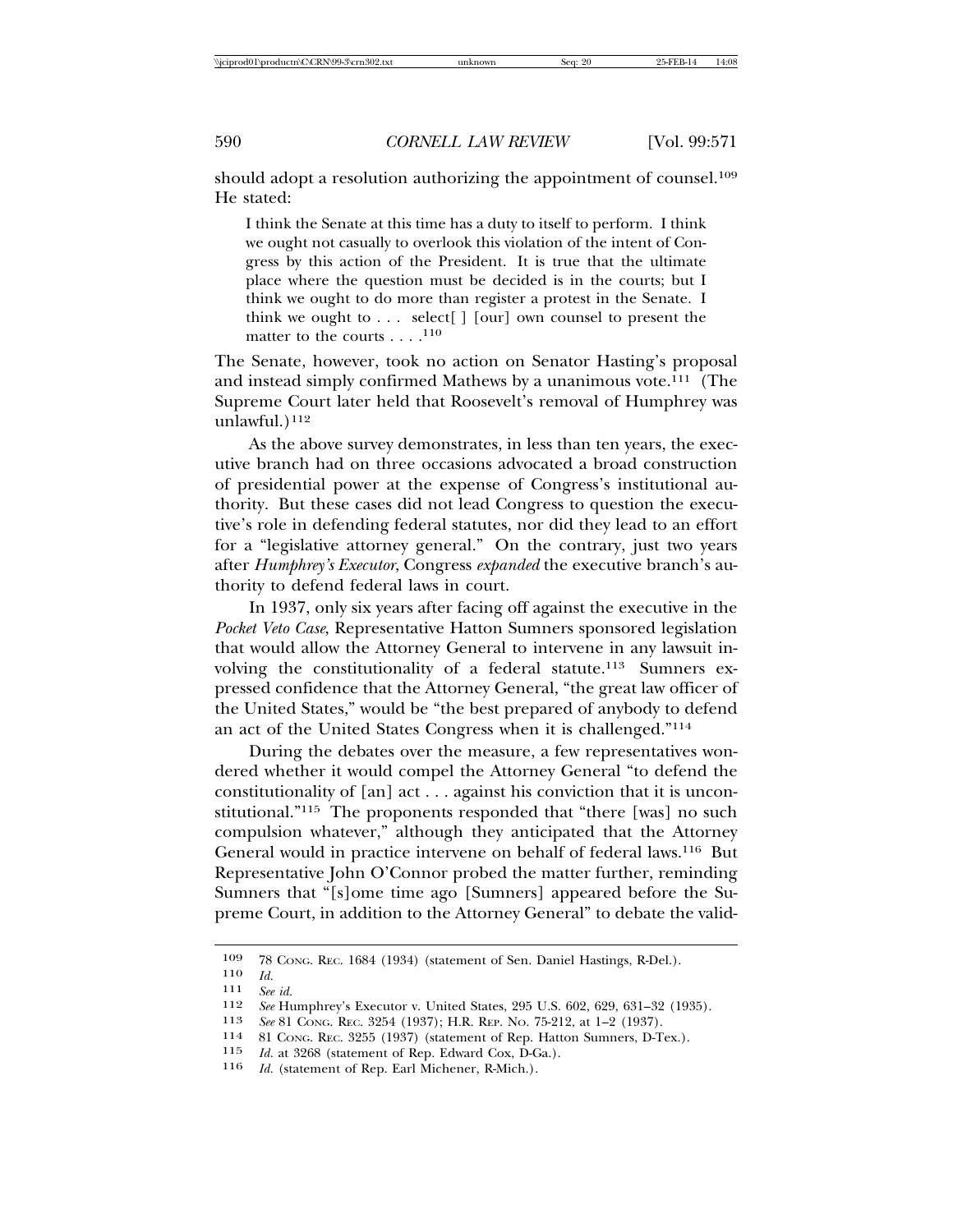ity of a federal law.117 O'Connor wondered how Sumners could now rely on "an appointee of the executive department" to "represent[ ] the legislative department . . . in the courts" when a federal law was challenged.118 Sumners replied: "[T]hat is his job."119 Sumners' proposal for DOJ intervention was later enacted into law.120

Another important historical example of executive non-defense was the remarkable case of *United States v. Lovett*. 121 The Urgent Deficiency Appropriation Act of 1943 included a rider stating that "[n]o part of any appropriation . . . shall be used . . . to pay any part of the salary" of three named federal officials—"Goodwin B. Watson, William E. Dodd, Junior, . . . and Robert Morss Lovett."122 The provision was the brainchild of anticommunist forces in the House of Representatives, who believed that the three men were part of an effort by communist sympathizers to infiltrate federal agencies.123

The Senate viewed the rider as unconstitutional and on *four different occasions* voted to eliminate it from the statute.124 But the House refused to enact any appropriations law without the rider, and the Senate ultimately relented.<sup>125</sup> President Roosevelt also "reluctantly signed" the measure "to avoid delaying" the nation's conduct of World War II.126 But he sent a message to Congress declaring that the

118 81 Cong. REC. 3269 (1937) (statement of Rep. John O'Connor, D-N.Y.).<br>119 Id (statement of Rep. Hatton Sumners, D-Tex.)

Id. (statement of Rep. Hatton Sumners, D-Tex.).

120 *See* Act of Aug. 24, 1937, ch. 754, § 1, 50 Stat. 751 (codified at 28 U.S.C. § 2403 (2012)).

121 328 U.S. 303 (1946). *Lovett* was the last case (prior to the creation of the House and Senate counsel) in which the executive branch declined to defend a federal statute on grounds of executive power.<br>122 Urgent Deficiency Au

Urgent Deficiency Appropriation Act of 1943, ch. 218, § 304, 57 Stat. 431, 450  $\begin{array}{c} (1943) \\ 123 \end{array}$ 

126 89 CONG. REC. 7521 (1943) (reprinting the President's message of September 14, 1943) ("If it had been possible to veto the objectionable rider, . . . without delaying essential war appropriations, I should unhesitatingly have done so.").

<sup>117</sup> *Id.* at 3269 (statement of Rep. John O'Connor, D-N.Y.). In the 1927 "pocket veto" dispute, Representative Sumners argued that Congress should never defer to the Attorney General's view on constitutional questions pertaining to legislative and executive powers, contending that the legislative branch should not "subordinate itself" to the executive "on a point of actual or potential conflict with that branch." 68 CONG. REC. 4935 (1927) (statement of Rep. Hatton Sumners, D-Tex.).<br>118 – 81 CONG, REC. 3969 (1937) (state

See Lovett, 328 U.S. at 308 (noting how the statute originated from "the House of Representatives' feeling in the late thirties that many 'subversives' were occupying influential positions in the Government"); John Hart Ely, United States v. Lovett*: Litigating the Separation of Powers*, 10 HARV. C.R.-C.L. L. REV. 1, 2–4 (1975).

<sup>124</sup> *See* 89 CONG. REC. 5023–24, 5603–06, 6407–16, 6691–95 (1943); *see also id.* at 5604 (statement of Sen. Scott Lucas, D-Ill.) ("To discharge the men under such circumstances is tantamount to convicting them as being Communist without a hearing or trial."); *id.* at 6694 (statement of Sen. Alben Barkley, D-Ky.) ("I regret what seems to me to have been the impetuosity of the other branch of the legislature in passing this bill of attainder.").<br>125 See 89 CoNg, REC, 7014 (1943) (approving the rider by a vote of 48-39): Ely, subra

<sup>125</sup> *See* 89 CONG. REC. 7014 (1943) (approving the rider by a vote of 48-32); Ely, *supra* note 123, at 4 ("[I]t became clear that there would be no bill unless the Senate yielded . . . . So yield it did, 48–32. 'Urgent appropriations' could wait no longer.").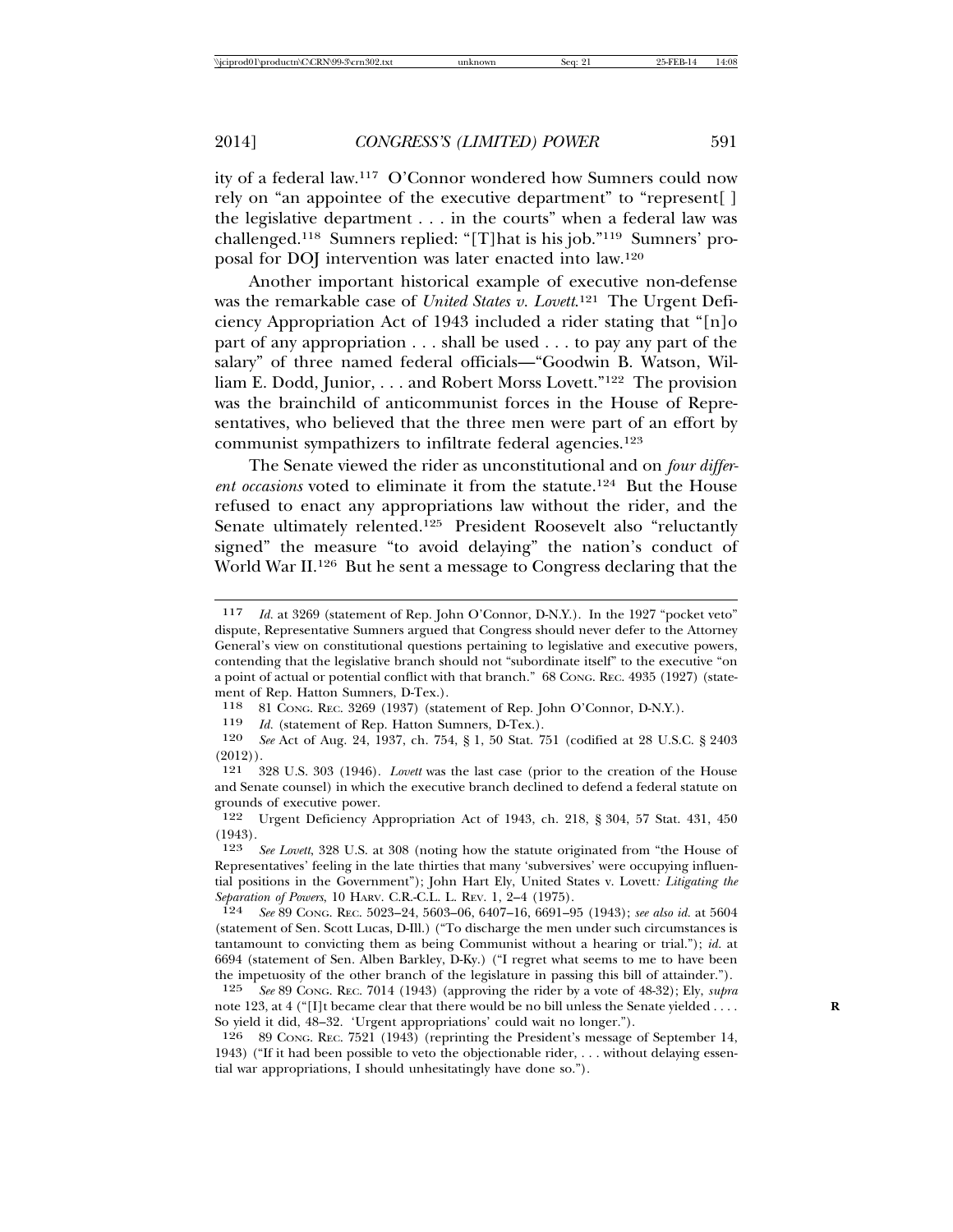rider was "not only unwise and discriminatory, but unconstitutional" as a bill of attainder.127

Watson, Dodd, and Lovett subsequently filed suit in the Court of Claims to challenge their termination on constitutional grounds.128 The executive branch agreed that their removal was unconstitutional, viewing the rider as both a bill of attainder and an infringement on the President's Article II removal power (because Congress had itself "fired" three executive officials without impeaching them).129 The Attorney General notified Congress that the Department of Justice would not defend the law and gave "Congress . . . an opportunity to be represented by their own counsel."130

The House of Representatives, by resolution, appointed "Special Counsel" to appear as amicus curiae to defend the rider in the Court of Claims.131 (Perhaps unsurprisingly, the Senate did not adopt a similar resolution authorizing defense of the rider that it had struggled so hard to delete.) The Court of Claims later issued a judgment in favor of the plaintiffs but did so in a splintered opinion that did not clearly settle the constitutional issues.<sup>132</sup>

The question then arose of how to secure Supreme Court review. The House, of course, strongly disagreed with the lower court's decision but could not appeal because it was only amicus in the case. Ultimately, at the request of the Special Counsel, the Solicitor General filed the certiorari petition, explaining that he "sought review . . . because of the Government's belief that important constitu-

132 *See Lovett*, 66 F. Supp. at 148 (declining to decide whether the rider was constitutional because the plaintiffs were "entitled to recover in either event").

 $\frac{127}{128}$  *Id.* 

<sup>128</sup> *See* Lovett v. United States, 66 F. Supp. 142, 143–44 (Ct. Cl. 1943).<br>129 *See* Fly *subra* note 123, at 16–17 (discussing the lower court "lines of

See Ely, *supra* note 123, at 16–17 (discussing the lower court "lines of attack"); *id.* at 28 (discussing the arguments asserted by the Attorney General for the executive branch). Solicitor General Howard McGrath made the same arguments in the Supreme Court. *See* Brief for the Petitioner, United States v. Lovett, 328 U.S. 303 (1946) (No. 809), *in* 44 LANDMARK BRIEFS, *supra* note 87, at 108 (arguing that the rider was "unconstitutional as a **R** bill of attainder").

<sup>130</sup> H.R. REP. No. 78-1117, at 3–4 (1944) (reprinting letter from Attorney General Francis Biddle, dated December 6, 1943).

<sup>131</sup> *See* 89 CONG. REC. 10,882 (1943) ("[W]hereas the House of Representatives has a specific interest in the subject matter of said proceedings . . . Therefore be it *Resolved*, That the special subcommittee [in charge of the investigation of subversive activity] is hereby authorized to appoint counsel to represent the United States . . . ."). In the lower court proceedings, there was some confusion about precisely whom the "Special Counsel" represented. *See Lovett*, 66 F. Supp. at 143 ("The special counsel are designated variously in the record as representing the House, the Congress, the United States."). The Supreme Court assumed that the Special Counsel appeared "on behalf of the Congress." United States v. Lovett, 328 U.S. 303, 306 (1946). Given the background of the rider, it is doubtful that the House had the support of the Senate on the merits. And, indeed, the Senate did not appoint counsel to defend the rider in *Lovett*. The Senate and the executive did, however, agree to provide appropriations for the Special Counsel appointed by the House. *See* H.R.J. Res. 230, 78th Cong., 58 Stat. 113 (1944).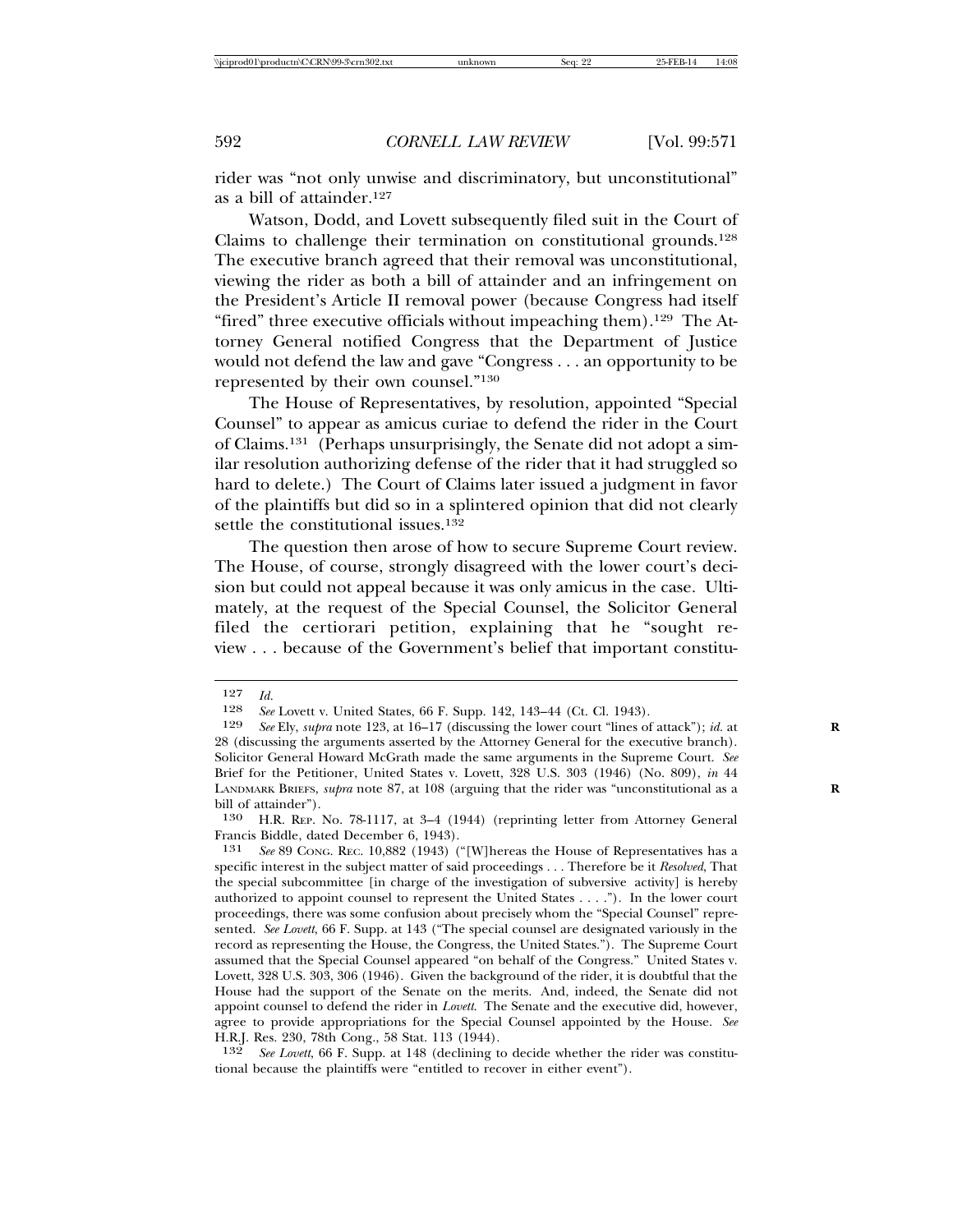tional issues are involved . . . and because *amici curiae*, representing the Congress . . . , [has] no independent means of access to the Court."133 The Supreme Court agreed to hear the case and subsequently held that the rider was an unconstitutional bill of attainder.<sup>134</sup>

#### D. Congress and the Defense of Federal Statutes

The above survey offers a few lessons about "congressional" defense of federal statutes. First, this history shows that "Congress" never asserted the power to defend federal statutes in court. In fact, Congress as a whole showed little interest in defending its work product against constitutional challenge. The only action clearly agreed to by Congress during this period was the Sumners statute, which expanded executive authority over constitutional litigation.135

Second, even when individual members (or components) of Congress sought to participate in litigation, they did so as amici curiae. No part of Congress asserted the power to intervene as a party on behalf of federal laws. That was true even in *Lovett*—the only case (prior to *INS v. Chadha*)136 in which a full chamber of Congress resolved to defend a federal statute. The Special Counsel appointed by the House appeared only as amicus—even though this status prevented the House from having a right to appeal.<sup>137</sup>

Finally, this history also suggests that the willingness (or lack thereof) of members of Congress to defend federal statutes may depend largely on partisan, rather than institutional, concerns.138 That certainly seems to explain Democratic Representative Sumners's about-face on executive control over constitutional litigation. During the Republican administration of President Calvin Coolidge, in the midst of the pocket veto controversy, Sumners insisted that Congress should *never* "surrender[ ] its constitutional position . . . and

<sup>133</sup> Brief for the Petitioner, United States v. Lovett, 328 U.S. 303 (1946) (No. 809), *in* 44 LANDMARK BRIEFS, *supra* note 87, at 53. Although the Solicitor General agreed with the **R** lower court's ruling, the executive argued that it was still the "losing party" for purposes of appeal because it had been ordered to pay the salaries of terminated employees. *See id.*; Petition for Writs of Certiorari to the Court of Claims, United States v. Lovett, 328 U.S. 303 (1946) (No. 809), *in* 44 LANDMARK BRIEFS, *supra* note 87, at 13 (noting that the DOJ sought **R** certiorari review at the Special Counsel's request).

<sup>134</sup> *Lovett*, 328 U.S. at 315–16, 318.

<sup>135</sup> *See supra* notes 113–20 and accompanying text. **R**

<sup>136</sup> 462 U.S. 919, 959 (1983); *see infra* Part III (discussing *Chadha*).

<sup>137</sup> *See* Ely, *supra* note 123, at 11 (noting that Congress's "Special Counsel" was "offi- **R** cially an *amicus curiae*").

<sup>138</sup> For additional discussion (documenting that court filings by today's lawmakers are motivated by partisan, not institutional, concerns), see *infra* notes 150–54 and accompany- **R** ing text.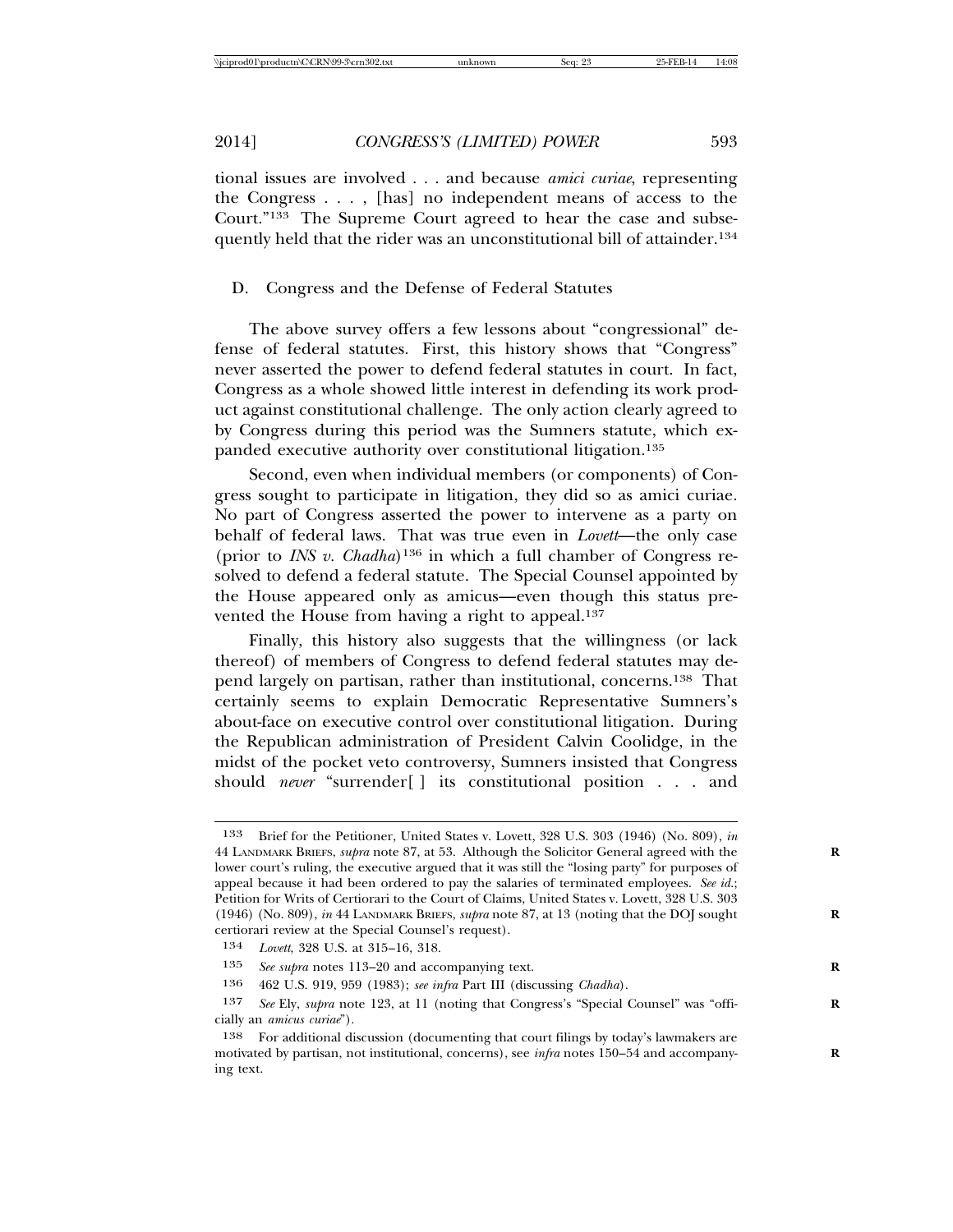subordinate<sup>[]</sup> itself" to executive constructions of federal statutes.<sup>139</sup> But a few years later, Sumners was happy to "surrender" to the Democratic administration of President Roosevelt—presumably because Sumners was confident that Roosevelt's Attorney General (now "the great law officer of the United States") would dutifully defend programs that Sumners favored.140 Similar partisan motivations likely explain why the heavily Democratic House and Senate in 1935 remained on the sidelines of *Humphrey's Executor*.

Although Congress's lack of interest in the defense of federal statutes may seem surprising, this response in fact comports with the political and institutional incentives of the legislature. Outside of a handful of politically salient issues like DOMA, lawmakers rarely care about the defense of federal statutes. To start, legislators are primarily motivated by personal interests—reelection, advancing with their party, and furthering their own, their constituents', and their party's policy agenda.141 Correspondingly, lawmakers have little incentive to protect Congress's institutional prerogatives; indeed, the individual and institutional interests of members of Congress are often in conflict with one another.<sup>142</sup> On issues involving litigation authority, for example, Congress has an institutional interest in the DOJ defending federal statutes and advancing an expansive view of congressional power. At the same time, lawmakers might disapprove of a given statute and, in fact, prefer that the DOJ refuse to defend it. For example, Democrats supported the Obama administration's refusal to defend DOMA.143 If Mitt Romney had won the presidential contest in 2012, Republicans certainly would have supported his refusal to defend ongoing challenges to the Affordable Care Act.144

<sup>139</sup> 68 CONG. REC. 4935 (1927) (statement of Rep. Hatton Sumners, D-Tex.) ("It is just as possible for this House, in effect, to change the Constitution defining its powers and duties . . . by a surrender . . . . We know the persuasive force . . . of precedent.").

<sup>140</sup> 81 CONG. REC. 3255 (1937) (statement of Rep. Hatton Sumners, D-Tex.) (indicating support for allowing the Attorney General to intervene in certain cases).<br>141 See DAVID R. MAYHEW, CONCERSS: THE FLECTORAL CONNECTION 49-64 (

<sup>141</sup> *See* DAVID R. MAYHEW, CONGRESS: THE ELECTORAL CONNECTION 49–64 (1974); Elizabeth Garrett & Adrian Vermeule, *Institutional Design of a Thayerian Congress*, 50 DUKE L.J. 1277, 1300–01 (2001) (noting how lawmakers are compelled to devote a substantial amount of their energy to fundraising, casework, and media appearances).

<sup>142</sup> *See* Terry M. Moe & William G. Howell, *The Presidential Power of Unilateral Action*, 15 J.L. ECON. & ORG. 132, 144 (1999) (noting that lawmakers have "a strong incentive to free ride in favor of the local constituency" even though "all might benefit if they could cooperate in defending or advancing Congress's power").<br>143 See Brief of Members of the U.S. House of

See Brief of Members of the U.S. House of Representatives—Including Objecting Members of the Bipartisan Legal Advisory Group, Representatives Nancy Pelosi and Steny H. Hoyer—As *Amicus Curiae* in Support of Plaintiff-Appellee and Urging Affirmance, Golinski v. U.S. Office of Pers. Mgmt., 680 F.3d 1104 (9th Cir. 2012) (Nos. 12-15388, 12- 15409); Hennessey, *supra* note 23. **R**

<sup>144</sup> More generally, litigation authority seems far removed from Congress's principal concern, which is the substantive bottom line. Even though Congress and its committees would gain power by diffusing litigation authority (so that agency heads would work more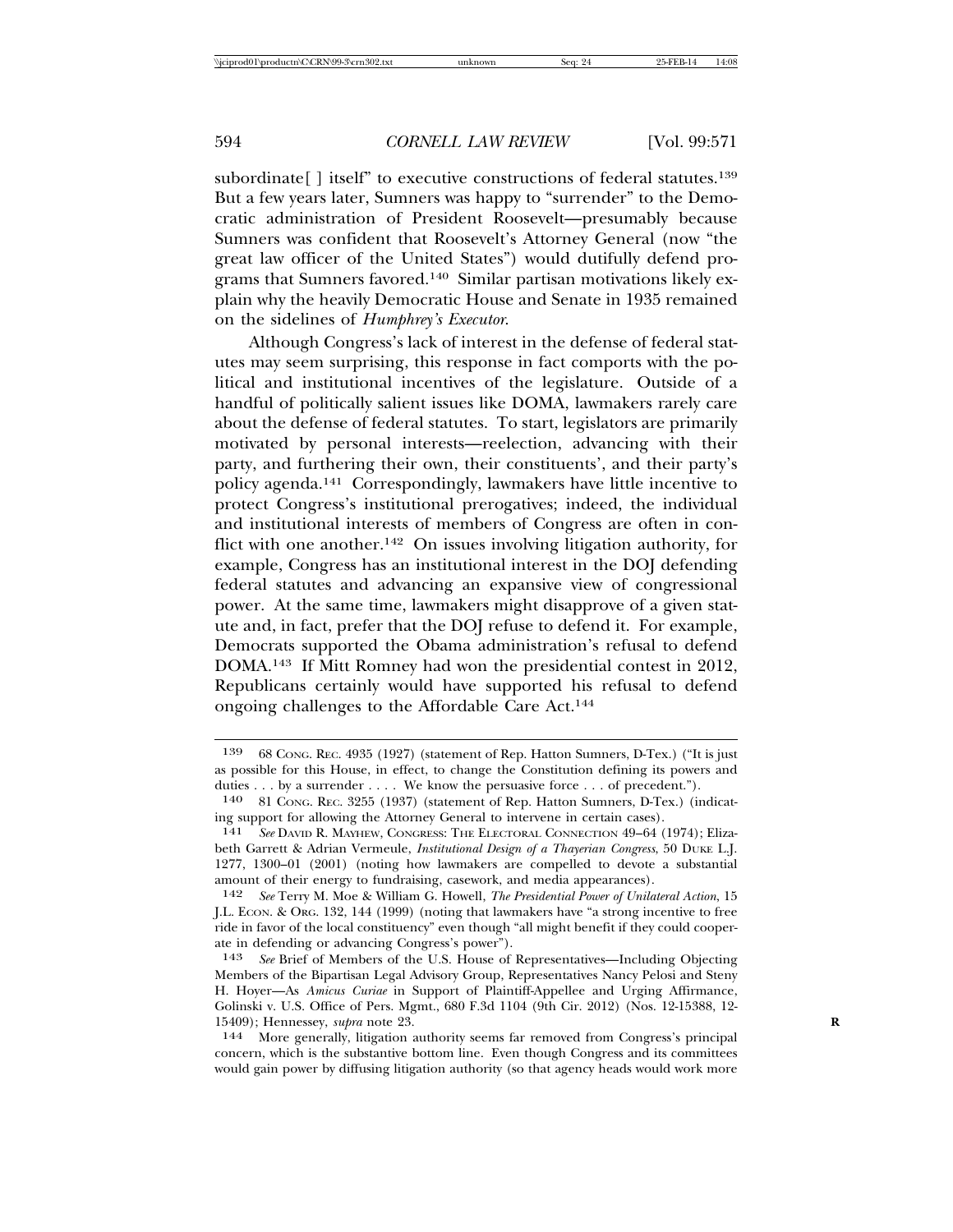For these reasons, Congress's general unwillingness to defend federal statutes has continued to this day. From December 1975 to May 2011, the DOJ notified Congress that it would not defend seventy-five different statutory provisions.<sup>145</sup> In only five of these cases did either chamber step in to defend the federal law (sometimes as amicus, sometimes as intervenor).146 Equally striking, outside of confirmation hearings (where Attorney General and Solicitor General nominees are sometimes asked about their willingness to defend federal laws at odds with the President's agenda), there are only three post-1978 episodes in which lawmakers expressed strong opposition to the DOJ's failure to defend a federal law (and one of these three is principally about the government's failure to enforce a federal statute). $147$ 

The failure of the DOJ to defend federal legislation, by itself, seems to matter very little to Congress. Indeed, the House and the Senate are much more likely to file briefs in Supreme Court cases in which the DOJ is defending a federal law. Eleven of the sixteen Supreme Court cases in which counsel for each chamber have filed briefs involve the defense of federal statutes.<sup>148</sup> The simple explanation is that issue salience is far more important to lawmakers than the abstract question of whether the DOJ or some other entity is defending a federal law.

Congress's lack of institutional incentives to defend federal statutes is compounded by party polarization. Lawmakers see themselves as members of a party, not independent power brokers willing to cross

closely with Congress in crafting their legal policy agenda), lawmakers have bowed to the President's desire to centralize litigation authority within the DOJ. *See* Neal Devins & Michael Herz, *The Battle that Never Was: Congress, the White House, and Agency Litigation Authority*, 61 LAW & CONTEMP. PROBS. 205, 218–22 (1998).

<sup>145</sup> *See* Devins & Prakash, *supra* note 32, at 561 (discussing an inventory of DOJ commu- **R** nications to Congress maintained by the Office of Senate Legal Counsel). Before 1978, the DOJ had no statutory obligation to inform Congress of its refusal to defend federal statutes. *See* Department of Justice Appropriation Authorization Act, Fiscal Year 1979, Pub. L. No. 95-624, § 13, 92 Stat. 3459, 3464–65 (1978) (codified as amended at 28 U.S.C.  $\S$  530D(a)(1)(B)(ii) (2012)).

<sup>146</sup> In addition to the House Bipartisan Legal Advisory Group participation in the DOMA litigation, the House or Senate counsel participated as a party or amicus in five other Supreme Court cases in which the DOJ refused to defend the constitutionality of a federal statute. *See* June 21, 2012 Memo from Nandor Kiss Re: Congressional Involvement in the Courts, at \*6 [hereinafter Kiss Memorandum] (copy on file with authors).

<sup>147</sup> *See* Devins & Prakash, *supra* note 32, at 551–54. The two episodes that focused on **R** the DOJ's failure to defend involved the high-salience issues of child pornography (an issue in which Democrats and Republicans alike joined forces to express outrage at the DOJ's refusal to defend a child pornography law on First Amendment grounds) and voluntary confessions (where Republican lawmakers held hearings about the Clinton administration's refusal to defend legislation from 1968 that sought to statutorily nullify *Miranda v. Arizona*). *See id.* at 552–54.

<sup>148</sup> *See* Kiss Memorandum, *supra* note 146, at \*8–10. **R**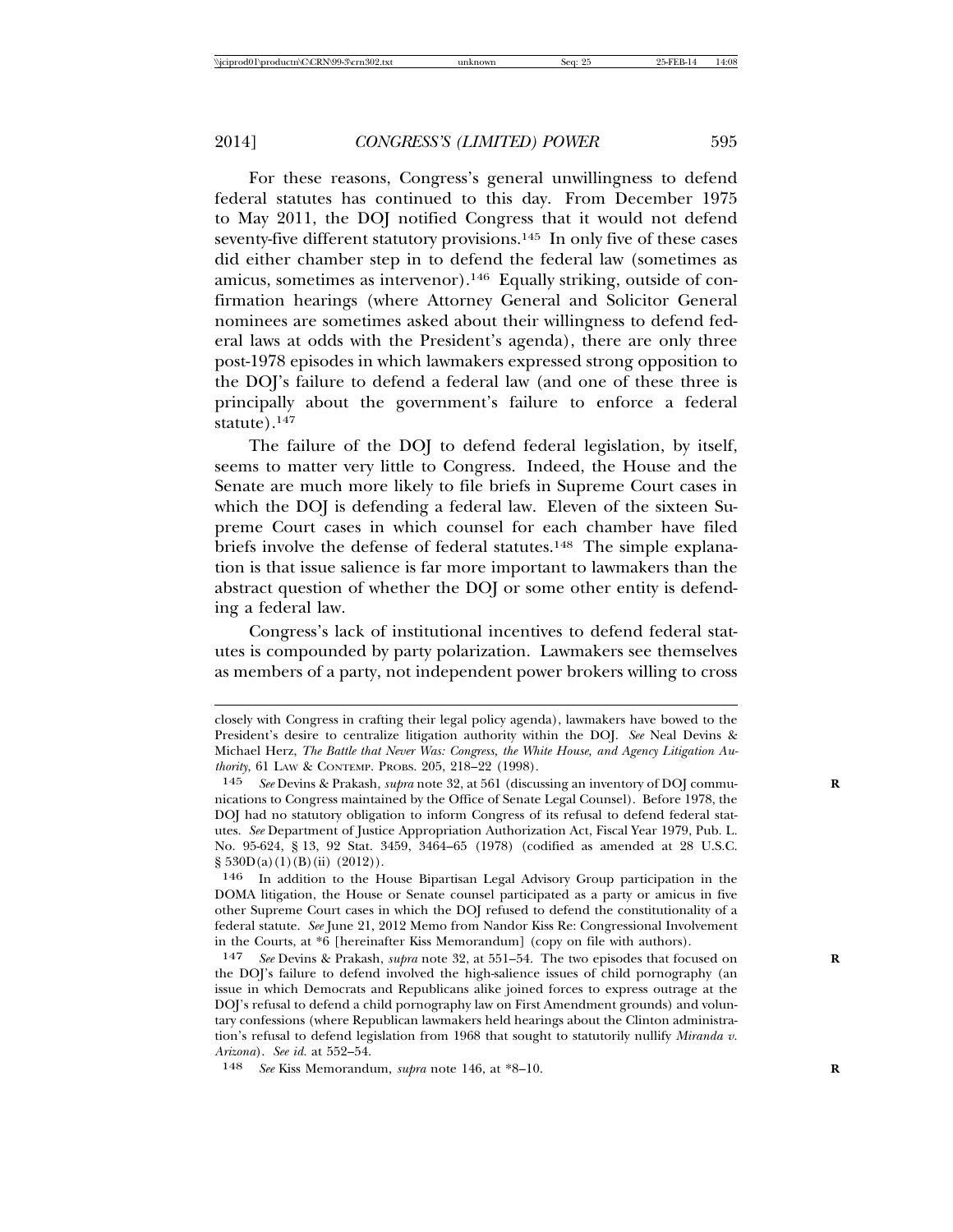party lines in order to pursue favored policies.<sup>149</sup> Consider, for example, the willingness of today's lawmakers to trade off congressional power in order to advance partisan political goals. In the DOMA case, although House Republican leadership directed the House counsel to intervene in the case and defend the law, 132 Democratic members filed briefs both arguing that DOMA is unconstitutional and calling attention to the fact that the House counsel "[did] not speak for a unified House" but, instead, was a mouthpiece for the Republican majority.150 In the 2012 Affordable Care Act decision, *National Federation of Independent Business v. Sebelius*, 151 it was Democrats supporting and Republicans seeking to limit congressional power. Forty-three Republican Senators and House Speaker John Boehner (on behalf of House Republicans) filed briefs seeking to limit Congress's commerce power152 (a power Republicans regularly invoke); Democratic leadership (party leaders and leaders of committees with jurisdiction over the ACA) filed a brief on behalf of all Democrats in support of a broad understanding of Congress's commerce power.153

Congress is a poor advocate for its handiwork. Lawmakers rarely participate in the defense of federal statutes; when lawmakers do participate in such cases, they typically participate in cases where the DOJ is already defending the federal statute; in today's polarized Congress, lawmakers are as likely to file briefs seeking to limit congressional pre-

<sup>149</sup> Among other things, party polarization has resulted in a strengthening of party leaders (relative to committee chairs), an increasing commitment of each party to adhere to a unified party message, and an unwillingness of each party to seek bipartisan solutions. *See* Neal Devins, *Party Polarization and Congressional Committee Consideration of Constitutional Questions*, 105 NW. U. L. REV. 737, 753–59 (2011) (summarizing literature on polarization's impact on Congress).

<sup>150</sup> Brief of Members of the U.S. House of Representatives—Including Objecting Members of the Bipartisan Legal Advisory Group, Representatives Nancy Pelosi and Steny H. Hoyer—As *Amici Curiae* in Support of Plaintiff-Appellee and Urging Affirmance at 1, Golinski v. U.S. Office of Pers. Mgmt., 680 F.3d 1104 (9th Cir. 2012) (Nos. 12-15388, 12-  $15409$ ).<br> $151$ 

<sup>151 132</sup> S. Ct. 2566 (2012).<br>152 See Brief of Members of

<sup>152</sup> *See* Brief of Members of the United States Senate as *Amici Curiae* in Support of Petitioners on the Issue of Severability at 4, Nat'l Fed'n of Indep. Bus. v. Sebelius, 132 S. Ct. 2566 (2012) (Nos. 11-393, 11-400); Brief of Speaker of the House John Boehner as *Amicus Curiae* in Support of Respondents on the Minimum Coverage Provision Issue at 2, U.S. Dep't of Health & Human Servs. v. Florida, 132 S. Ct. 2566 (2012) (No. 11-398).

<sup>153</sup> *See* Brief of Senate Majority Leader Harry Reid, House Democratic Leader Nancy Pelosi, and Congressional Leaders of Committees of Relevant Jurisdiction as *Amici Curiae* in Support of Petitioners (Minimum Coverage Provision) at 4–5, Florida v. Dep't of Health & Human Servs., 132 S. Ct. 2566 (2012) (No. 11-398). More generally, a multimember body like Congress will tend to have more difficulty than the executive in adopting a unified, coherent litigation strategy. *See* Tara Leigh Grove, *A (Modest) Separation of Powers Success Story*, 87 NOTRE DAME L. REV. 1647, 1666–67 & n.97 (2012).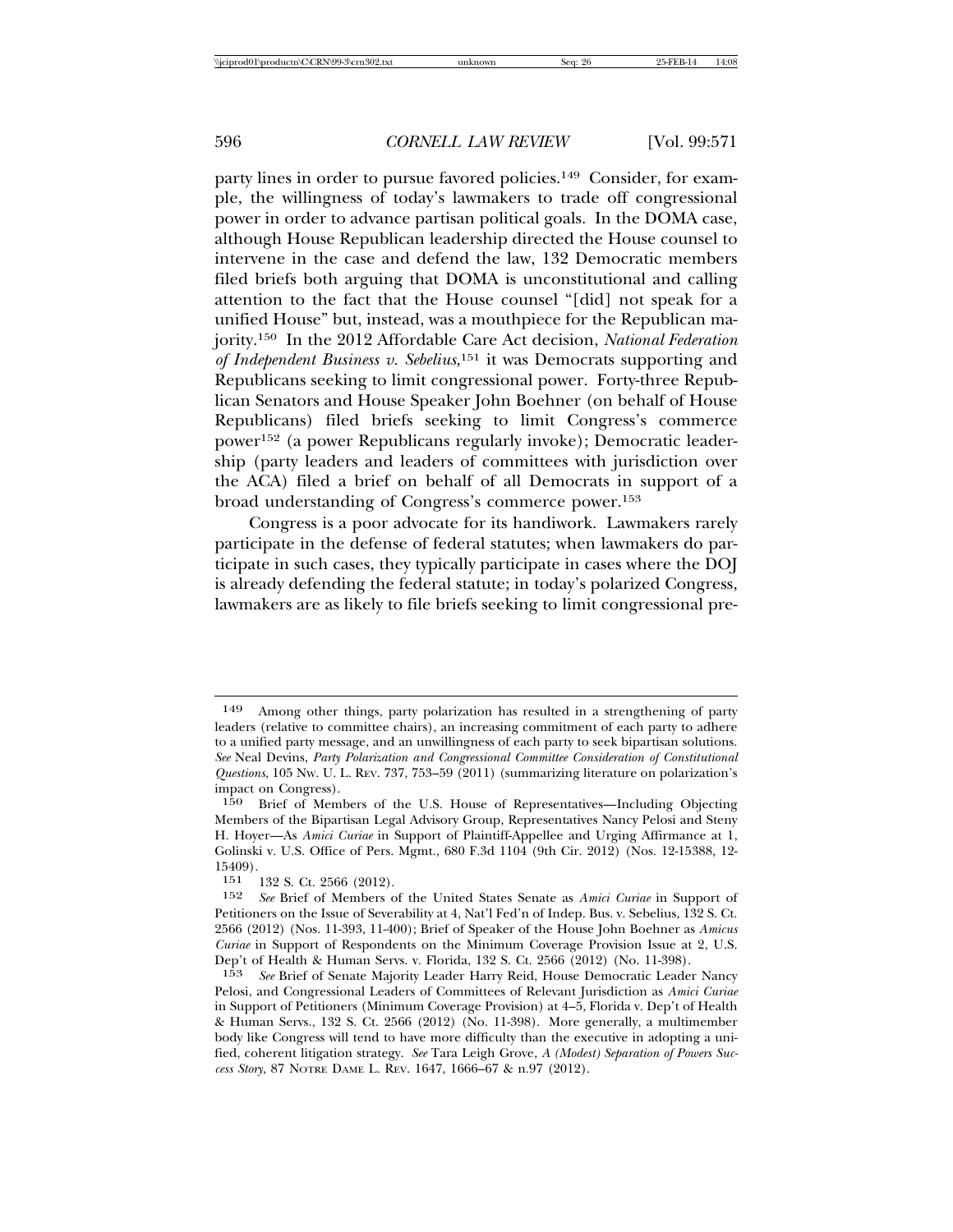rogatives as they are to file briefs in support of congressional prerogatives.154

E. Congressional Control over Internal House and Senate Proceedings

Although Congress has historically been a poor advocate for federal statutes, the House and the Senate have long asserted the power to conduct investigations and handle any litigation arising out of those investigations.155 Notably, such proceedings have at times involved significant institutional battles with the executive branch. This pattern continues today. Although lawmakers almost never intervene in cases involving the non-defense of federal statutes,156 other skirmishes with the executive branch are quite common. The power of each chamber to investigate executive wrongdoing has proven crucial to these institutional battles, especially when these skirmishes spill over to litigation with either the House or the Senate seeking judicial enforcement of congressional subpoenas. Between 2007 and 2013, for example, the House found several high-ranking officials from the Bush and Obama administrations in contempt of Congress and subsequently filed lawsuits against those officials.157

While there is no provision of the Constitution expressly authorizing congressional inquiries, the executive, the courts, and Congress itself have always seen such power as essential to the legislative function—one that arises from each chamber's power to control its internal proceedings.158 The power of Congress to seek and enforce

<sup>154</sup> When Congress was less polarized, lawmakers were more apt to come together to file bipartisan briefs in support of congressional power. Consider, for example, abortion filings. In a 1980 challenge to Hyde amendment limits on federal funding of abortion, 136 Republicans and 106 Democrats filed a truly bipartisan brief defending Congress's control over appropriations. *See* Brief of Rep. Jim Wright et al. as Amici Curiae at 1–6, Harris v. McRae, 448 U.S. 297 (1980) (No. 79-1268). By 2006, however, when the Court heard the partial-birth abortion case *Gonzales v. Carhart*, the briefs were purely partisan. *See* Brief of *Amici Curiae*, 52 Members of Congress in Support of Planned Parenthood Federation, Inc., et al., and Motion for Leave to File Brief Out of Time in Support of Respondents LeRoy Carhart, M.D., et al., in Related Case No. 05-380, Gonzales v. Carhart, 550 U.S. 124 (2007) (Nos. 05-380, 05-1382); Amicus Brief of the American Center for Law and Justice, 78 Members of Congress, and the Committee to Protect the Ban on Partial Birth Abortion in Support of Petitioner, Gonzales v. Carhart, 550 U.S. 124 (2007) (Nos. 05-380, 05-1382).

<sup>155</sup> *See* Moreland, *supra* note 77, at 225–30 (discussing House and Senate investigations **R** and contempt actions in the nineteenth and early twentieth centuries).<br> $156 \,$  See subra Part I D

<sup>156</sup> *See supra* Part I.D.

<sup>157</sup> *See infra* notes 190–96.<br>158 **In McGrain v. Daughert** 

<sup>158</sup> In *McGrain v. Daugherty*, the Supreme Court observed that "[a] legislative body cannot legislate wisely or effectively in the absence of information respecting the conditions which the legislation is intended to affect or change; and where the legislative body does not itself possess the requisite information . . . recourse must be had to others who do possess it." 273 U.S. 135, 175 (1927); *see also* Chafetz, *supra* note 77, at 1143 (recognizing **R** that the contempt power should be seen as "fall[ing] within each house's authority to 'determine the Rules of its Proceedings'").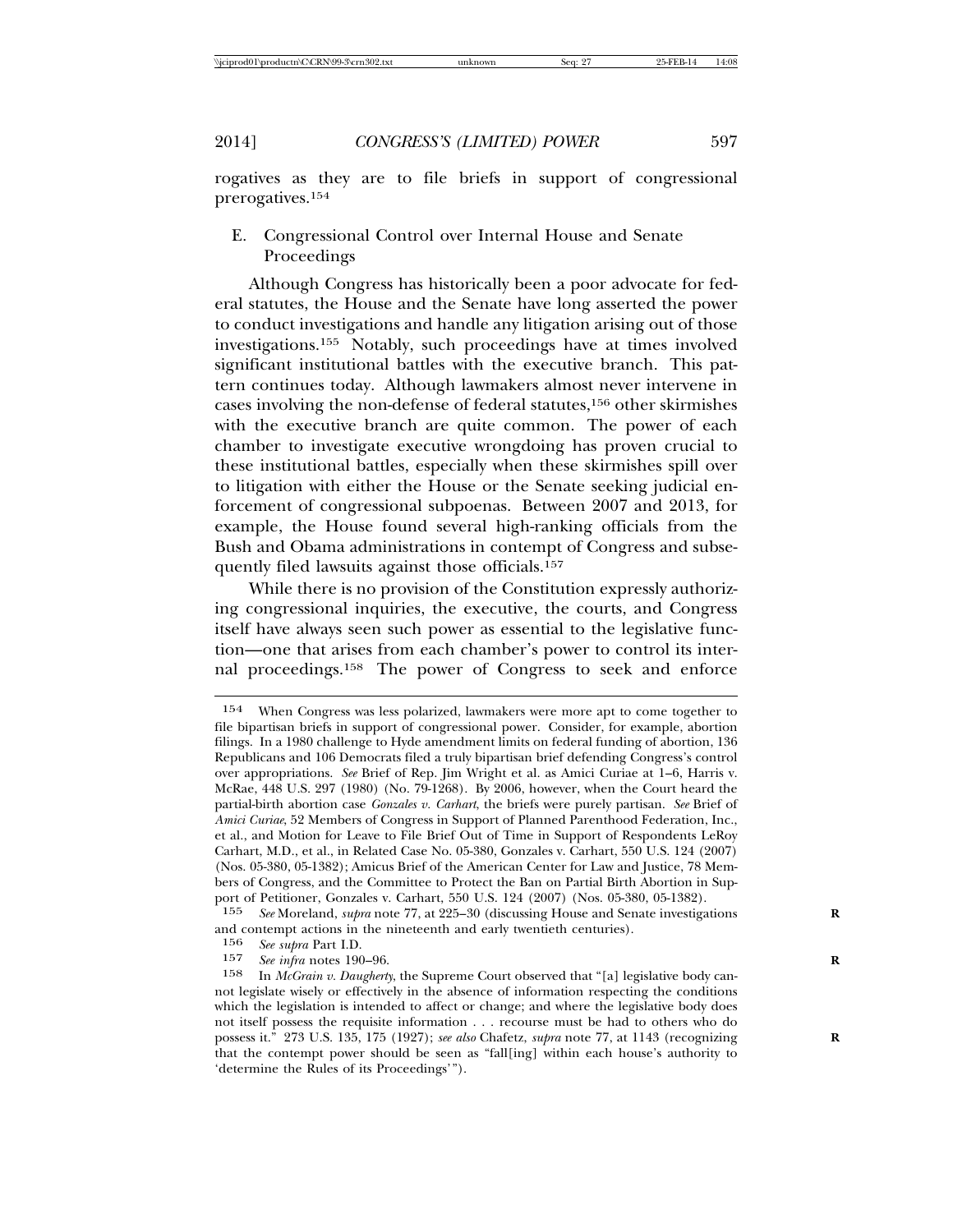informational demands, including the power to punish for contempt, arises out of the power of Congress to investigate.159 House and Senate practices, moreover, make clear that each house has complete control over its own investigations, including control of both the procedures used and information obtained.

Use of the power to investigate dates back to the birth of the Nation: the House's first investigation was in 1792 and the Senate's in 1818.160 Indeed, the contempt power has been labeled a "constitutional backdrop," for it was exercised by both the English Parliament and the American colonial assemblies.161 At the federal Constitutional Convention, George Mason—reflecting the widely held view that "[e]ach House shall be the Judge of its own privileges"—emphasized that members of Congress "are not only Legislators but they possess inquisitorial powers. They must meet frequently to inspect the Conduct of the public offices."162

The very first congressional inquiries highlight both lawmaker assertions of their inherent powers to investigate and presidential acquiescence in such assertions. Consider, for example, the House of Representatives' 1792 inquiry into Major-General Arthur St. Clair's failed raid against Native Americans residing in the Northwest Territory.163 Before approving a resolution empowering it "to call for such persons, papers, and records, as may be necessary to assist their inquiries,"164 lawmakers debated and rejected a resolution that "the President . . . be requested to institute an inquiry into the causes of the late defeat of the army under the command of . . . St. Clair."165 Equally telling, before agreeing to have his Secretary of War Henry Knox produce all letters and documents concerning St. Clair's mission, President George Washington and his advisors—Thomas Jefferson, Alexander Hamilton, Edmund Randolph, and Knox—concluded that

<sup>159</sup> *See generally* Chafetz, *supra* note 77, at 1143–44 (discussing the structural rationale **R** underlying Congress's investigative power); Moreland, *supra* note 77, at 189-94 (discussing the early development of Congress's power to punish for contempt and noting that "[t]he investigative power of Congress is intimately related to its power to punish for contempt").

<sup>160</sup> Michael A. Zuckerman, *The Court of Congressional Contempt*, 25 J.L. & POL. 41, 46 (2009).

<sup>161</sup> Stephen E. Sachs, *Constitutional Backdrops*, 80 GEO. WASH. L. REV. 1813, 1854–59 (2012); see also Chafetz, supra note 77, at 1093-98, 1120-21 (discussing the use of the contempt power by the English Parliament and the colonial legislatures).

<sup>162</sup> LOUIS FISHER, THE POLITICS OF EXECUTIVE PRIVILEGE 5 (2004) (quoting George Mason and Charles Pinckney (internal quotation marks omitted)).

<sup>163</sup> St. Clair, rather than routing the native population in the area, fell victim to a surprise attack and lost almost half of his 1500 troops in less than a day. *See* TELFORD TAYLOR, GRAND INQUEST: THE STORY OF CONGRESSIONAL INVESTIGATIONS 17–18 (1955).

<sup>164</sup> 3 ANNALS OF CONG. 493 (1849).

<sup>165</sup> *Id.* at 490.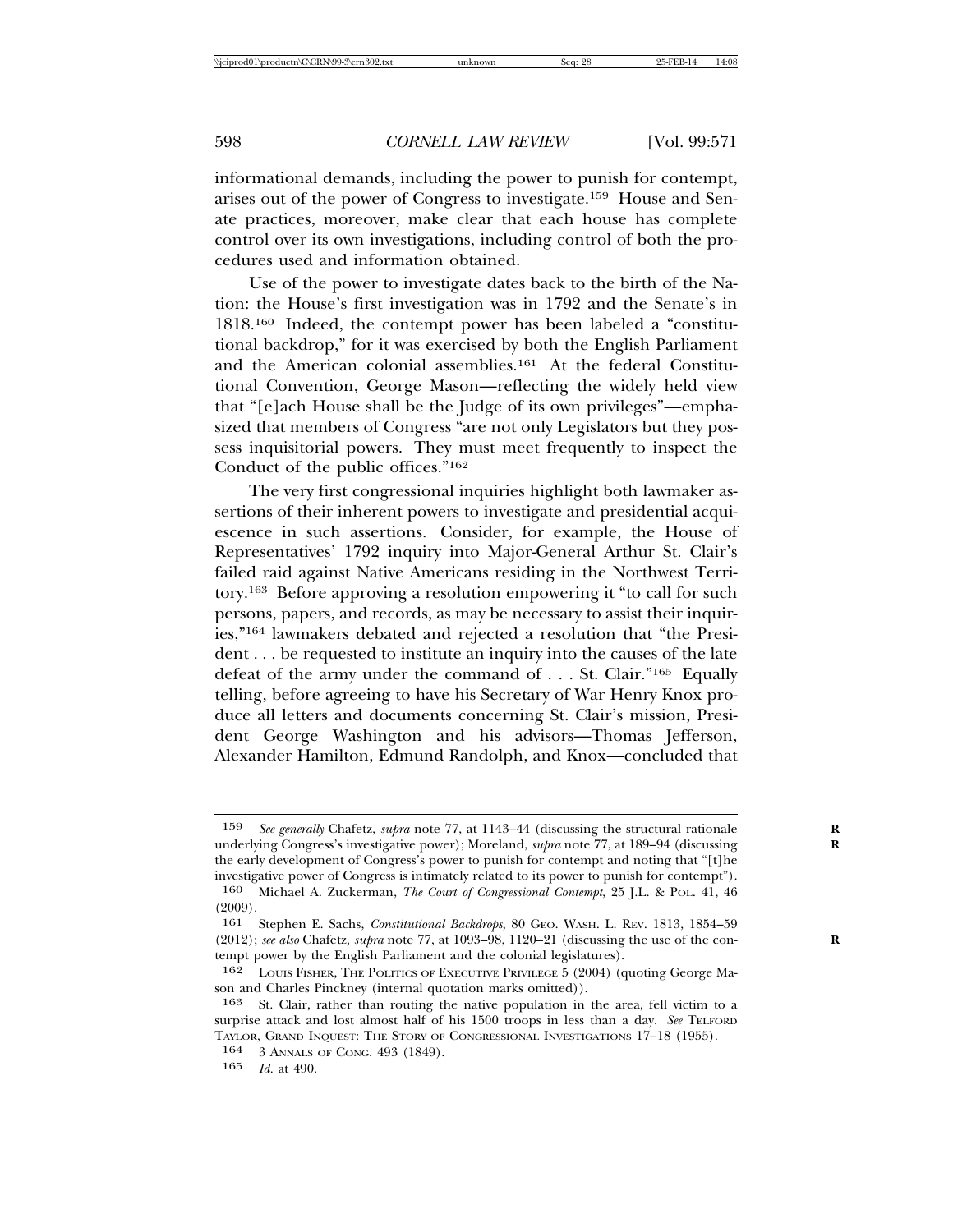"the House could conduct an inquest, institute inquiries, and call for papers."166

Congress's first assertion of its contempt power occurred in 1795, when the House held Robert Randall and Charles Whitney in contempt for attempting to bribe three members of the House.167 In pursuing this matter, the House adopted extensive procedures governing its inquiry.168 In lengthy legislative debates, no question was raised about the House's contempt power; instead, early lawmakers (many of whom were also members of the Constitutional Convention) "substantially agreed that the [Constitution's] grant of the legislative power to Congress carried with it by implication the power to punish for contempt."169 Four years later, the Senate exercised its contempt power for the first time. Like the House, the Senate—after extensive debate—concluded that it had an independent, inherent contempt power.170

The power of the House and the Senate to pursue investigations independently is also revealed in the 1859–60 Senate hearings on the raid on Harpers Ferry.<sup>171</sup> In a dispute involving the Senate—through its sergeant at arms—compelling the testimony of abolitionist Thaddeus Hyatt, Senator John Crittenden spoke of the Senate's power to pursue "inquiries and investigations it thinks proper" and asserted that the Senate is capable of conducting an inquiry completely within its own power: "[T]here are inquiries of the one House or the other House, which each House has a right to conduct; which each has, from the beginning, exercised the power to conduct; and each has, from the beginning summoned witnesses."172 Almost seventy years later, Attorney General Harlan Stone cited a related claim by Senator

167 2 ASHER C. HINDS, HINDS' PRECEDENTS OF THE HOUSE OF REPRESENTATIVES § 1599 (1907).

<sup>166</sup> 1 CONGRESS INVESTIGATES: A DOCUMENTED HISTORY: 1792–1974, at 4 (Arthur M. Schlesinger, Jr. & Roger Bruns eds., 1975). In explaining why Washington convened a meeting of his advisors, Thomas Jefferson wrote:

The President he had called us, to consult, merely because it was the first example, and he wished that so far as it [should] become a precedent, it should be rightly conducted. He neither acknowledged nor denied, nor even doubted the propriety of what the house were doing, for he had not thought upon it . . . .

<sup>23</sup> THE PAPERS OF THOMAS JEFFERSON 261–62 (Charles T. Cullen et al. eds., 1990).

<sup>168</sup> *See* TODD GARVEY & ALISSA M. DOLAN, CONG. RESEARCH SERV., RL34097, CONGRESS'S CONTEMPT POWER AND THE ENFORCEMENT OF CONGRESSIONAL SUBPOENAS: LAW, HISTORY, PRACTICE, AND PROCEDURE 5 (2012).<br>169 C.S. Potts. Power of Levislative

<sup>169</sup> C.S. Potts, *Power of Legislative Bodies to Punish for Contempt*, 74 U. PA. L. REV. 691, 720  $(1926).$ <br> $170$ 

<sup>170</sup> *See* GARVEY & DOLAN, *supra* note 168, at 6. **R**

<sup>171</sup> *See* McGrain v. Daugherty, 273 U.S. 135, 161–62 (1927). The raid on Harpers Ferry was led by white abolitionist John Brown who attempted to start an armed slave revolt by seizing a weapons arsenal at Harpers Ferry. *See id.* (referencing the incident).

<sup>172</sup> CONG. GLOBE, 36th Cong., 1st Sess. 1105 (1860).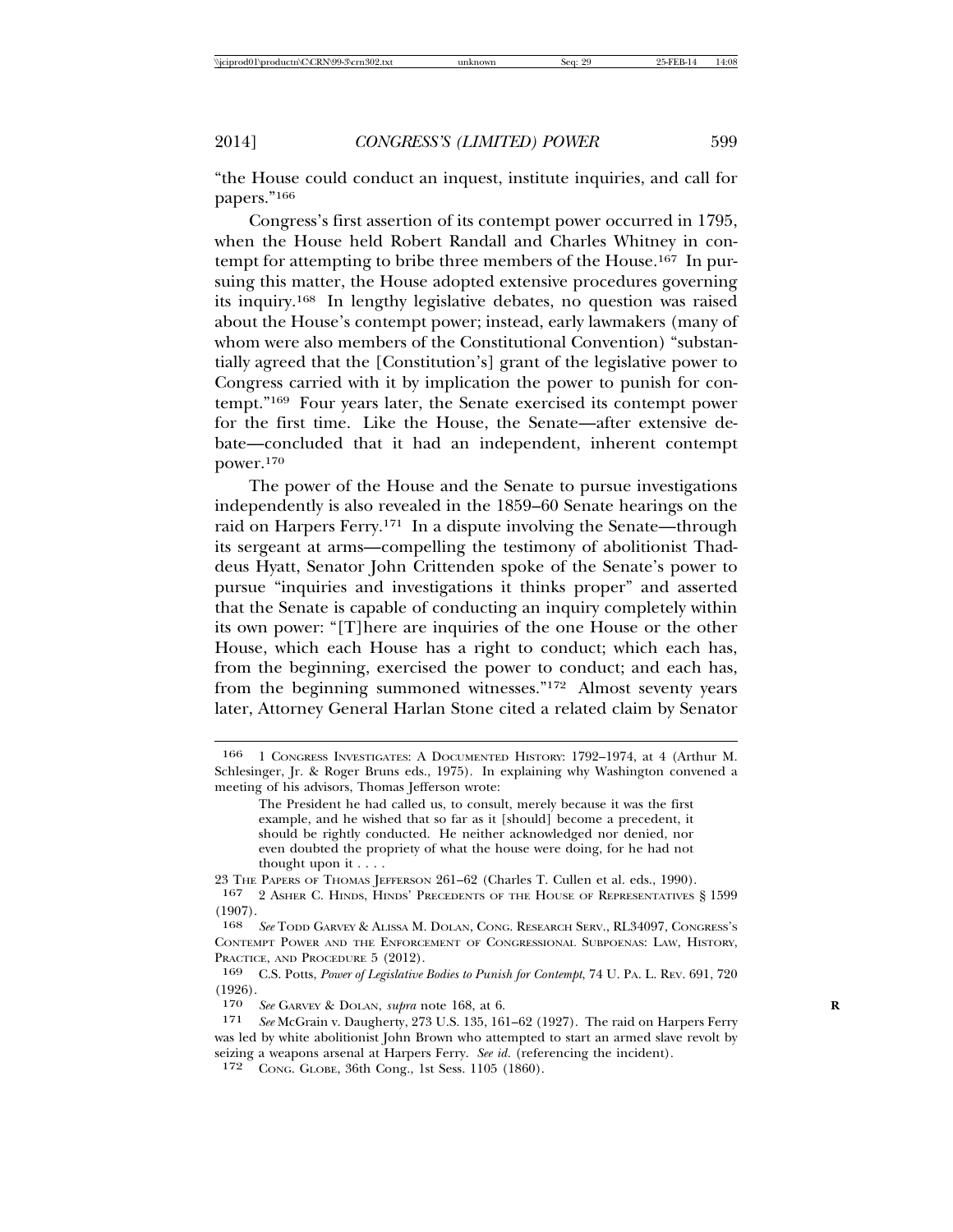Crittenden when filing a brief backing up Congress's investigative powers, namely: "[Does the Senate] require the concurrence of the other House to [summon witnesses]? It is a power of our own. If you have a right to do the thing of your own motion, you must have all powers that are necessary to do it."173

In disputes with the executive branch, the House and the Senate have both used their authority to investigate alleged wrongdoing by executive officials. For example, in 1916, the House of Representatives investigated a U.S. district attorney in the Southern District of New York for alleged "high crimes and misdemeanors."174 When the district attorney publicly criticized the proceeding, the House held him in contempt and had him arrested by its sergeant at arms.<sup>175</sup> Ten years later, a Senate committee investigated former Attorney General Harry Daugherty for his alleged failure to prosecute violations of the Sherman Antitrust Act and the Clayton Act.176 When one witness (the Attorney General's brother Mally Daugherty) refused to comply with a subpoena for testimony, the Senate held him in contempt.<sup>177</sup>

One of the most dramatic uses of this investigative power occurred during the Watergate era. The Watergate scandal arose out of a break-in into the Democratic headquarters at the Watergate Hotel in Washington, D.C.<sup>178</sup> Acting pursuant to a Senate resolution,<sup>179</sup> the Senate Select Committee on Campaign Activities investigated the break-in and subpoenaed a number of executive officials to testify.180

The Senate committee subsequently issued subpoenas to President Richard Nixon requesting that he turn over tapes of conversations between the President and administration officials.181 When Nixon refused to comply, the Senate filed suit to enforce its subpoe-

<sup>173</sup> *McGrain*, 273 U.S. at 164.

<sup>174</sup> Chafetz, *supra* note 77, at 1137–38; *see also* Marshall v. Gordon, 243 U.S. 521, **R** 530–31 (1917) (observing that the House was considering impeachment proceedings).

<sup>175</sup> *See Marshall*, 243 U.S. at 531–32. The Supreme Court subsequently granted the district attorney's petition for a writ of habeas corpus on the ground that his public criticism of the investigation did not interfere with the House's investigative authority. *See id.* at 545–46 (noting how the district attorney did not obstruct the performance of legislative duty).

<sup>176</sup> *See* 65 CONG. REC. 3299 (Feb. 29, 1924).

<sup>177</sup> *See McGrain*, 273 U.S. at 152–54; Moreland, *supra* note 77, at 219. The Supreme **R** Court held that Mally Daugherty was not entitled to a writ of habeas corpus. *See McGrain*, 273 U.S. at 180 (concluding that the Senate was entitled to have Mally Daugherty give testimony).

<sup>178</sup> *See* 119 CONG. REC. 26,539 (1973).

<sup>179</sup> *See* 119 CONG. REC. 3849–51 (1973); 119 CONG. REC. 36,094–95 (1973).

<sup>180</sup> *See Presidential Campaign Activities of 1972—Senate Resolution 60: Hearing Before the S. Comm. on Presidential Campaign Activities*, 93d Cong. 1 (1974).

<sup>181</sup> *See Legal Documents Relating to the Select Committee Hearings, in Presidential Campaign Activities of 1972—S. Res. 60: Hearing Before the S. Comm. on Presidential Campaign Activities*, App'x, 93d Cong. 569–76 (1974) (reprinting subpoenas).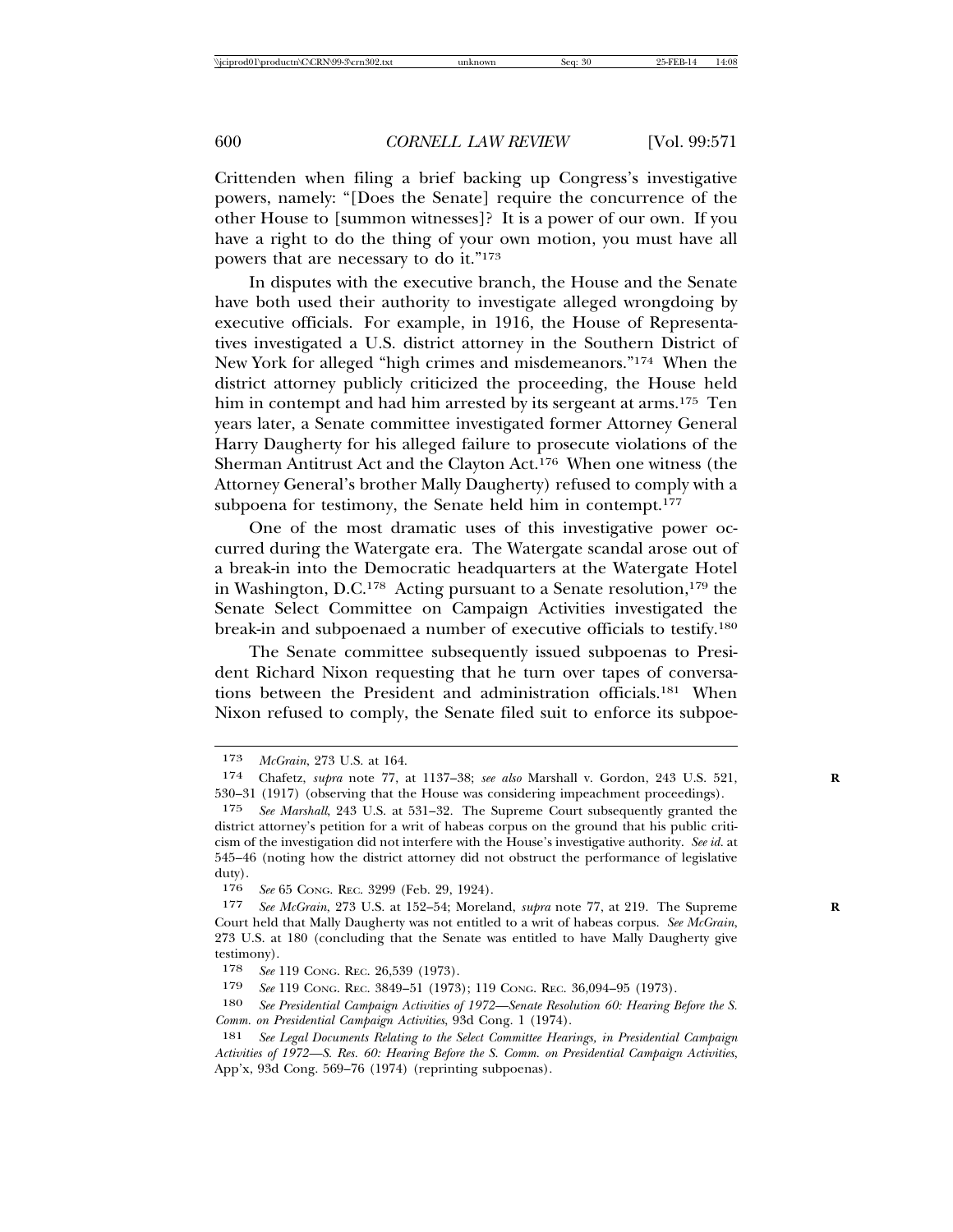nas.182 Nixon argued that the tapes were protected by "executive privilege."183 In the Senate committee's lawsuit, the D.C. Circuit held that Nixon's claim of executive privilege trumped the committee's need for the material.<sup>184</sup> At the same time, the D.C. Circuit did not question the committee's authority to pursue the litigation as part of its Article I investigative power. Indeed, Nixon—like several presidents before him—conceded that Congress may seek information (unless the President invokes executive privilege).185

The Nixon case is revealing for one other reason: it highlights the extent to which each chamber of Congress is truly independent of the other and the rest of the government. The criminal investigation by Special Prosecutor Archibald Cox was entirely separate from the Senate litigation and, indeed, the U.S. Supreme Court rejected the executive privilege claims and ordered President Nixon to turn over the tapes in the criminal case.186 More strikingly, the House Judiciary Committee had separately sought (and obtained) the tapes as part of its impeachment proceedings.187 Neither the Senate nor Special Prosecutor Cox sought the tapes from the House; each entity operated separately from the other.

Lawmakers today continue to assert their Article I authority over internal House and Senate proceedings, including the power to investigate the executive branch. Perhaps not surprisingly in today's polarized Congress, on issues implicating congressional power vis-a-vis ` the executive, Republican and Democratic attitudes now vary depend-

<sup>182</sup> *See id.* at 543–52 (reprinting the complaint filed by the Senate Select Committee).<br>183 *See id.* at 577–78 (reprinting a letter from President Nixon to the Senate Select See id. at 577–78 (reprinting a letter from President Nixon to the Senate Select Committee).<br>184 Senat

<sup>184</sup> Senate Select Comm. on Presidential Campaign Activities v. Nixon, 498 F.2d 725, 733 (D.C. Cir. 1974). The district court had previously dismissed the Senate committee's suit on the ground that there was no statute granting federal jurisdiction over the case. *See id.* at 727. But, once Congress enacted a statute granting jurisdiction, the courts did not doubt the Senate's power to bring the proceeding. *See id.* at 727–29.

<sup>185</sup> Nixon conceded that Congress had an Article I power to investigate and that the executive should withhold information "only in the most compelling circumstances." Richard Nixon, Statement About Executive Privilege (Mar. 12, 1973), *available at* http://www. presidency.ucsb.edu/ws/?pid=4137. This view was longstanding. Thomas Jefferson advanced it in conjunction with the Washington administration's decision to turn over information in the St. Clair investigation. *See* 23 THE PAPERS OF THOMAS JEFFERSON, *supra* note 166, at 262 ("[T]he Executive ought to communicate such papers as the public good **R** would permit, and ought to refuse those the disclosure of which would injure the public."). Likewise, William Howard Taft (writing as President, not as Chief Justice) remarked that "comity requires that the executive departments should turn over as fully as possible all the information they have to assist Congress or either House in the duty of legislation, but exceptional cases may arise . . . ." 3 CONGRESS INVESTIGATES: A DOCUMENTED HISTORY: 1792–1974, at 2294 (Arthur M. Schlesinger & Roger Bruns eds., 1975).

<sup>186</sup> United States v. Nixon, 418 U.S. 683, 713 (1974). The President resigned from office two weeks later.

<sup>187</sup> MORTON ROSENBERG, CONG. RESEARCH SERV., RL30319, PRESIDENTIAL CLAIMS OF EX-ECUTIVE PRIVILEGE: HISTORY, LAW, PRACTICE, AND RECENT DEVELOPMENTS 3–4 (2008).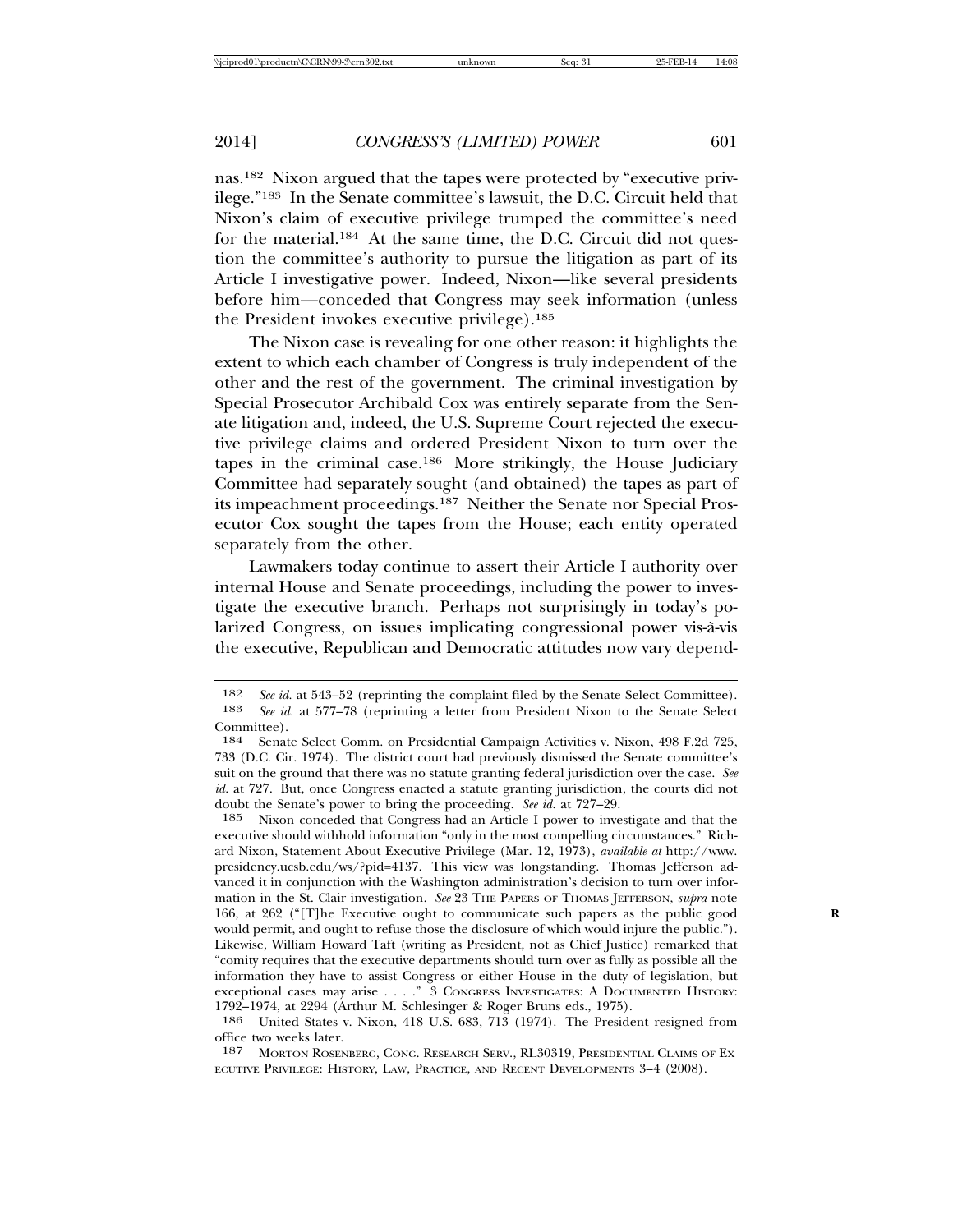ing on who sits in the White House.188 Democrats view congressional oversight of the executive as integral to a well-functioning democracy when there is a Republican president; Republicans likewise believe in oversight when there is a Democratic president.189 Consider, for example, recent flare-ups involving the Obama and George W. Bush administrations with the opposition party in Congress. In the Fast and Furious gun-running case, House Republicans sought documents from the DOJ concerning the Obama administration's failed operation to stem the flow of firearms to Mexican drug cartels.190 From April 2011 to June 2012, House Republicans held eleven hearings about the operation and made numerous requests for DOJ documents.191 After the DOJ refused to provide certain documents (claiming executive privilege), the House voted both to find Attorney General Eric Holder in contempt and to launch a lawsuit to seek access to the requested documents.192 Four years earlier, when Democrats controlled the House and George W. Bush was president, a nearly identical script played out. At that time, House Democrats were investigating the dismissal of U.S. Attorneys by the Bush administration. After White House counsel Harriet Miers and Chief of Staff Josh Bolten—invoking executive privilege—refused to turn over docu-

<sup>188</sup> We do not mean to suggest that partisanship was irrelevant in earlier Congresses; however, Democrats and Republicans were far more willing to cross party lines and work together in some earlier Congresses. For example, Democrats and Republicans came together during the Watergate investigation when requesting documents from the White House and when voting to launch legal challenges in response to the White House's failure to turn over requested documents. *See The Impeachment Inquiry*, *in* CQ ALMANAC (30th ed. 1975), *available at* http://library.cqpress.com/cqalmanac/document.php?id=cqal74- 1223105&type=toc&num=10.

<sup>189</sup> *See* David C.W. Parker & Matthew Dull, *Divided We Quarrel: The Politics of Congressional Investigations, 1947–2004*, 34 LEGIS. STUD. Q. 319, 335–36 (2009) (documenting that partisanship increasingly impacts congressional investigations of the executive); *see also* Philip Shenon, *As New 'Cop on the Beat,' Congressman Starts Patrol*, N.Y. TIMES, Feb. 6, 2007, at A18 (highlighting how Democratic lawmakers used oversight to monitor the George W. Bush administration); Representatives Darrell Issa & Fred Upton, Op-Ed, *Reclaiming the Right to Oversight: GOP-Led House to Revoke Team Obama's Free Pass*, WASH. TIMES (Nov. 27, 2010), http://www.washingtontimes.com/news/2010/nov/27/reclaiming-the-right-tooversight/ (advocating increased Congressional oversight to combat perceived overregulation under the Obama administration).

<sup>190</sup> Flock, *supra* note 6. The government allowed Mexican drug cartels to obtain **R** thousands of weapons. The government planned to track the movement of these guns; however, the operation backfired and at least one U.S. federal agent was killed by one of these guns. *Id*.

<sup>191</sup> *See* John Bresnahan & Seung Min Kim, *Attorney General Eric Holder Held in Contempt of Congress*, POLITICO (June 28, 2012, 4:43 PM), http://www.politico.com/news/stories/ 0612/77988.html.

<sup>192</sup> *See supra* note 19 and accompanying text; *see also* Bresnahan & Kim, *supra* note 191. **R** The House vote was almost exclusively along party lines, and most Democrats "marched off the floor in protest during the vote." *Id.*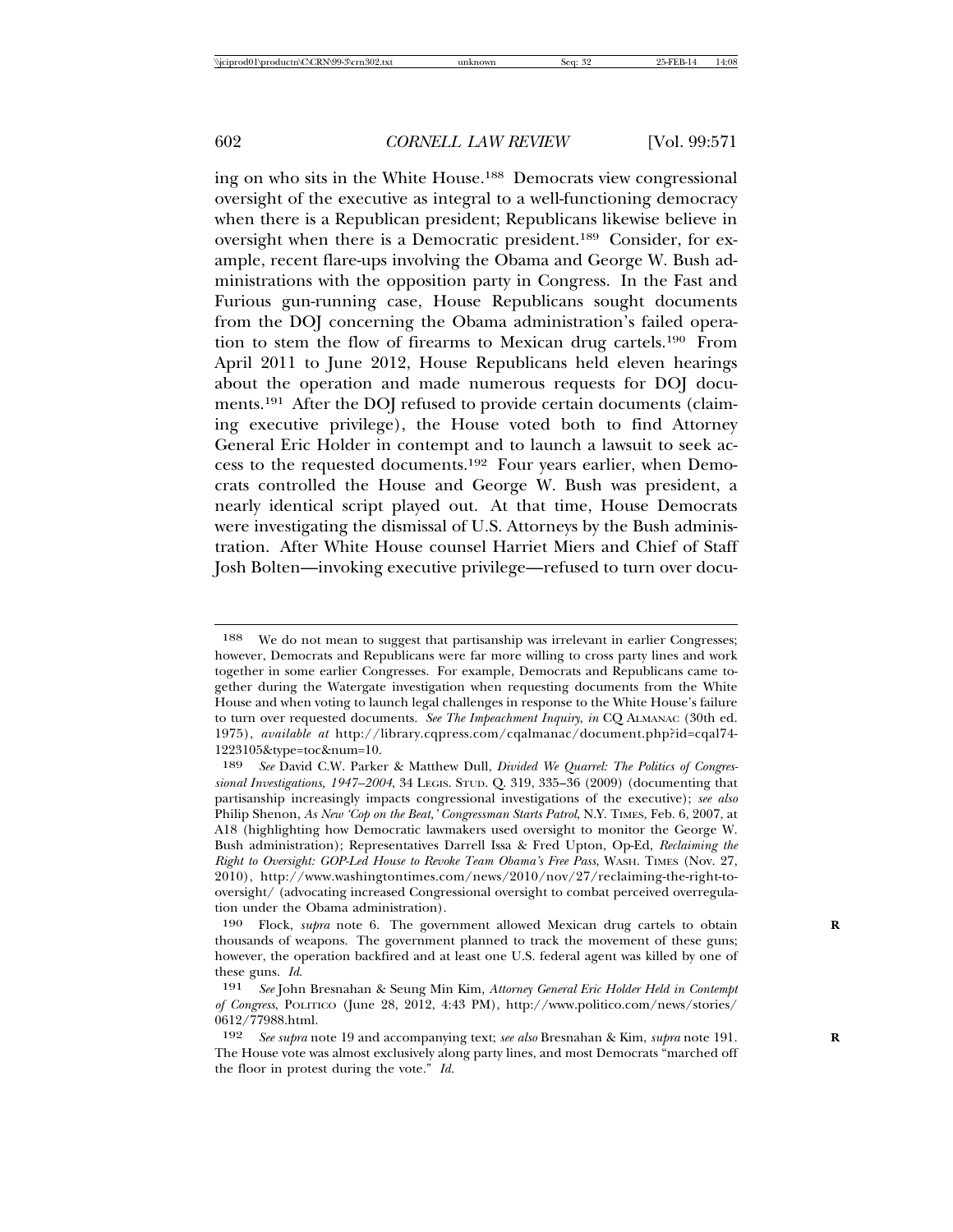ments, the House found Miers and Bolten in contempt and filed a lawsuit against them.193

These examples demonstrate that, even absent the power to intervene on behalf of federal laws, the House and the Senate may nonetheless go to court and independently engage in important institutional battles with the executive branch. In the Watergate era, a Senate investigation (and the legal proceedings arising out of it) led to the downfall of the President.194 In 2008, the D.C. District Court rejected the Bush administration's claims that senior high-ranking officials had absolute immunity from compelled testimony to Congress; following that decision, Harriet Miers and Josh Bolten testified about the U.S. Attorney firings.195 Today, Attorney General Holder faces the challenge over the Fast and Furious gun-running program.196

The lesson here is simple: lawmaker incentives match the constitutional design. Lawmakers rarely care about the defense of federal statutes and, as such, Congress is generally a poor advocate for its handiwork. On the other hand, lawmakers often seek partisan advantage through investigations of the executive. Consequently, in matters touching on internal proceedings, the House or the Senate may well prove a vigorous advocate for its prerogatives.

#### II

#### THE BICAMERALISM NORM: SEPARATING THE HOUSE AND THE SENATE

Congress did not seriously consider the creation of a "legislative attorney general" or "congressional counsel" until the 1970s. But Congress did not establish a legislative attorney general. Instead, the House and the Senate established separate offices to provide legal advice to their respective chambers. Although (as discussed below) the development of separate counsel is unsurprising, given the longstanding institutional divisions between the House and the Senate, this de-

<sup>193</sup> *See* Shenon, *supra* note 189. Like the Holder episode, the House vote was **R** spearheaded by the majority party, and members of the minority party left the House floor in protest. *See id.*

<sup>194</sup> *See* John P. MacKenzie, *Court Orders Nixon to Yield Tapes; President Promises to Comply Fully*, WASH. POST, July 25, 1974, at A01, *available at* http://www.washingtonpost.com/poli tics/court-orders-nixon-to-yield-tapes-president-promises-to-comply-fully/2012/06/04/ gJQAZSw0IV\_story.html.

<sup>195</sup> Comm. on the Judiciary, U.S. House of Representatives v. Miers, 558 F. Supp. 2d 53, 100 (D.D.C. 2008). The D.C. Circuit never ruled on the district court's holding but instead vacated the decision after the White House and the House of Representatives worked out an agreement regarding Miers and Bolten. 542 F.3d 909, 911 (D.C. Cir. 2008) (per curiam). For further accountings of this dispute, see Chafetz, *supra* note 77, at 1087–93; GARVEY & DOLAN, *supra* note 168, at 40–45. **R**

<sup>196</sup> *See* Gerstein, *supra* note 7; Gerstein, *supra* note 8. For additional discussion, see **R** GARVEY & DOLAN, *supra* note 168, at 45–49. **R**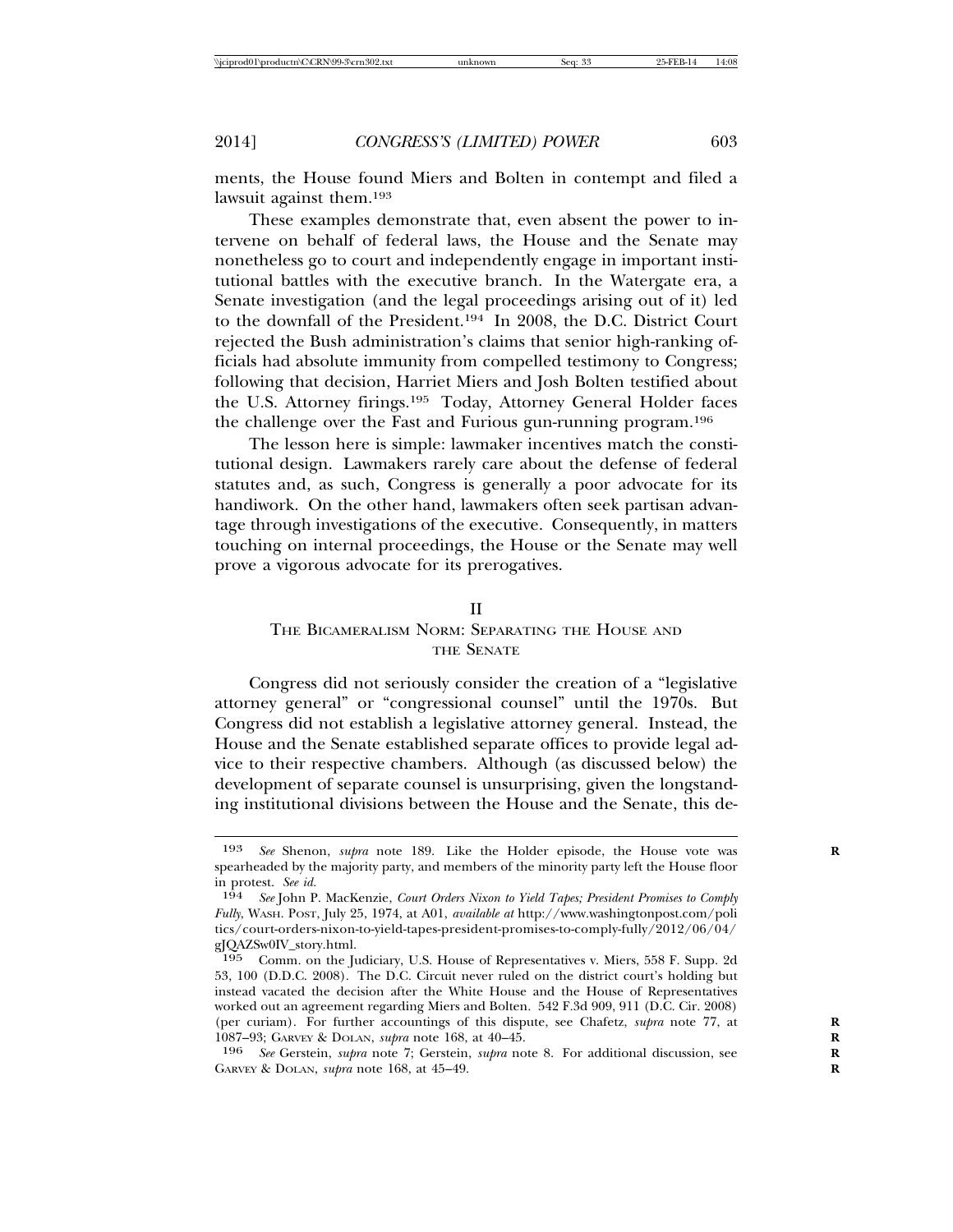velopment creates a second constitutional problem with defense of federal statutes. Defense by the House or Senate counsel violates not only the norm separating lawmaking from implementation but also the structural requirement of bicameralism. On the other hand, since each chamber maintains independent control of its internal proceedings, the bicameralism norm does not cut against House or Senate enforcement of committee subpoenas.

A. The Structural and Institutional Division Between the House and the Senate

The Constitution does not establish a single unified "Congress." Instead, Article I provides that "[a]ll legislative Powers herein granted shall be vested in a Congress of the United States, which *shall consist* of a Senate and House of Representatives."197 Each chamber represents a different geographic and temporal constituency. The House is elected every two years on the basis of population<sup>198</sup> and is thereby designed to be more responsive to the will of the electoral majority.199 The Senate, by contrast, provides an equal vote to each state and thus gives greater weight to individual state concerns.200 Moreover, because members of the Senate serve a six-year term,<sup>201</sup> that body is deliberative, more experienced, and "less likely to be captured by the trends of the day than the House."202

The division between these two legislative chambers is a crucial component of our constitutional scheme of separated powers. James Madison argued that in order to prevent legislative encroachments on constitutional principles, the legislature should be split into two chambers that would be "as little connected with each other" as possible.203 Then, once separated into two co-equal chambers, the House and the

<sup>197</sup> U.S. CONST. art. I, § 1 (emphasis added).

<sup>198</sup> *See id.* art. I, § 2, cl. 1, 3 ("The House of Representatives shall be composed of Members chosen every second Year by the People of the several States . . . . Representatives . . . shall be apportioned among the several States . . . .").

<sup>199</sup> *See, e.g.*, THE FEDERALIST NO. 52, at 327 (James Madison) (Clinton Rossiter ed., 1961) ("[I]t is particularly essential that the [House] should have an immediate dependence on, and an intimate sympathy with, the people. Frequent elections are unquestionably the only policy by which this . . . can be effectually secured.").

<sup>200</sup> *See* U.S. CONST. art I, § 3, cl. 1; *id.* amend. XVII.

<sup>201</sup> *See id.* art. I, § 3, cl. 1; *id.* amend. XVII.

<sup>202</sup> Sean M. Theriault & David W. Rohde, *The Gingrich Senators and Party Polarization in the U.S. Senate*, 73 J. POL. 1011, 1011 (2011).

<sup>203</sup> THE FEDERALIST NO. 51, at 322 (James Madison) (Clinton Rossiter ed., 1961) ("In republican government, the legislative authority necessarily predominates. The remedy for this inconveniency is to divide the legislature into different branches . . . ."). Political scientists have noted that the differences between the House and the Senate enable them to provide an effective "check" on one another. *See* BUCHANAN & TULLOCK, *supra* note 40, **R** at 235–36.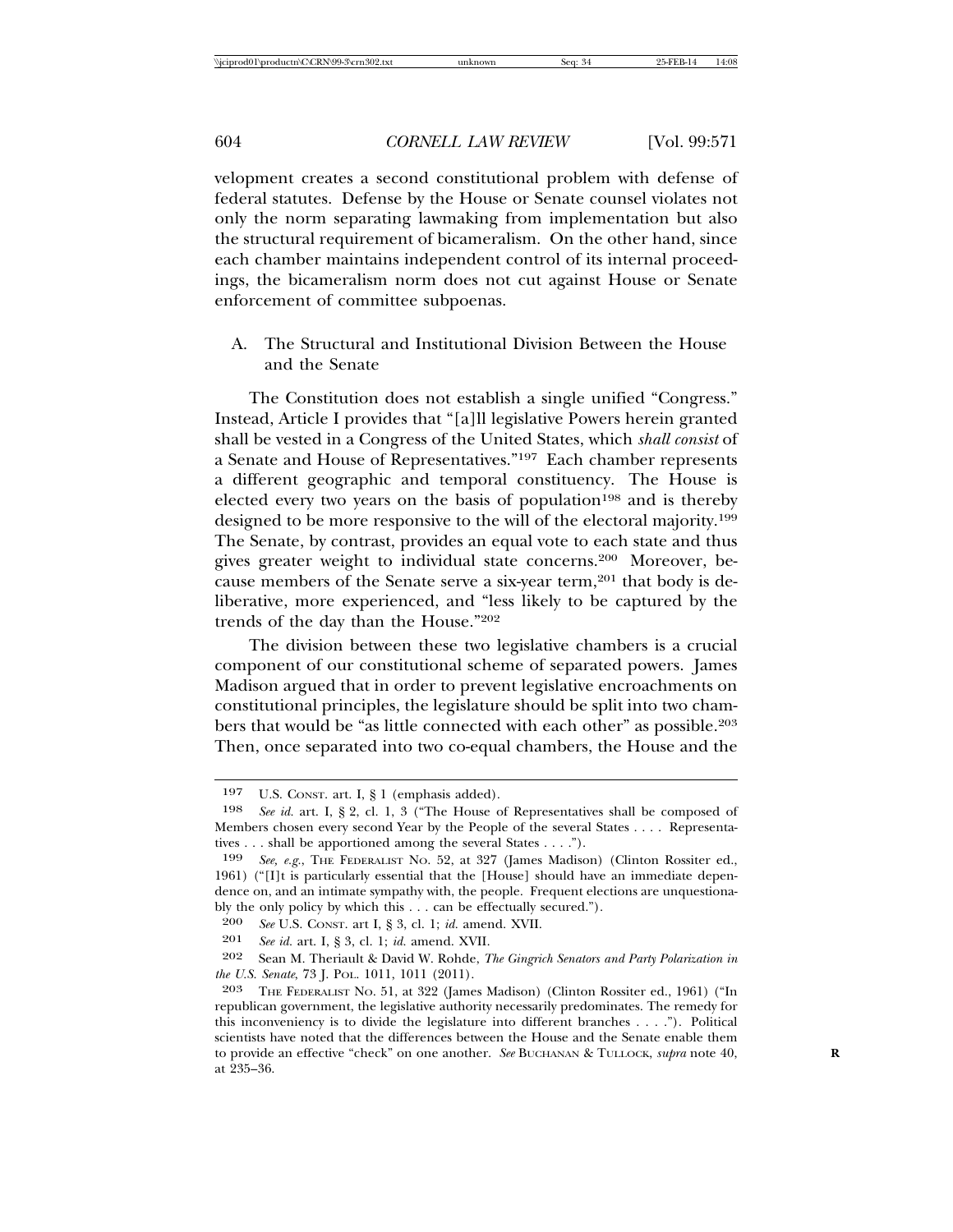Senate could serve as important "checks" on one another.<sup>204</sup> If a dangerous faction gained control over the House of Representatives, the Senate would serve as "a defense to the people against their own temporary errors and delusions."205 Conversely, in the event that the Senate was transformed "into an independent and aristocratic body, . . . the House of Representatives, with the people on their side, [would] at all times be able to bring back the Constitution to its primitive form and principles."206

As political scientists have documented, although the House of Representatives and Senate have evolved over time,<sup>207</sup> this tension between the two chambers endures.<sup>208</sup> The House and the Senate differ sharply from one another—not only in their constituencies and modes of election but also in their traditions and procedures.209 Each chamber has used its power over the "Rules of its Proceedings" to craft procedures that largely embody the Madisonian vision of a more responsive House and a more restrained Senate.

The rules of the House of Representatives facilitate majoritarian control. As political scientist Barbara Sinclair recounts, since the 1970s and 1980s, the leaders of the majority party (the Speaker, majority leader, and majority whip) have exercised immense control over the movement of legislation through the chamber.<sup>210</sup> The majority

<sup>204</sup> THE FEDERALIST NO. 62, at 378–79 (James Madison) (Clinton Rossiter ed., 1961) ("It doubles the security to the people by requiring the concurrence of two distinct bodies . . . where the ambition or corruption of one would otherwise be sufficient."); *see also* WOOD, *supra* note 42, at 559 (noting that during the ratification debates, "[b]icameralism **R** was . . . increasingly defended as simply another means of restraining and separating political power").<br> $205$  THE

<sup>205</sup> THE FEDERALIST NO. 63, at 384 (James Madison) (Clinton Rossiter ed., 1961).<br>206 Id at 389–90: see also WOOD, subra note 42, at 554, 660 (noting that some delega

Id. at  $389-90$ ; *see also* Woop, *supra* note 42, at  $554$ , 660 (noting that some delegates, including Alexander Hamilton, wanted an aristocratic Senate, but during Ratification, they defended bicameralism as a means of preventing the concentration of power).

<sup>207</sup> For example, since the adoption of the Seventeenth Amendment in 1913, Senators have been directly elected by the people rather than selected by state legislatures. *See* U.S. CONST. amend. XVII, cl. 1.

<sup>208</sup> *See* ROSS K. BAKER, HOUSE AND SENATE 9 (4th ed. 2008) ("[A]lthough the lawmaking power vested by the Constitution in both houses is more or less the same, there are important differences, and these differences create two quite distinct institutional personalities."); Steven S. Smith, *Parties and Leadership in the Senate*, *in* THE LEGISLATIVE BRANCH 255, 276 (Paul J. Quirk & Sarah A. Binder eds., 2005) ("The contrast between the modern Senate and the modern House of Representatives is stark, even considering that both houses are deeply affected by new-styled election campaigns, polarized parties, and intense partisanship.").<br>209 The Ser

The Senate, for example, is considered the chamber of greater prestige. WALTER J. OLESZEK, CONGRESSIONAL PROCEDURES AND THE POLICY PROCESS 25 (7th ed. 2007).<br>210 See Barbara Sinclair Legislators Leaders and Lawmaking: The U.S. Ho

<sup>210</sup> *See* BARBARA SINCLAIR, LEGISLATORS, LEADERS, AND LAWMAKING: THE U.S. HOUSE OF REPRESENTATIVES IN THE POSTREFORM ERA 44 (1995) (discussing the power of the House majority party leadership); Lawrence C. Dodd & Bruce I. Oppenheimer, *The Politics of the Contemporary House: From Gingrich to Pelosi*, *in* CONGRESS RECONSIDERED 23, 27, 45 (Lawrence C. Dodd & Bruce I. Oppenheimer eds., 9th ed. 2009) (discussing the control exercised by Speakers Newt Gingrich and Nancy Pelosi). For a discussion of how party polarization has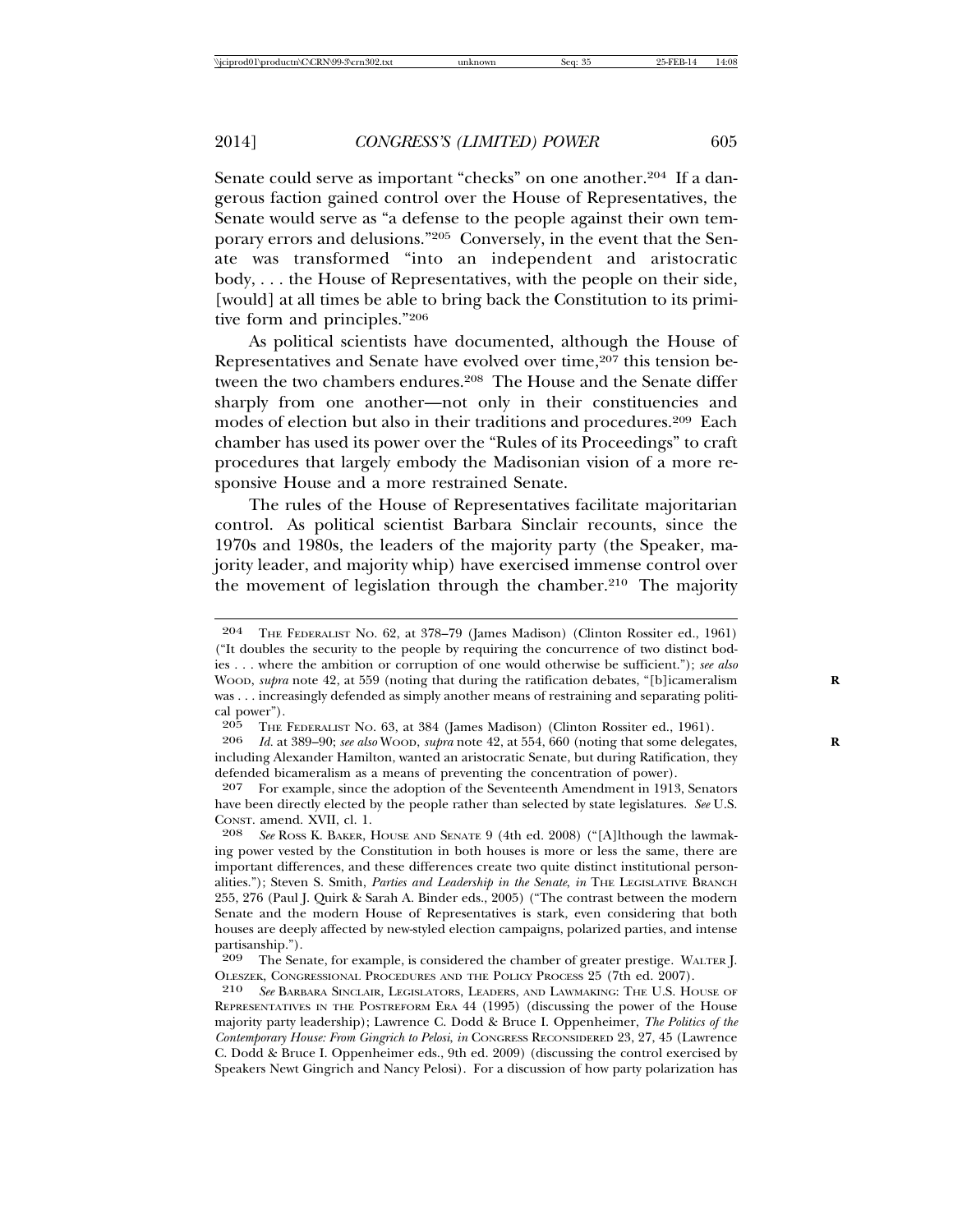leaders select the members of major committees, impose rules limiting floor debate, and largely prohibit members of the minority party from offering amendments.<sup>211</sup> Majority leaders can typically ensure that the party's key programs make it through the House with little interference from the opposition.212 Indeed, as political scientist Steven Smith puts it, "[t]he ability of the majority to impose rules and gain votes [in the House] allows it to run roughshod over minority rights."213

By contrast, the Senate has adopted procedures and norms that promote individualism and facilitate minority participation.214 Several procedures, including the filibuster,<sup>215</sup> the power to offer nongermane amendments,<sup>216</sup> and the informal practice of placing "holds" on legislation,<sup>217</sup> ensure that any Senator can block debate on a measure, at least temporarily. Because of these procedural tools, debate in the Senate often takes place only by unanimous consent.<sup>218</sup> Although some scholars doubt whether these procedures render the Senate "the greatest deliberative body in the world,"219 there is no question that

212 *See id.* at 251 ("The current process . . . tends to exclude the minority party and the interests and segments of society it represents.").

213 Smith, *supra* note 208, at 276. **R**

214 *See* Barbara Sinclair, *The New World of U.S. Senators*, *in* CONGRESS RECONSIDERED 1, 4–5 (Lawrence C. Dodd & Bruce I. Oppenheimer eds., 10th ed. 2013) (arguing that the major features of the modern Senate are individualism and intense partisanship).

215 *See* Smith, *supra* note 208, at 255 ("The filibuster, or threatened filibuster, . . . pro- **R** vides the ultimate protection for . . . individual and minority rights."). Under Rule 22, a cloture motion to end debate requires three-fifths of the Senate (sixty votes). C. Lawrence Evans, *Politics of Congressional Reform*, *in* THE LEGISLATIVE BRANCH 490, 510 (Paul J. Quirk & Sarah A. Binder eds., 2005).

216 *See* Sinclair, *supra* note 214, at 8–9 (stating that Senators may use "nongermane **R** amendments to pursue their personal agendas and to bring to the floor issues that the leadership might like to avoid").

217 *See* Smith, *supra* note 208, at 268–69 (observing that a "hold" is essentially "a threat **R** to block" legislation if the majority leader brings it to the floor).

218 *See* SEAN M. THERIAULT, PARTY POLARIZATION IN CONGRESS 54 (2008) (noting that legislation is often passed under unanimous consent agreements); Smith, *supra* note 208, **R** at 267–68 ("[T]he need to acquire unanimous consent . . . gives senators a source of leverage over each other.").

contributed to a concentration of power in majority party leadership, see Devins, *supra* note 149, at 755–59. **R**

<sup>211</sup> *See* Barbara Sinclair, *Parties and Leadership in the House*, *in* THE LEGISLATIVE BRANCH 224, 237 (Paul J. Quirk & Sarah A. Binder eds., 2005) ("On major legislation of importance to the party, the House majority-party leadership oversees the legislative process from the beginning.").

<sup>219</sup> *Compare* DONALD R. MATTHEWS, U.S. SENATORS AND THEIR WORLD 5 (1960) (stating that the Senate "calls itself the greatest deliberative body in the world"), *and* WILLIAM S. WHITE, CITADEL: THE STORY OF THE U.S. SENATE 5, 19 (1957) (describing the Senate as "the world's greatest forum of debate"), *with* Smith, *supra* note 208, at 274–75 ("In practice, **R** little meaningful deliberation occurs on the Senate floor.").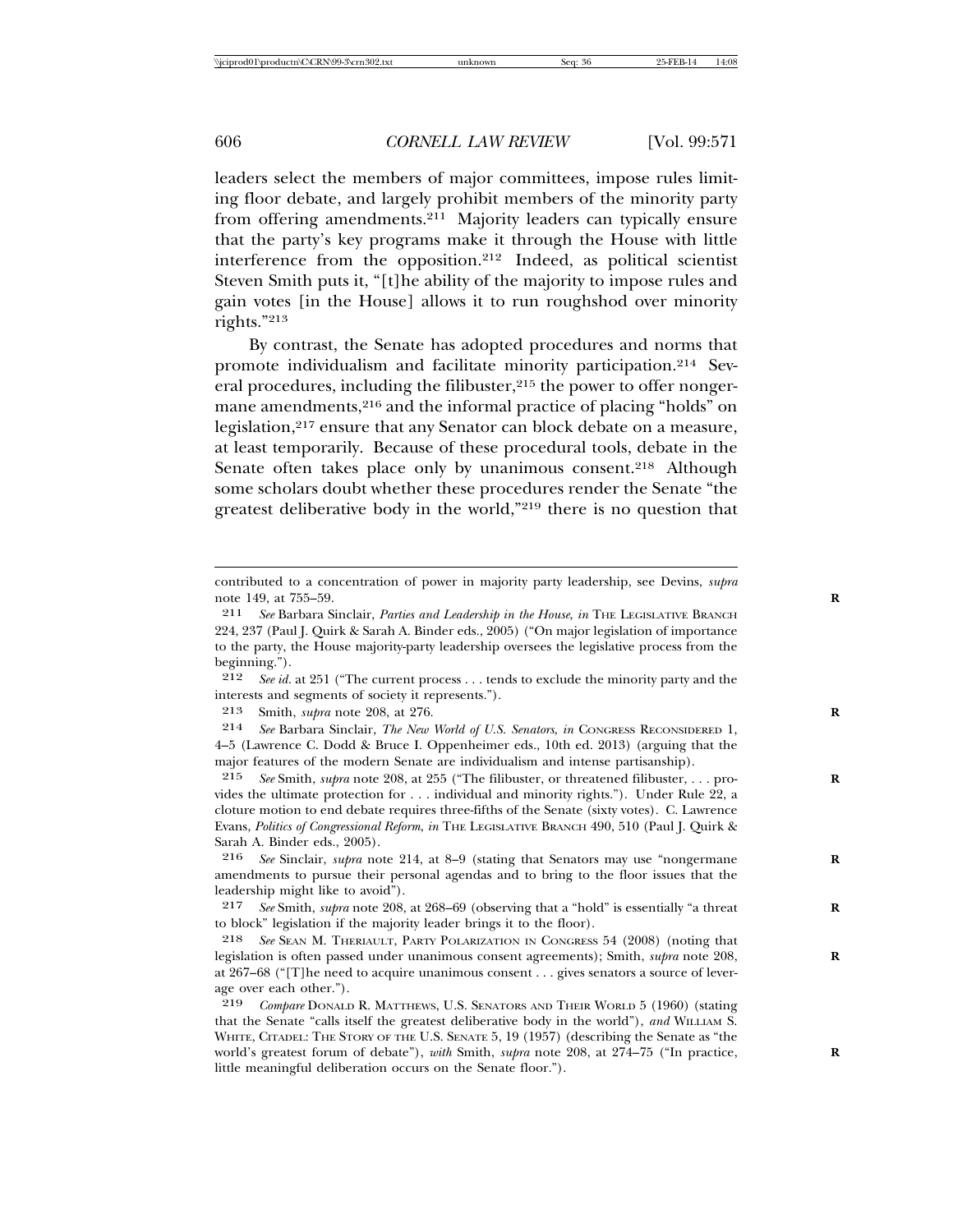individual Senators have considerable power to obstruct action within the chamber.<sup>220</sup>

These distinct institutional cultures have created a bit of a rivalry between the two chambers. The sentiment in the House is nicely captured by the statement (sometimes attributed to former Speaker Sam Rayburn) that the other party is "the opposition. The Senate is the enemy."221 The Senate, in turn, "pride[s] itself on not being the House."222

The tension and competition between the two legislative chambers is crucial to the constitutional scheme. The Constitution generally seeks to ensure that neither house of Congress takes any action without conferring with the other chamber (or with the President); thus, Article I confers no independent "legislative power" on either the House or the Senate but requires them to work together and with the President to enact laws.223 Likewise, the House and the Senate play separate and independent roles in the impeachment process, with the House empowered to indict an alleged offender<sup>224</sup> and the Senate overseeing the trial of the accused.<sup>225</sup> No official can be removed from office without the concurrence of both chambers of Congress.226 Moreover, even when the Senate acts independently of the House (as in the context of treaties and appointments), it is only to serve as a check on the President.<sup>227</sup>

The Constitution permits each chamber to take unilateral action in only one context: with respect to its internal procedures. As discussed, this is also the only area in which the Constitution blends "rulemaking" and "implementation." Article I empowers each chamber to craft and enforce "the Rules of its Proceedings,"228 without interference from its institutional "enemy." Notably, this authority is

*Id.* art. I, § 5, cl. 2.

<sup>220</sup> That does not, of course, mean that Senators do in fact block action that they oppose. On the contrary, a Senator will often cooperate with her colleagues, with the expectation that her colleagues will return the favor later on. *See* Sinclair, *supra* note 214, at 21 ("[A]lmost all senators want to 'get something done' and are aware that many senators' exploiting their prerogatives to the limit would make that impossible.").

<sup>221</sup> OLESZEK, *supra* note 209, at 28 (noting the "interchamber jealousies and rivalries, **R** evident even when the same party controls both chambers"); *see also* Perry Bacon Jr., *Senate's Deliberate Pace Frustrates the House*, WASH. POST, Mar. 23, 2010, at A17 (attributing the "enemy" statement to Democratic House Speaker Sam Rayburn).

<sup>222</sup> THERIAULT, *supra* note 218, at 201–02 ("The Senate has prided itself on not being **R** the House. Collegiality, deference, and civility have long characterized the Senate . . . ."). 223 *See* U.S. CONST. art. I, § 7, cl. 2.

See id. art. I, § 2, cl. 5 ("The House of Representatives . . . shall have the sole Power of Impeachment.").

<sup>225</sup> *See id.* art. I, § 3, cl. 6 ("The Senate shall have the sole Power to try all Impeachments.").

<sup>226</sup> *Id.*; *id.* art. II, § 2, cl. 5.<br>227 *See id.* art. II, § 9, cl. 9.

<sup>227</sup> *See id.* art. II, § 2, cl. 2.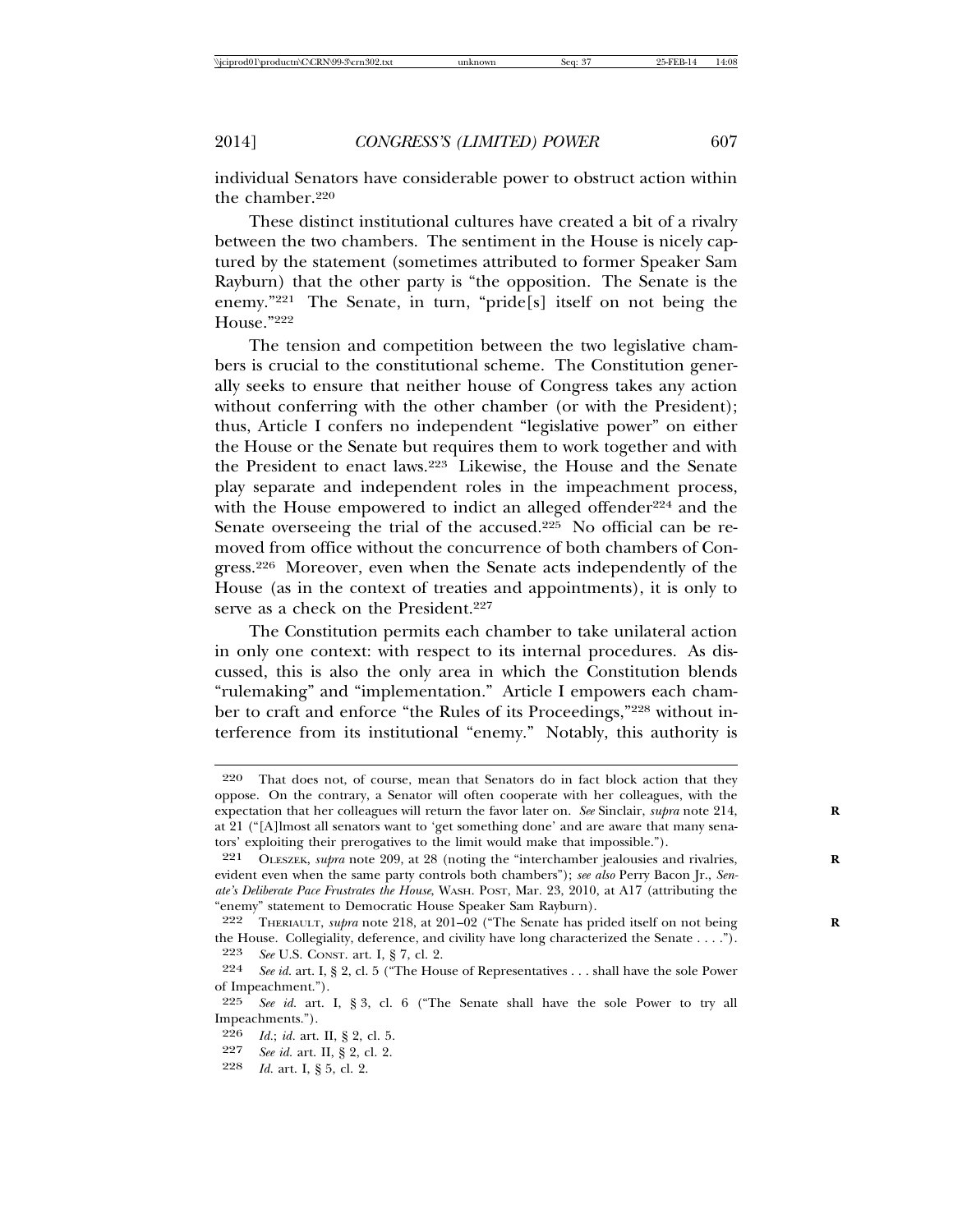itself an important component of the constitutional scheme because it has enabled the House and the Senate to devise rules that promote the institutional competition and tension that Madison envisioned.229 Furthermore, this constitutional provision is the textual source of each chamber's investigative authority—a power that has enabled each house to conduct inquiries into executive wrongdoing.230 The House and the Senate act separately and independently when conducting such investigations—each pursuing matters of interest to its chamber.231 But outside this context, the House and the Senate can take action only through the complex mechanisms of bargaining and compromise mandated by our bicameral scheme.

#### B. The Development of the House and Senate Counsel

The House and Senate counsel offices developed during the 1970s in ways that largely reflect the distinct institutional cultures of the two chambers. This development nicely illustrates why the House and Senate counsel are well suited to represent their respective institutions in matters that are confided to them by the Constitution, such as contempt and subpoena proceedings and other litigation arising out of House or Senate investigations. At the same time, however, this account underscores the impropriety of either the House or the Senate counsel purporting to speak on behalf of the Congress as a whole, much less the United States, in defense of federal law.

#### 1. *The House Counsel as the Majority Party Counsel*

The counsel for the House of Representatives developed in an incremental manner beginning in the 1970s.232 As with other reforms of that era, the counsel was the brainchild of the House majority leadership—then Democratic House Speaker Thomas P. (Tip) O'Neill.233 Accordingly, as political scientist Rebecca Salokar observes, from the outset, "[t]hat the office would be responsible to the Speaker of the House, the leader of the majority party, was not contested."234

<sup>229</sup> *See* THE FEDERALIST NO. 63, at 387–90 (James Madison) (Clinton Rossiter ed., 1961) (explaining why a divided Congress is a solution to the potential tyranny and corruption of the legislative branch).

<sup>230</sup> *See supra* Part I.E.

<sup>231</sup> *See id.*

<sup>232</sup> *See* Salokar, *supra* note 80, at 132 (noting how "during the mid-1970s under the **R** direction of Speaker Thomas P. O'Neill," the House counsel became "the chief legal office for the House of Representatives").

<sup>233</sup> *See id.* at 132, 148 (describing Speaker O'Neill's efforts to expand the counsel's role).

<sup>234</sup> *See id.* at 148.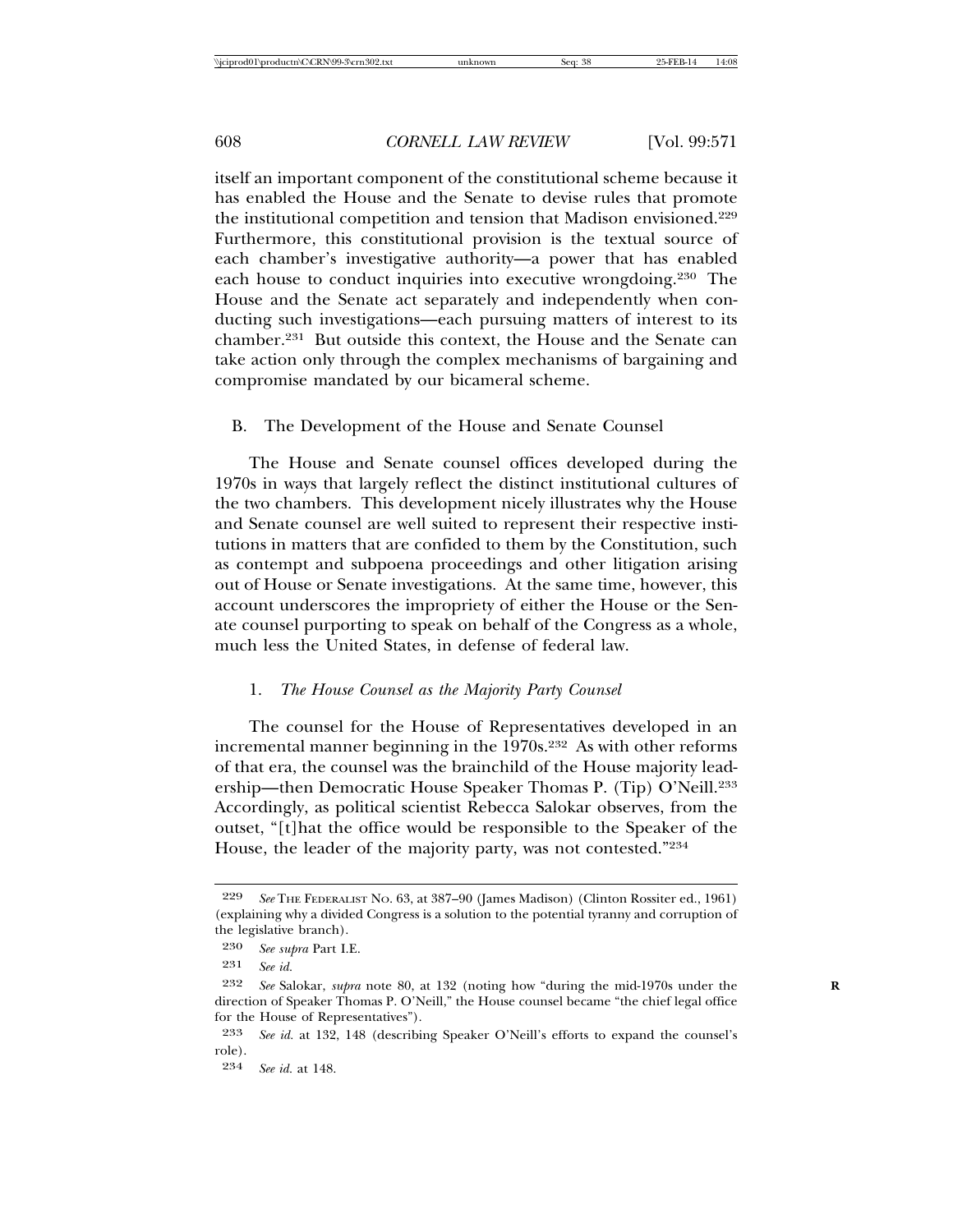In 1976, Speaker O'Neill called upon Stanley Brand, a close associate, to develop a counsel's office.235 Over time, Brand and his successors became involved in a variety of legal matters—drafting subpoenas in connection with House investigations,<sup>236</sup> providing informal advice to House members,237 and litigating cases arising out of House activities.238 Thus, as Brand stated, with the support of Speaker O'Neill the office became, "in effect, . . . the attorney general of the House."239

In 1993, the House counsel's position was formally recognized in a House rule.240 In keeping with preexisting practice, the rule provides that the House General Counsel "shall function pursuant to the direction of the Speaker" in providing legal assistance to the House.241 And although the rule states that the House counsel should act "without regard to political affiliation," and that the Speaker "shall consult" with both the majority and the minority party leaders (the

241 *House Rule II.8*, *supra* note 240, at 3.

<sup>235</sup> *See id.* at 137 (noting the "close working relationship" between Brand and O'Neill); *see also* OFFICE OF GENERAL COUNSEL, U.S. HOUSE OF REPRESENTATIVES: PRIOR GENERAL COUNSELS, http://www.ogc.house.gov/about/prior-general-counsels.shtml (last visited Jan. 27, 2014) (showing that Stanley Brand served from 1976 to 1983).

<sup>236</sup> *See* Michael L. Stern, *Ethical Obligations of Congressional Lawyers*, 63 N.Y.U. ANN. SURV. AM. L. 191, 198 (2007). Such matters do not typically result in litigation. When they do, the litigation is sometimes handled by counsel hired by the House or Senate committee seeking the subpoena. *See* Interview with Charles Tiefer (July 25, 2012) (on file with authors).

<sup>237</sup> *See* Salokar, *supra* note 80, at 143 ("A large portion of the workload . . . is devoted to **R** advising individual members on issues ranging from constituent service problems to committee actions.").

<sup>238</sup> Only a small part of the House counsel's litigation activities involve constitutional questions. See Interview with Charles Tiefer (July 25, 2012) (on file with authors) (estimating that such cases make up around twenty percent of the counsel's activities). Other cases may involve subpoenas from outside parties or personnel and employment matters. *See* Rebecca Mae Salokar, *Representing Congress*: *Protecting Institutional and Individual Members' Rights in Court*, *in* CONGRESS AND THE POLITICS OF EMERGING RIGHTS 105, 124 (Colton C. Campbell & John F. Stack, Jr. eds., 2002). Cases may also involve internal disputes among House members. *See* Charles Tiefer, *The Senate and House Counsel Offices: Dilemmas of Representing in Court the Institutional Congressional Client*, 61 LAW & CONTEMP. PROBS. 47, 58–59 (1998) (discussing some disputes over House rules).

<sup>239</sup> Salokar, *supra* note 80, at 137 (quoting a 1992 interview with Stanley M. Brand **R** (internal quotation marks ommitted)).

<sup>240</sup> *Rule II.8*, *in* RULES OF THE HOUSE OF REPRESENTATIVES 3, 3 (Karen L. Haas ed., 2013) [hereinafter *House Rule II.8*] ("There is established an Office of General Counsel for the purpose of providing legal assistance and representation to the House. Legal assistance and representation shall be provided without regard to political affiliation. The Office of General Counsel shall function pursuant to the direction of the Speaker, who shall consult with a Bipartisan Legal Advisory Group, which shall include the majority and minority leaderships."); *see* 139 CONG. REC. 49, 134 (1993). In 1999, Congress enacted a statute expressly authorizing the House counsel to "enter an appearance" in any federal or state court. 2 U.S.C. § 130 $f(a)$ , (d) (2012). This statute does not, however, otherwise define the counsel's duties but simply recognizes the office "established and operating under clause 8 of rule II of the Rules of the House of Representatives." *Id.*  $\S 130f(c)(1)$ .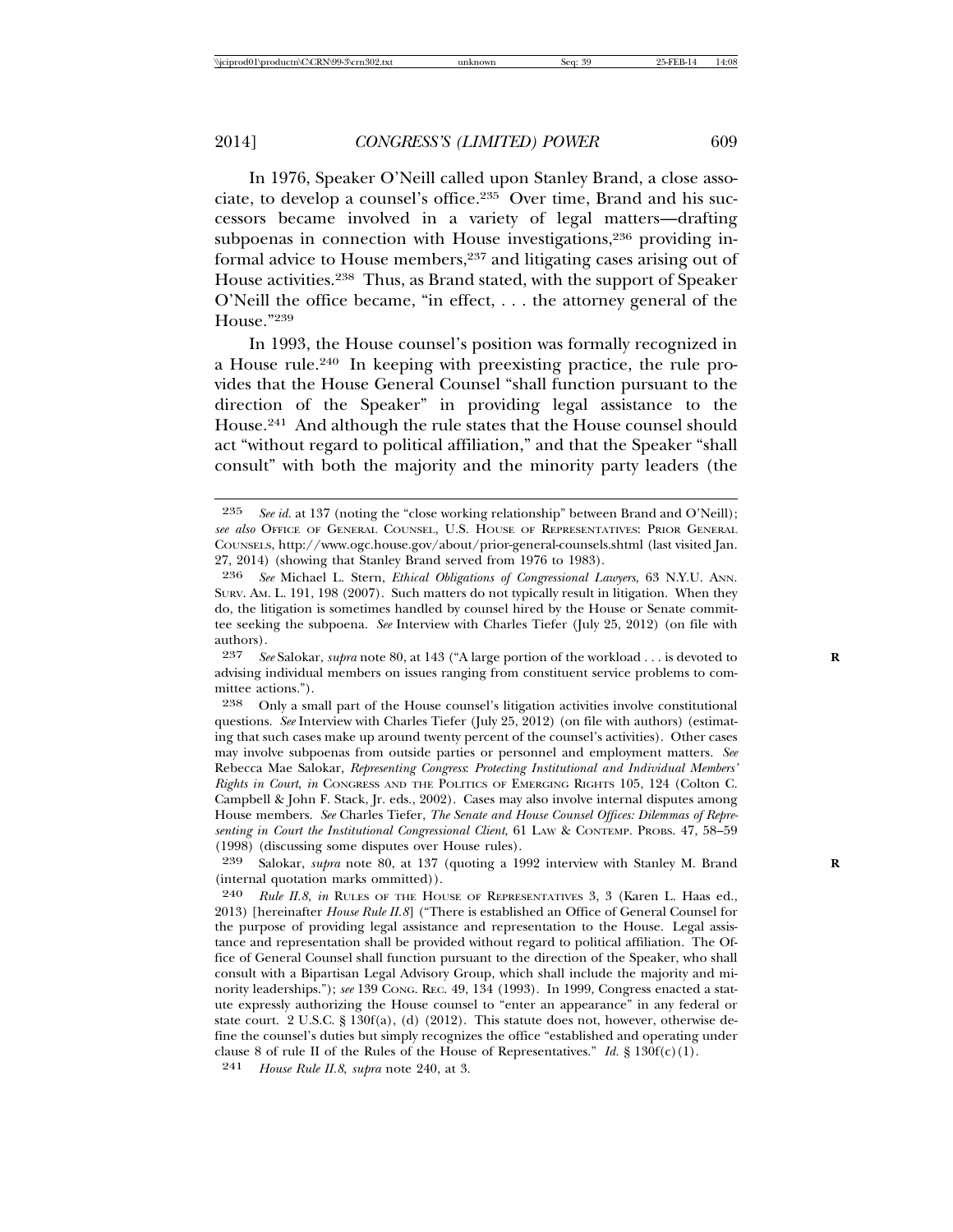so-called Bipartisan Legal Advisory Group),<sup>242</sup> the counsel's role has largely been defined by the Speaker and other majority leaders.<sup>243</sup> The House counsel becomes involved in litigation only if it is of sufficient interest to the Speaker.244 And when a new party takes control of the House, the Speaker always selects a new counsel.245 Thus, the House counsel's office "has long been viewed as a partisan appointment,"<sup>246</sup> one that is "inextricably linked  $\dots$  to party politics."<sup>247</sup>

That is not to say that most of the House counsel's actions have partisan overtones. On the contrary, many of the counsel's legal activities, such as providing informal advice to members and drafting routine subpoenas, are not likely to draw the attention of members, much less trigger a partisan fight.<sup>248</sup> Furthermore, the House counsel has engaged in some litigation with bipartisan support.249 But in keeping with the current institutional norms of the House, the majority leadership has the power to control the counsel's actions, if it so chooses. For this reason, the House counsel can be described as the "majority counsel."250

 $\begin{array}{cc} 242 & Id. \\ 243 & So. \end{array}$ 

<sup>243</sup> *See* Interview with Charles Tiefer (July 25, 2012) (on file with authors).<br>244 *See id: see also* Stern, *subra* note 236 at 199–200 (stating that, although the

See id.; see also Stern, *supra* note 236, at 199–200 (stating that, although the Speaker does not oversee routine matters, "[i]n the event that a representation either involves sensitive matters or implicates institutional interests, the Speaker's office is notified or consulted").<br> $245$  See Sa

See Salokar, *supra* note 80, at 138 ("By tradition, for example, the General Counsel tenders his resignation to an incoming Speaker of the House."). Eight individuals have served as counsel since the office was created in 1976. *Prior General Counsels*, OFF. GEN. COUNS., U.S. HOUSE REPRESENTATIVES, http://www.ogc.house.gov/about/prior-generalcounsels.shtml (last visited Jan. 27, 2014).

<sup>246</sup> Mary Jacoby, *Outgoing Senate Legal Counsel Asked to Stay as Deputy Counsel After 16 Years in Top Job*, ROLL CALL, Mar. 16, 1995.

<sup>247</sup> Salokar, *supra* note 80, at 148; *see also* Interview by Senate Historical Office Oral **R** History Project with Charles E. Ludlam, Staff of Sens. James Abourezk and Joseph Lieberman 24 (Dec. 2, 2003), *available at* http://www.senate.gov/artandhistory/history/ oral\_history/Ludlam\_chuck.htm (stating that from the outset the House counsel "was entirely managed by the Speaker, then by O'Neill. There was no bipartisanship about it").

<sup>248</sup> Indeed, in practice even the Speaker does not carefully oversee the House counsel's routine activities. *See* Stern, *supra* note 236, at 199 ("[T]he OHC provides routine **R** representation . . . without any involvement of the Speaker's office.").<br>  $^{249}$  That was true in *INS v. Chadha* 469 U.S. 919 (1983). See Tiefer

<sup>249</sup> That was true in *INS v. Chadha*, 462 U.S. 919 (1983). *See* Tiefer, *supra* note 238, at **R** 52 (noting the bipartisan support for the House counsel's defense of the legislative veto).

<sup>250</sup> That was how Representative Robert Kastenmeier (perhaps unwittingly) described the House counsel during a debate over the counsel's involvement in litigation over the Flag Protection Act. *See* 136 CONG. REC. 5002 (1990) (statement of Rep. Robert Kastenmeier, D-Wis.) (discussing "the majority counsel, the counsel for the House"). Representative Newt Gingrich seized upon the comment, stating that "in a Freudian slip" Kastenmeier had captured "precisely [the minority's] concern" about the House counsel. *Id.* (statement of Rep. Newt Gingrich, R-Ga.).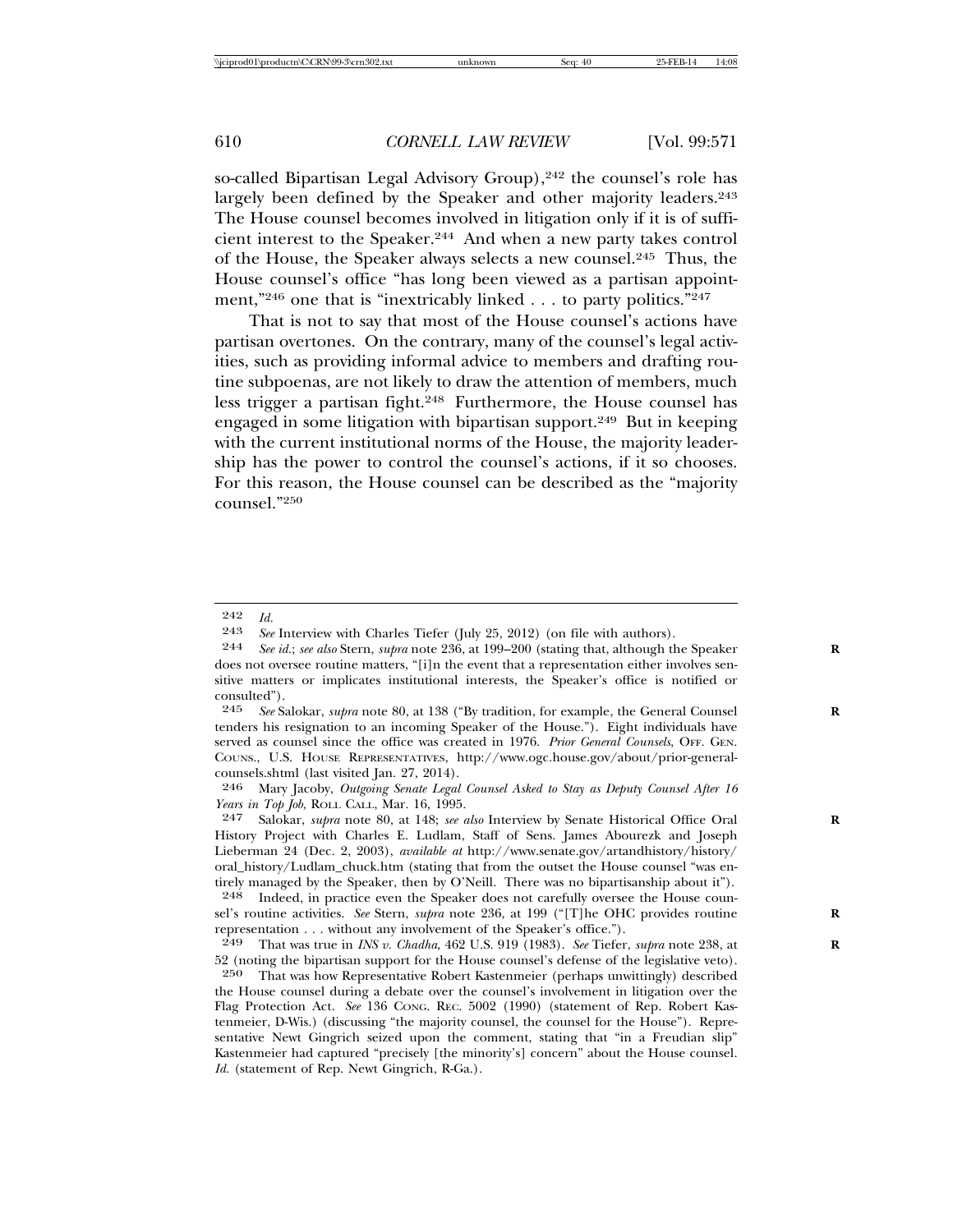#### 2. *From "Congressional Counsel" to Separate Senate Counsel*

The Senate Office of Legal Counsel developed in a manner that reflects that institution's greater focus on bipartisan consensus and individualism. Notably, the initial proponents of the office sought to create a "legislative attorney general" or "congressional counsel" that would serve both the House and the Senate.<sup>251</sup> In the late 1970s, in the wake of the Watergate scandal, a proposal for a "congressional counsel" was incorporated into a series of bills designed to improve government ethics, including one that would create an independent counsel.252 The "congressional counsel" reform was viewed as "another important initiative—in the spirit of the Budget Reform Act and war powers resolution—to restore to the Congress' [sic] its separate powers which have been seriously eroded in post war decades."253

Senator James Abourezk, one of the principal proponents of a nonpartisan "congressional counsel,"254 argued that only a "joint counsel" could properly represent Congress's institutional interests.255 He asserted that "separate House and Senate offices will cancel out much of the advantage of having in-house litigation counsel."256 Senator Abourezk noted that "[e]ven with only two legal offices in the Congress, most of the advantages of consistency, anticipation and coordination will be lost to Congress as an institution."257 He insisted: "Neither House acting alone can assert the prerogative of representing the Congress."258

<sup>251</sup> *See, e.g.*, S. REP. NO. 95-170, at 37–41 (1977) (discussing a proposed "Office of Congressional Legal Counsel" in a bill that would also create a special prosecutor); 113 CONG. REC. 5277–78 (Mar. 2, 1967) (statement of Sen. Vance Hartke, D-Ind.) (proposing a "Legislative Attorney General").

<sup>252</sup> *See* 122 CONG. REC. 22,788 (1976) (statement of Sen. Jacob Javits, R-N.Y.) (noting an "Office of General Counsel" in the Watergate Reform Act of 1976). Although there were a few proposals for a legislative counsel in the late 1960s, the effort did not gain momentum until after the Watergate scandal. *See* S. REP. NO. 95-170, at 18–20 (1977) (chronicling the "Congressional concern with the need to establish an Office of Congressional Legal Counsel").

<sup>253</sup> 122 CONG. REC. 22,674 (1976) (statement of Sen. Jacob Javits, R-N.Y.); *see also* Salokar, *supra* note 238, at 108 (noting that the firing of Archibald Cox "supported the development of an in-house legal advisor for Congress").

<sup>254</sup> *See* S. REP. NO. 95-170, at 20 (1977) (observing that Senator Abourezk had initiated some of the early proposals for a congressional counsel).

<sup>255</sup> *See Public Officials Integrity Act of 1977, Blind Trusts and Other Conflict of Interest Matters*: *Hearings on S. 555 Before the Comm. on Governmental Affairs*, 95th Cong. 60–61 (1977) (statement of Sen. James Abourezk, D-S.D.) [hereinafter *Public Officials Integrity Act*: *Hearing*] ("Only by establishing a joint House-Senate office will the Congress be able to effectively and consistently to [sic] defend its constitutional powers in court.").

<sup>256</sup> *Id.* at 60.

*Id.* at 61.

<sup>258</sup> *Id.* at 61; *see also* S. REP. NO. 95-170, at 12 (1977) (asserting that "the integrity and independence of Congress as a coequal branch of government requires that Congress defend itself through its own counsel").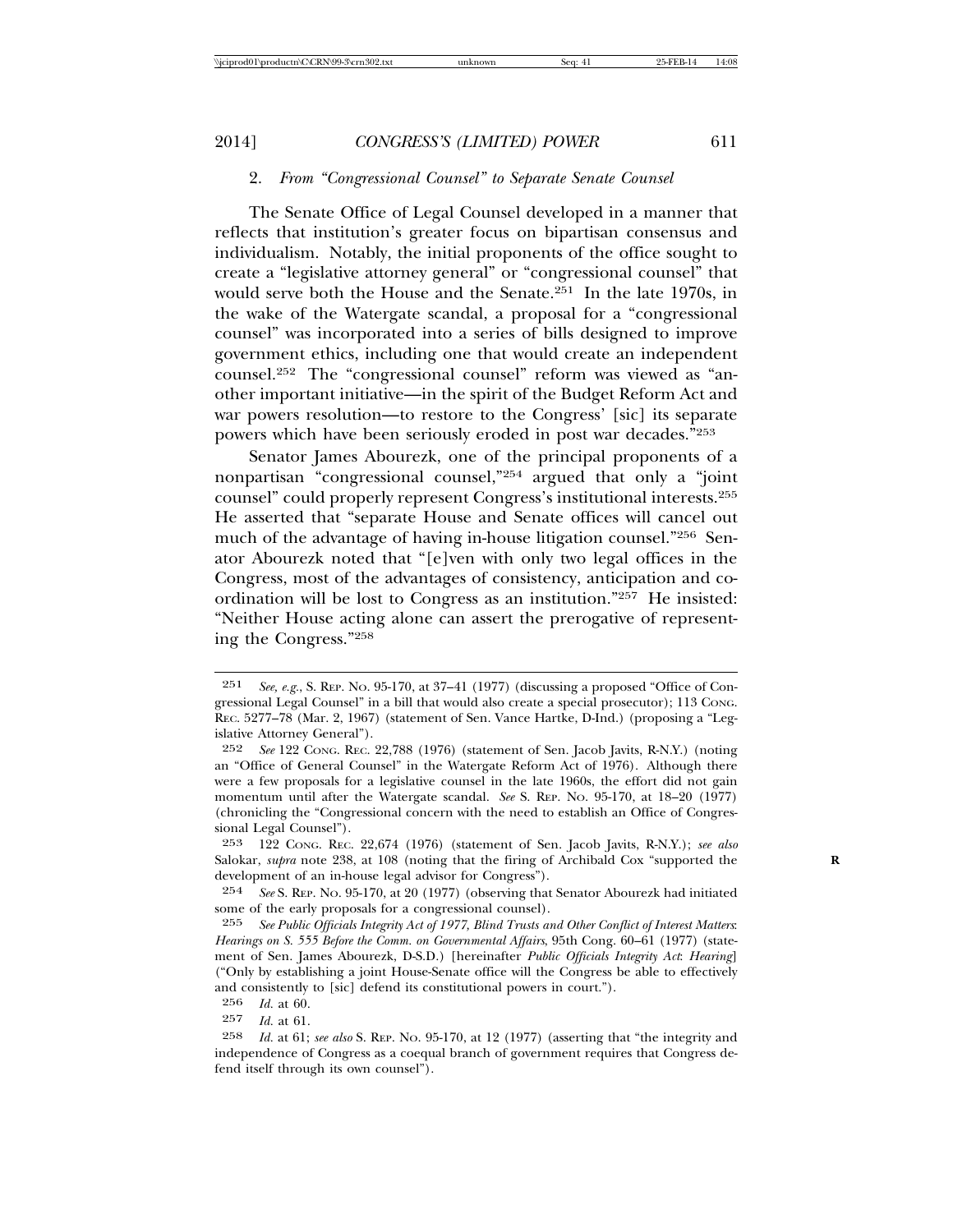The House of Representatives, however, refused to accept a joint counsel—apparently because of its longstanding institutional rivalry with the Senate.<sup>259</sup> In large part, the House feared that a joint office would not reflect House preferences on matters that divided the two chambers.260 In particular, the House reflects majority party preferences, and a nonpartisan office might not give voice to those preferences.261 As House counsel Stanley Brand explained, "The House has had bad experiences with joint offices . . . [which] tend to be dominated and taken over by the Senate and the House . . . given second fiddle."262 Likewise, Steven Ross, who served as House counsel after Brand, stated that the House's refusal to accept a "joint office" was based on an "inter-house rivalry and the House's not wanting to have its business connected with the Senate."263

After the House refused to vote on a proposal to create a joint legislative counsel, the Senate decided to retain the language of nonpartisanship, retrofitting the joint counsel proposal into a statutorily based "Office of Senate Legal Counsel."264 Consistent with the Senate's institutional norms, the statute creating the Senate counsel specifically designates the position as nonpartisan.265 Unlike the House counsel (who serves at the pleasure of the Speaker),<sup>266</sup> the Senate counsel and deputy counsel serve for a term of four years, are appointed by the President pro tempore of the Senate in consultation with majority and minority leadership, and are approved by a Senate resolution.267 The Senate counsel reports to a Senate Leadership Group, which consists of seven members (four from the majority party

267 2 U.S.C.  $\S 288(a)(2)-(3)(A)(2012)$ .

<sup>259</sup> *See* Salokar, *supra* note 80, at 136 (reporting that the House's decision was based in **R** large part on an interhouse rivalry).

<sup>260</sup> What mattered most to the House, according to former House counsel Steven Ross, was preserving the "independent status" of the House, especially when the Senate office has taken "a different approach." Salokar, *supra* note 80, at 147–48 (quoting Ross). **R**

<sup>261</sup> *See supra* notes 210–13 and accompanying text (discussing majority leader control **R** in the House); *see also supra* notes 241–47 (discussing majority party control of House General Counsel and House Bipartisan Legal Advisory Group).<br>262 Salokar, subra note 80, at 136 (quoting from an inter-

Salokar, *supra* note 80, at 136 (quoting from an interview with Stanley Brand (internal quotation makrs omitted)); *see also Public Officials Integrity Act*: *Hearing*, *supra* note 255, **R** at 60 (statement of Sen. James Abourezk, D-S.D.) (indicating that during the legislative debates over the joint counsel, the House had expressed "some reservations about establishing a joint office on the fear that the Senate might dominate the office" but arguing that "[t]his fear is utterly without foundation").<br> $263$  Salokar *subra* note 80 at 136 (quoting f

<sup>263</sup> Salokar, *supra* note 80, at 136 (quoting from an interview with Steven Ross).<br>264 See Act of Oct 26, 1978 Pub L, No. 95-521, 88, 701–717, 92 Stat, 1824, 1875

<sup>264</sup> *See* Act of Oct. 26, 1978, Pub. L. No. 95-521, §§ 701–717, 92 Stat. 1824, 1875–85.

<sup>2</sup> U.S.C. § 288(a)(2) (2012) (specifying that the appointment of the Senate counsel is to be made "without regard to political affiliation").<br>266 LInder House Rule II 8, the Office of House Genera

Under House Rule II.8, the Office of House General Counsel "shall function pursuant to the direction of the Speaker," who need only "consult" with the majority and minority leadership. *House Rule II.8*, *supra* note 240, at 3; *see also supra* notes 199-203 and accompanying text (discussing the rationale underlying structural divisions between the House and the Senate).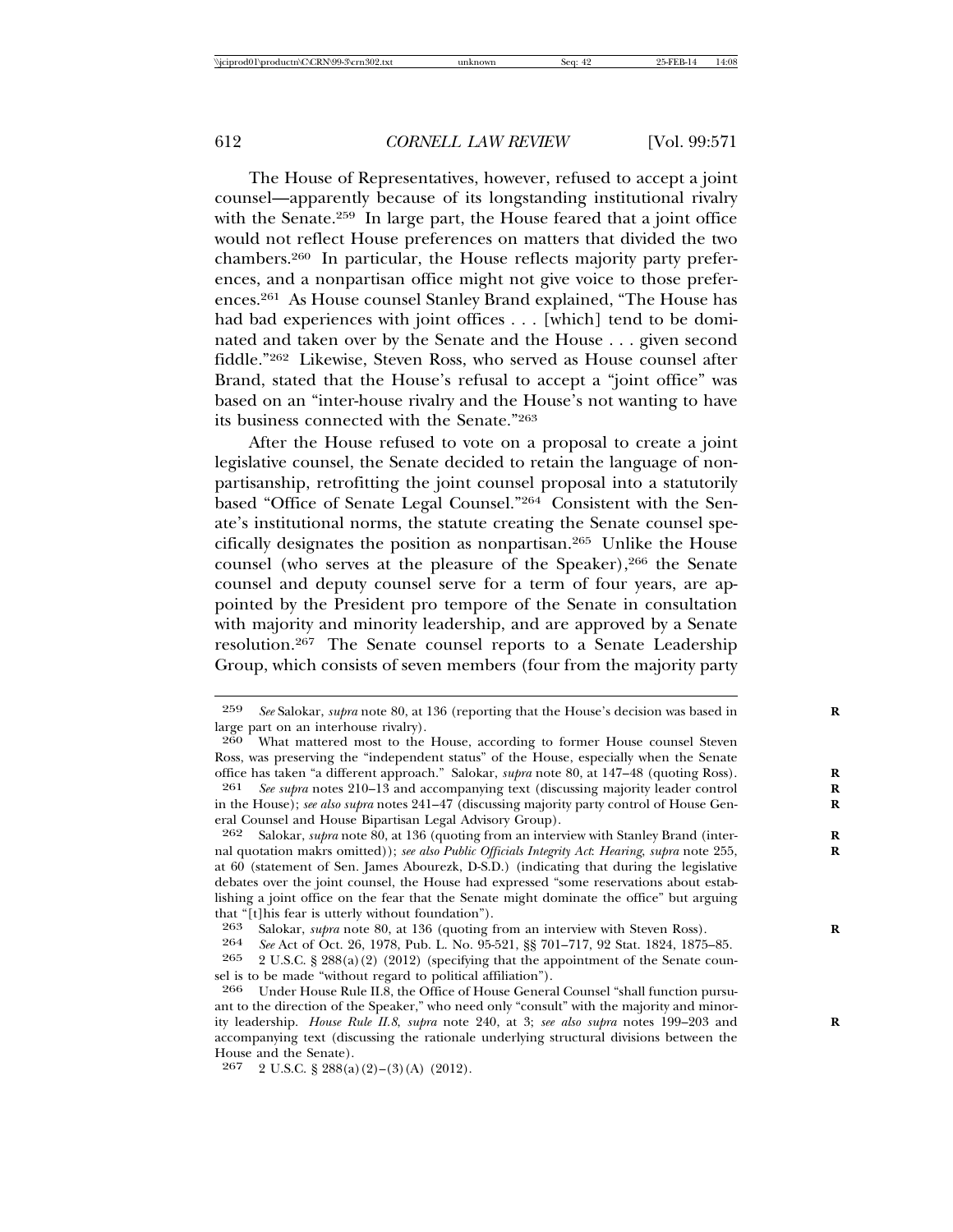and three from the minority).268 The counsel cannot take any action absent the consent of at least two-thirds of the Leadership Group—a requirement that ensures a minority party "veto."<sup>269</sup> Furthermore, many actions, including participation in any legal proceeding (as amicus or intervenor), require a resolution of the full Senate.270 Such a resolution could, of course, be filibustered by a single Senator. Accordingly, the majority and minority leaders (who head the Leadership Group) do not propose Senate counsel action unless they are confident that there is broad and bipartisan support within the chamber.271

Perhaps for these reasons, the Senate counsel has gained a reputation for bipartisanship.272 In fact, unlike her House counterpart, the Senate counsel rarely steps down simply because there is a change in party control of the chamber.273 Only four individuals have served as Senate Legal Counsel since that office was established in 1978.274

270 *See* 2 U.S.C. §§ 288b(b), (c), 288e(a) (providing that the Senate counsel may not enforce a subpoena issued by a committee or subcommittee, or intervene or appear as amicus in court on behalf of the Senate or one of its members or components, absent a resolution of the Senate). The statute provides that the Senate counsel may intervene as of right to defend a federal law. *See id.* § 288*l*. But it does not purport to find that the Senate counsel has standing to do so. *See id.* § 288e(a) ("The Counsel shall be authorized to intervene only if standing to intervene exists under section 2 of article III of the Constitution of the United States."). Interestingly, in contrast to the DOJ, the Senate counsel may intervene only to *defend* the constitutionality of federal laws. *Id.* § 288h (providing that "[i]n performing any function . . . , the Counsel shall *defend vigorously*" the "constitutional power[s] of the Senate" and "the constitutionality of Acts and joint resolutions of the Congress" (emphasis added)).<br>271 Interview with Cha

Interview with Charles Tiefer (July 25, 2012) (on file with authors).

272 *See* Salokar, *supra* note 80, at 150 (observing that the Senate counsel has a "more **R** clearly established role . . . as a nonpartisan actor"); Tiefer, *supra* note 238, at 48–49 & **R** nn.5–6 (noting how the Senate counsel early on gained a reputation for nonpartisanship).

273 Interview with Charles Tiefer (July 25, 2012) (on file with authors).

274 From its inception and until 1995, Mike Davidson served as counsel under both Republican and Democratic Senates. *See* Tiefer, *supra* note 238, at 48 & n.5. Starting in **R** 1999, Morgan Frankel and Patricia Bryan have traded places as Senate counsel and deputy counsel (with Frankel serving as counsel when Democrats controlled the Senate and Bryan serving as counsel when Republicans were in control). *See* S. Res. 16 & 17, 110th Cong. (2007) (enacted) (noting that Frankel and Bryan were switching positions after 2006 Democratic takeover of the Senate).

<sup>268</sup> *See id.* § 288a(a) ("The Office shall be directly accountable to the Joint Leadership Group . . . ."); *id.* § 288a(b) (providing that the Joint Leadership Group "shall consist of" the President pro tempore, the majority and minority leaders, the Chairman and ranking minority member of the Senate Judiciary Committee, and the Chairman and ranking minority member of the committee of the Senate with control over the Senate's contingent fund).

<sup>269</sup> *See id.* § 288b(a) (stating that the "Counsel shall defend the Senate or a committee, subcommittee, Member, officer, or employee of the Senate" in suits challenging actions taken in their official capacity "only when directed to do so by two-thirds of the Members of the Joint Leadership Group or by the adoption of a resolution by the Senate"); *see also* S. REP. NO. 95-170, at 86 (1977) (stating that the "two-thirds vote requirement . . . serves to protect the interests of the minority party").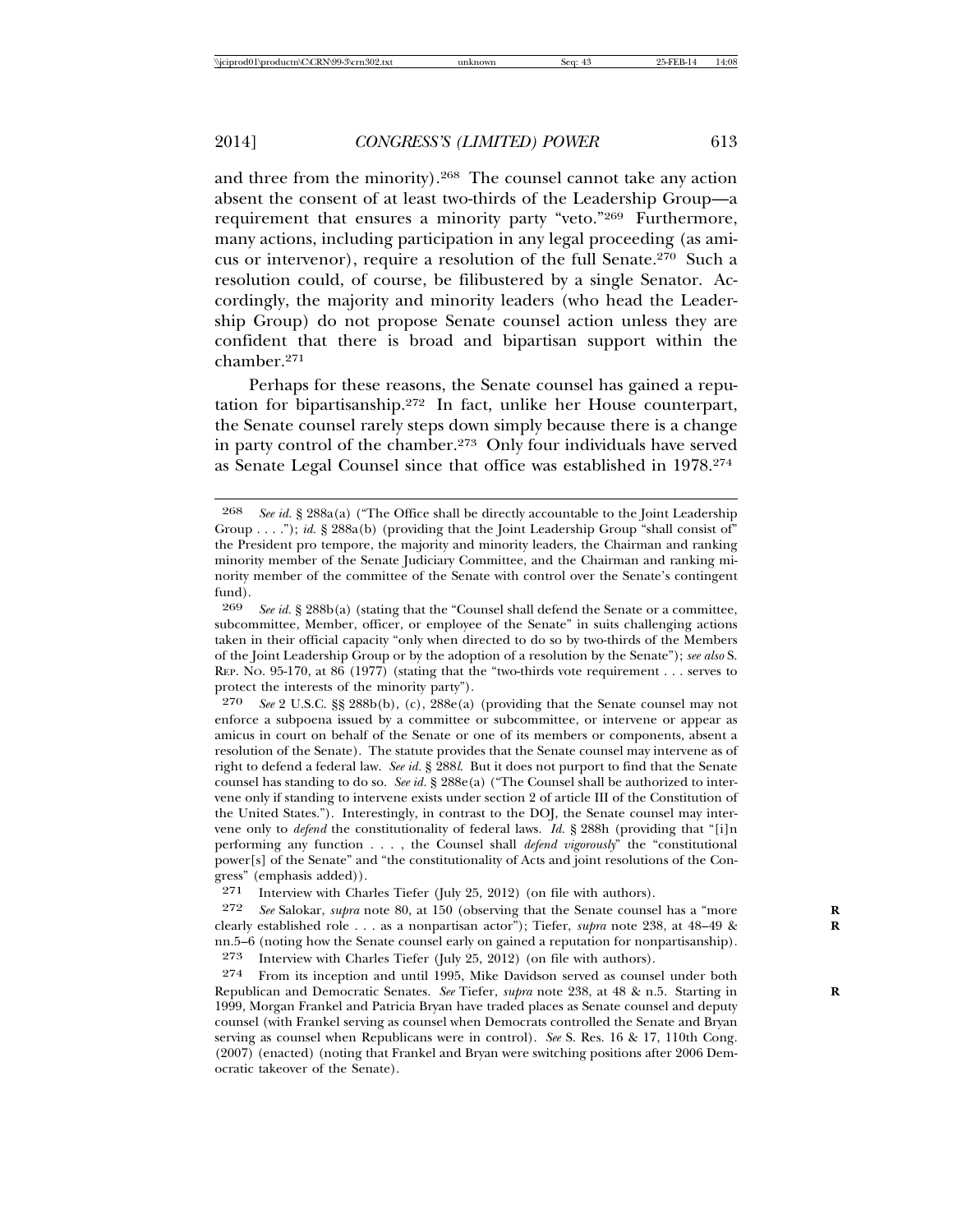The Senate counsel engages in many of the same functions as her House counterpart—providing informal advice, assisting with investigations, representing members who are subpoenaed by outside parties, and litigating cases on behalf of the Senate or one of its components.275 Nevertheless, despite their similar functions, the House and Senate counsel rarely work together.276 They rarely file joint briefs—even when they are on the same side of a case.<sup>277</sup> As former House counsel Ross explains, the "two offices and the two branches [of Congress] are jealous of their independent status."278 The two counsels therefore maintain separate offices, serving as the "attorney general of the House" and the Senate, respectively.279

C. House-Senate Differences and the Workings of the House and Senate Legal Counsel

The House and the Senate are "naturally unlike" and the House and Senate counsel reflect the basic differences between the two chambers.280 The House is more partisan and more likely to find executive branch officials in contempt of Congress during periods of

<sup>275</sup> *See* 2 U.S.C. §§ 288b, 288c, 288d, 288e (2012) (authorizing the Senate counsel to "bring a civil action to enforce a subpoena" and to "intervene or appear as amicus curiae" on behalf of the Senate or one of its officers or committees); Salokar, *supra* note 80, at 139 **R** ("The functions and roles of the congressional counsel offices are similar: their work includes subpoena proceedings, contempt and immunity orders, advisement to members and staff, and finally, litigation activity."). Both counsels have also advised their respective chambers on their (distinct) roles in the impeachment process. *See* Salokar, *supra* note 238, at 121. **R**

<sup>276</sup> Indeed, the degree to which the two offices communicate with one another is even unclear. In our interviews with former lawyers in the House and Senate counsel offices, we heard different accounts of the level of communication between the offices. *Compare* Interview with Charles Tiefer (July 25, 2012) (on file with authors) (stating that there is very little communication between the offices and that if the House and Senate counsel "happen to be on the same side" of a case, there might at most be "some chat" between the two offices), *with* Interview with Morgan Frankel (Aug. 15, 2012) (on file with authors) (stating that there is "frequent" communication between the offices).

<sup>277</sup> *See* Interview with Charles Tiefer (July 25, 2012) (on file with authors) (explaining that, even when the House and the Senate are on the same side, they rarely file joint briefs); Interview with Morgan Frankel (Aug. 15, 2012) (on file with authors) (stating that the offices occasionally, but rarely, file joint briefs); *see also* Salokar, *supra* note 80, at 141 **R** (noting that the lack of joint filings could be attributed to institutional differences between the House and the Senate). One rare case involving a joint filing—albeit only as amicus was a suit challenging the Line-Item Veto Act. *See* Raines v. Byrd, 521 U.S. 811, 818 n.2, 820–21 (1997) (noting that the "House Bipartisan Legal Advisory Group . . . and the Senate filed a joint brief as *amici curiae*" urging that the law be upheld). Interestingly, the two chambers did not file a joint brief in the second case involving the Line-Item Veto Act. *See* Clinton v. City of New York, 524 U.S. 417, 420 (1998) (showing no brief filed by the House counsel, and only an amicus brief filed by the Senate counsel).<br><sup>278</sup> Salokar, *subra* note 80, at 147 (quoting an interview with

<sup>278</sup> Salokar, *supra* note 80, at 147 (quoting an interview with Steven Ross).<br>279 See supra note 239 and accompanying text

See supra note 239 and accompanying text.

<sup>280</sup> OLESZEK, *supra* note 209, at 23 (quoting Woodrow Wilson (internal quotation **R** marks omitted)). For additional discussion of House-Senate differences, see *supra* Part II.A–B.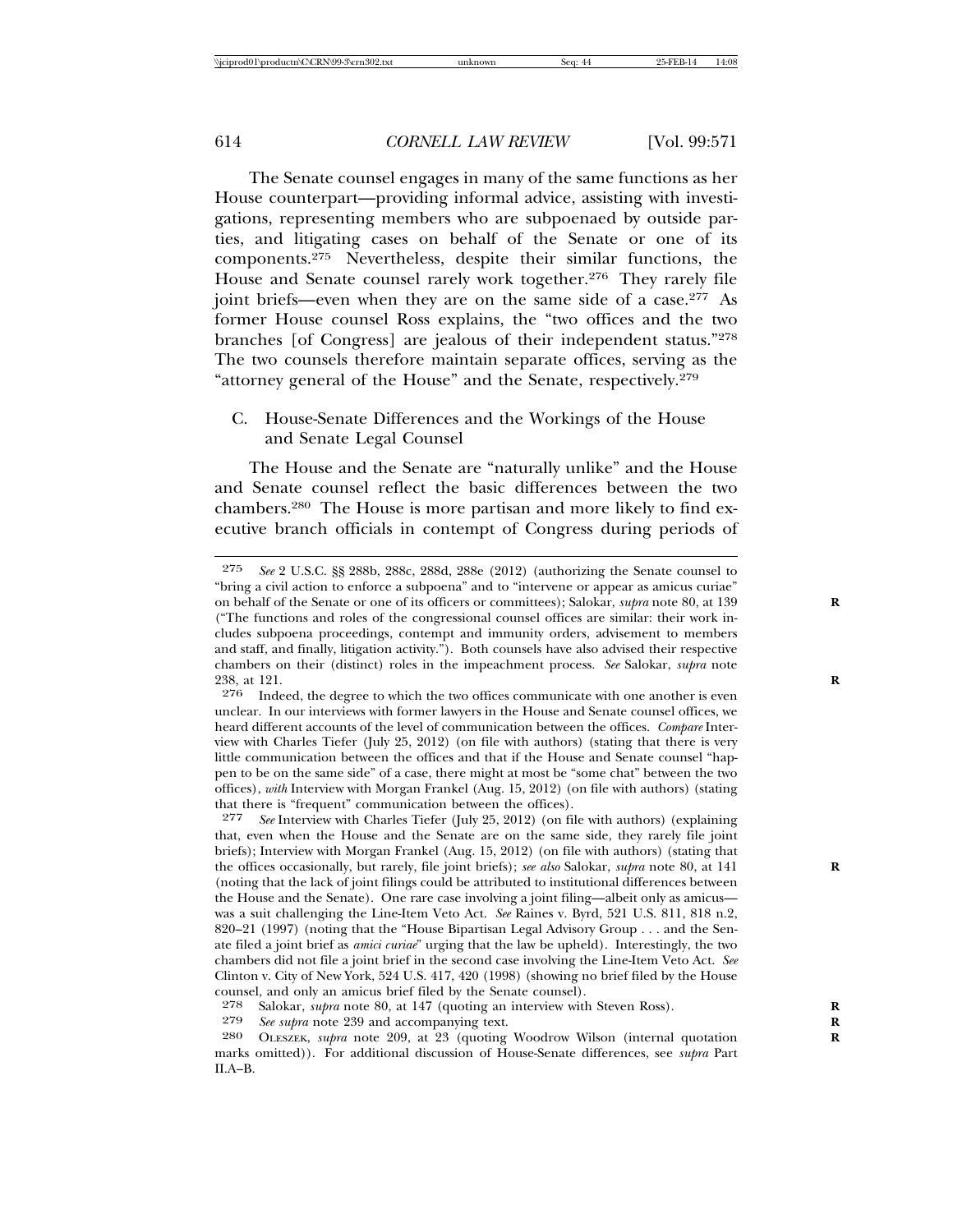divided government.<sup>281</sup> Supermajority requirements and norms of nonpartisanship in the Senate, on the other hand, cut against partisan investigations and related litigation.282 And while party polarization has transformed the Senate into a more partisan body, 283 "[i]mportant distinctions persist and they are distinctions that define dramatically the differences between the two houses."284 In other words, inherent House-Senate differences make it impossible for either chamber to speak the voice of the entire Congress. On the other hand, the House and Senate counsel are well positioned to advance the institutional interests of their own chamber on matters involving internal proceedings. For example, the House counsel was a vigorous advocate for House prerogatives in litigation involving contempt of Congress charges against the George W. Bush and Obama administrations.285

Before 1981 (when the House and Senate formally intervened in *INS v. Chadha*),<sup>286</sup> the House and the Senate participated as parties in litigation over internal proceedings but not the defense of federal statutes.287 Moreover, on congressional investigations and other matters involving internal proceedings, the House has been populist and partisan, often acting in response to public discontent. In 1827, for example, the House voted to formally recognize its contempt power for the first time; the 102 to 88 party-line vote reflected the majoritarian nature of House investigations.288 More telling, in the period since World War II, House investigations of the executive occur more often in periods of divided government.289 For its part, Senate investigations of the executive reflect bipartisan norms and supermajority requirements. They are marginally more likely to occur in periods of

ed., 2012) (discussing both persistence and change in House-Senate relations).<br> $\frac{285}{8}$ 

<sup>281</sup> *See infra* notes 288–89. **R**

<sup>282</sup> *See infra* notes 290–92.<br>283 *See* Theriault & Rohde

<sup>283</sup> *See* Theriault & Rohde, *supra* note 202, at 1011–12. **R**

BAKER, *supra* note 208, at 197; *see also* Ross K. Baker, *A Half-Century of Bicameralism*, *in* THE U.S. SENATE: FROM DELIBERATION TO DYSFUNCTION 49, 62–64 (Burdett A. Loomis

<sup>285</sup> *See supra* notes 190–96. **R**

<sup>286</sup> S. Res. 40 and H.R. Res. 49, 97th Cong. (1st Sess. 1981).<br>287 See subra Part LE (poting House and Senate participation

See supra Part I.E (noting House and Senate participation in litigation in conjunction with the enforcement of congressional subpoenas).

<sup>288</sup> Before 1827, the House recognized that it had inherent contempt authority; in 1827, the House voted to broaden this investigatory authority and thereby make the contempt power procedurally official. *See* M. Nelson McGeary, *Congressional Investigations: Historical Development*, 18 U. CHI. L. REV. 425, 425–27 (1950); *see also supra* note 167 and **R** accompanying text (discussing the House's assertion of inherent contempt power in 1795). Supermajority requirements in the Senate almost certainly would have doomed a similar Senate inquiry.

<sup>289</sup> DAVID R. MAYHEW, DIVIDED WE GOVERN: PARTY CONTROL, LAWMAKING, AND INVESTI-GATIONS: 1946–2002, at 30–32 (2d ed. 2005) (noting how, between 1946 and 1990, the House conducted eight out of eleven of its investigations when the opposing party held the presidency).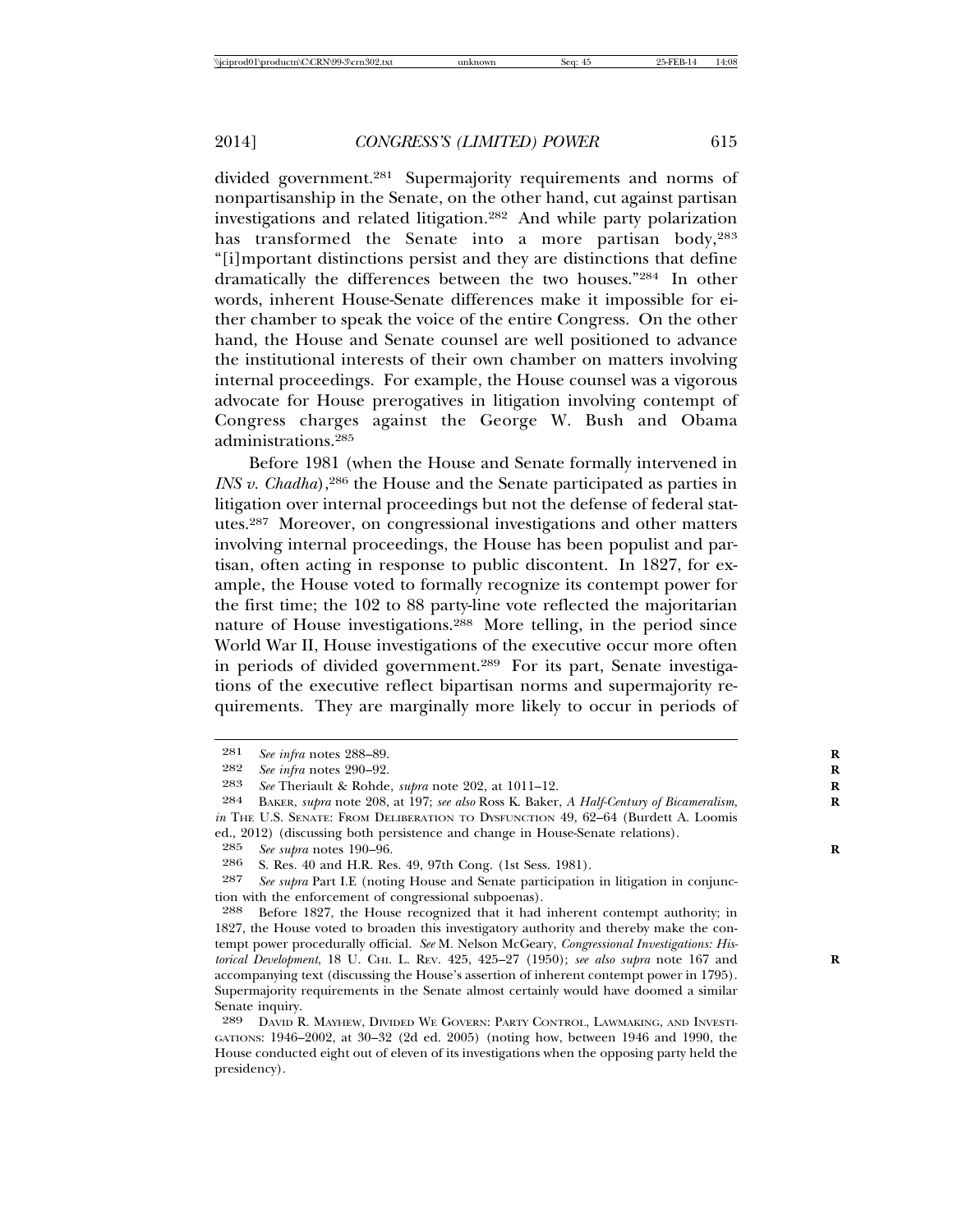unified, not divided, government;<sup>290</sup> the minority party is likely to play a critical role in such inquiries.<sup>291</sup> The Teapot Dome investigations of the 1920s and Watergate both exemplify the bipartisan nature of Senate inquiries.292

Differences in House and Senate practices are enduring, fundamental, and reflective of the constitutional design. At the same time, party polarization has exacerbated the House-Senate divide. When the offices of the House and Senate counsel were first created, party divisions were less pronounced and, consequently, majority and minority lawmakers were more willing to embrace a unified view of Congress's institutional prerogatives.293 For this very reason, differences between the House and Senate counsel were somewhat muted in the 1980s.

Today's Congress, by contrast, is more polarized and differences between the chambers are more pronounced. In the House, the General Counsel speaks for just the majority; indeed, the minority party will often take issue with the counsel's legal positions by filing competing briefs.294 In the Senate, party polarization has resulted in a diminished role for the Senate counsel. In particular, as more and more issues divide the parties, the Office of Senate Legal Counsel is less and less likely to get both parties formally to sign on to Senate participation in legal disputes.295

<sup>290</sup> *See id.* at 31 (noting that twenty-two Senate investigations between 1946 and 1990 lacked indicia of partiality).<br>291 See Parker & Dull

See Parker & Dull, *supra* note 189, at 328–31 (discussing how partisan minority members in the Senate have more rights than those in the House and finding marginally more Senate investigations during times of unified party control).

<sup>292</sup> *See* JOHN C. GRABOW, CONGRESSIONAL INVESTIGATIONS: LAW AND PRACTICE 23–27 (1988) (providing a background of the Teapot Dome scandal and acknowledging that the related hearings were perceived as a partisan effort by Democrats to defeat Republican Calvin Coolidge in the next presidential election); CQ ALMANAC, *supra* note 188 (discussing the House investigations related to Watergate and the accusations of its partisan motivations); *see also* MATTHEW WARE COULTER, THE SENATE MUNITIONS INQUIRY OF THE 1930S: BEYOND THE MERCHANTS OF DEATH 1, 25–33 (1997) (noting how Republican Senator Gerald Nye worked closely with Democrats in leading a two-year investigation of the munitions industry's influence on America's entry into World War I).

<sup>293</sup> Most notably, the House and Senate counsel (reflecting consensus within Congress) were largely in sync when battling the Reagan administration's efforts to resurrect the "unitary executive." *See* Geoffrey P. Miller, *From Compromise to Confrontation: Separation of Powers in the Reagan Era*, 57 GEO. WASH. L. REV. 401, 412, 422–23 (1989) (discussing how conflicts between the branches in the Reagan era were charged by partisan differences); *infra* notes 299–304 and accompanying text (discussing cases that united House and Senate counsel); *see also* DOUGLAS W. KMIEC, THE ATTORNEY GENERAL'S LAWYER: INSIDE THE MEESE JUSTICE DEPARTMENT 47–50, 52–55, 60–65 (1992) (discussing congressional opposition to the Reagan administration's efforts to centralize power in the executive).

<sup>294</sup> *See* Tiefer, *supra* note 238, at 57–59 (discussing the Senate minority's failure to act **R** upon its opposition and the House minority's tendency to voice its opposition by bringing lawsuits or questioning the House General Counsel's positions).

<sup>295</sup> *See supra* notes 288–94 and accompanying text; *infra* notes 304–05 and accompany- **R** ing text.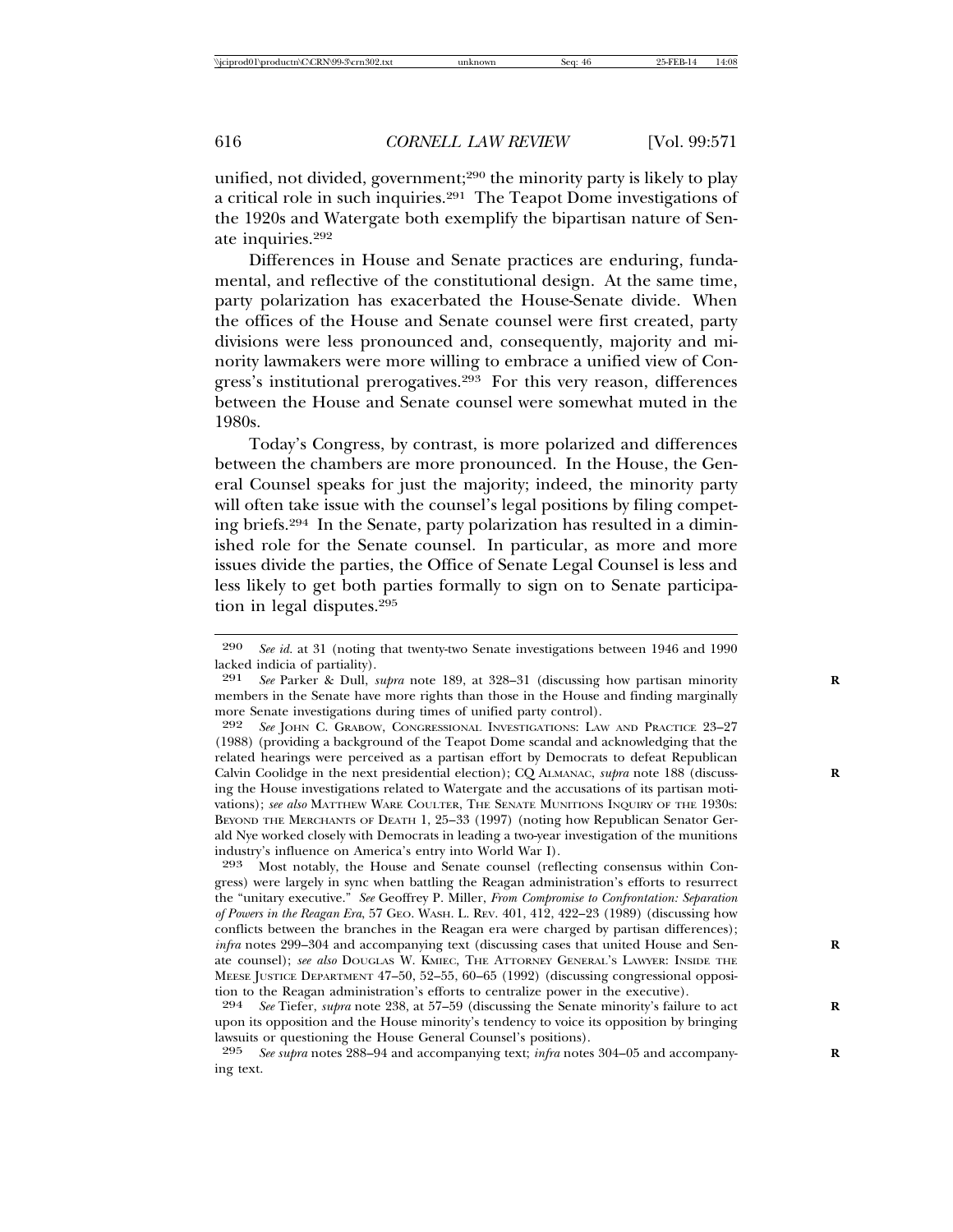Consider, for example, House and Senate counsel action when the Department of Justice refuses to defend federal statutes. In the less partisan 1980s, the House and Senate counsel both participated in litigation and did so in complementary, bipartisan ways. Most notably, in *INS v. Chadha* (legislative veto, 1983),296 *Bowsher v. Synar* (Gramm-Rudman, 1986),297 and *Morrison v. Olson* (special prosecutor, 1988),298 the House and Senate counsel filed briefs defending the constitutionality of Congress's handiwork.299 More than that, although the House and Senate counsel rarely work together,<sup>300</sup> Senate counsel Mike Davidson did consult with House counsels Stanley Brand (*Chadha*) and Steven Ross (*Bowsher*, *Morrison*) when preparing these briefs.301 Finally, these briefs were broadly bipartisan. No individual members filed competing briefs in either *Chadha* or *Morrison*. In *Bowsher*, a Republican joined eleven Democrats in filing a suit attacking the constitutionality of the statute.<sup>302</sup> Twelve more Democrats filed an amicus brief challenging the statute's constitutionality on different grounds, despite the adversarial presence of Democratic leadership among the intervening defendants.<sup>303</sup> Further reflecting the bipartisan nature of Senate filings in *Chadha* and *Bowsher*, the President was a Republican and the Senate majority, too, was Republican.

Following the 1995 Republican takeover of Congress, however, the Senate counsel has not participated in a single case in which the DOJ refused to defend a federal statute.<sup>304</sup> Instead, reflecting

300 *See supra* notes 276–77 and accompanying text.<br>301 *See Interview with Mike Davidson (Oct.* 11, 2015)

301 *See* Interview with Mike Davidson (Oct. 11, 2012) (on file with authors).

304 *See* Memorandum from Jennifer Casazza, DOJ Decline Defense Congressional Participation, at \*4 (copy on file with author) (noting that the Senate practice of not defend-

<sup>296</sup> *See* Tiefer, *supra* note 238, at 50–53.<br>297 *See* Brief of the Speaker and Bipar

See Brief of the Speaker and Bipartisan Leadership Group at 8-10, Bowsher v. Synar, 478 U.S. 714 (1986) (Nos. 85-1378, 85-1379); Brief of Appellant United States Senate at 9–11, Bowsher v. Synar, 478 U.S. 714 (1986) (Nos. 85-1377, 85-1378, 85-1379).

<sup>298</sup> *See* Brief of the Speaker and Leadership Group of the House of Representatives at 2–5, Amici Curiae, Morrison v. Olson, 487 U.S. 654 (1988) (No. 87-1279); Brief of the United States Senate as Amicus Curiae at 2–5, Morrison v. Olson, 487 U.S. 654 (1988) (No. 85-1379).

<sup>299</sup> In addition to these filings, the House and Senate counsel also participated in a bipartisan way to defend (in the face of a DOJ refusal to defend) the constitutionality of the Competition in Contracting Act in the federal district court (1985) and federal court of appeals (1986). Ameron, Inc. v. U.S. Army Corp of Eng'rs, 809 F.2d 979, 981 (3d Cir. 1986), *aff'g* 607 F. Supp. 962 (D.N.J. 1985). Indeed, Republicans and Democrats in Congress joined together to pressure the Reagan administration to enforce the statutes at issue prior to this litigation. *See* Devins & Prakash, *supra* note 32, at 552–53 & n.229.<br><sup>300</sup> *See subra* notes 276–77 and accompanying text.

The two suits consolidated on appeal were originally filed by twelve congressmen. *See* Brief of Appellees Mike Synar, Member of Congress, et al. at 1, Bowsher v. Synar, 478 U.S. 714 (1986) (Nos. 85-1377, 85-1378, 85-1379). For the additional Democrats filing as amici, see Brief Amicus Curiae of William H. Gray III et al., Members of Congress at 2, Bowsher v. Synar, 478 U.S. 714 (1986) (Nos. 85-1377, 85-1378, 85-1379).

<sup>303</sup> *See* Brief Amicus Curiae of William H. Gray III et al., Members of Congress at 3–4, Bowsher v. Synar, 478 U.S. 714 (1986) (Nos. 85-1377, 85-1378, 85-1379).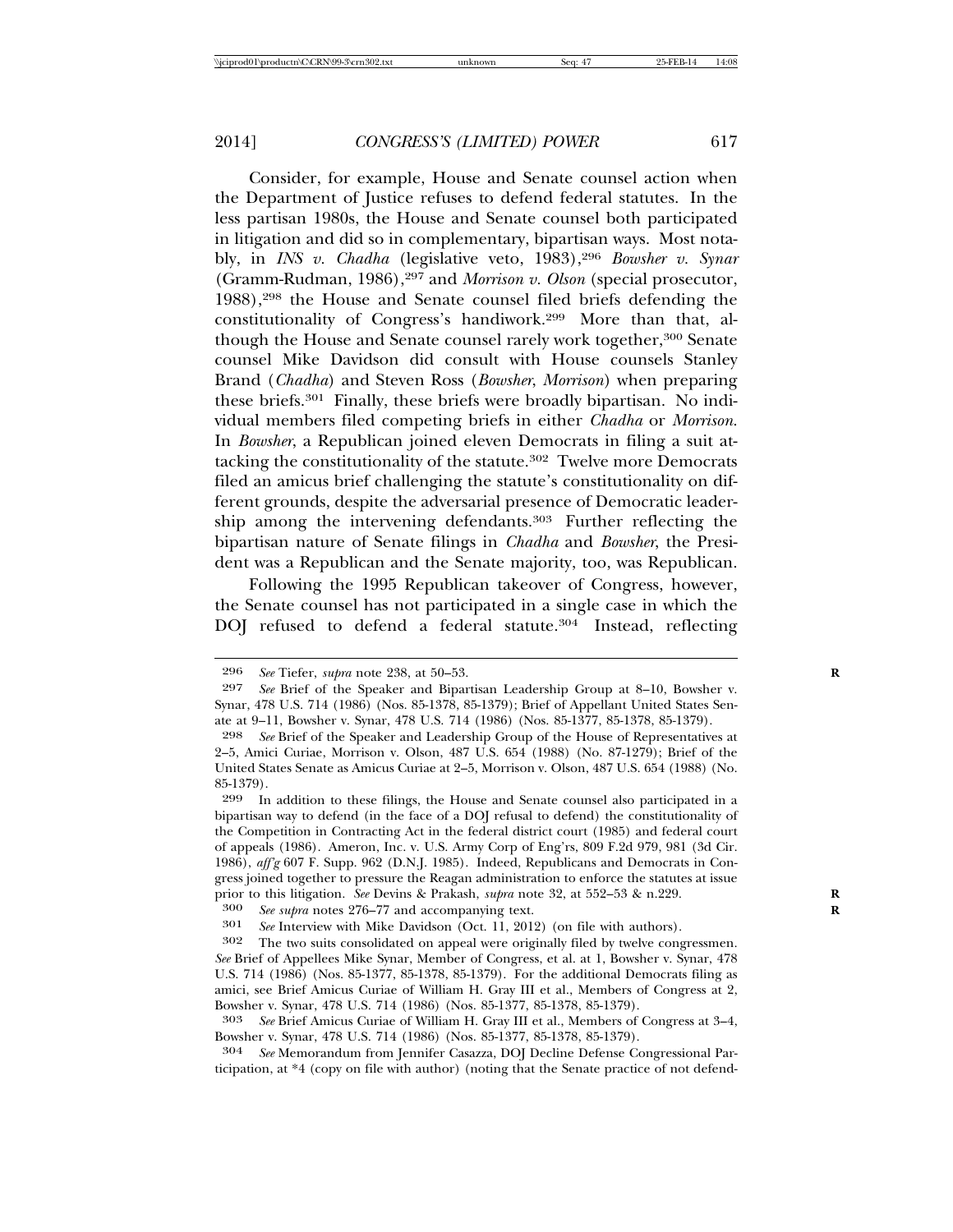ever-increasing party polarization in Congress, the Senate counsel has been unable to speak with a bipartisan voice.<sup>305</sup> In sharp contrast, the House counsel has defended the constitutionality of federal statutes *when* the president is from a different party than the House majority.306 Recent examples include *Miranda* override legislation (*Dickerson v. United States*) and DOMA (*United States v. Windsor*).307 In both cases, the House Bipartisan Legal Advisory Group, which directs the House counsel's actions, divided along partisan lines over whether to defend the federal statute.<sup>308</sup> In both cases, the House minority filed a competing brief to make clear that the House BLAG was both wrong on the merits and spoke only for the majority party.309

The DOMA case is particularly instructive. That the Democratic Senate steered clear of the case is hardly surprising. It reflects the fact that Senate Democrats both disapprove of DOMA and, more generally, support the Obama administration. More than that, the Senate counsel speaks for a bipartisan Senate (so that there was never any

306 The BLAG has only authorized litigation in one non-defense case in which the House majority and president were of the same party: a low-salience separation-of-powers case that was free of partisan overtones. *See* Memorandum from Jennifer Casazza*, supra* note 304, at \*6 (discussing the House counsel's defense of the Federal Advisory Committee **R** Act in *Association of American Physicians and Surgeons v. Clinton*, 997 F.2d 898 (D.C. Cir. 1993)).

307 *See* Devins & Prakash, *supra* note 32, at 562 n.271, 563–71 (discussing DOJ refusals **R** to defend in both cases and also indicating that the George W. Bush administration did not refuse to defend any congressional statutes).<br><sup>308</sup> In *Dickerson v. United States*, the "House I

308 In *Dickerson v. United States*, the "House Democratic Leadership" elected to file a brief adverse to the brief submitted by the Bipartisan Legal Advisory Group. *See* Brief *Amicus Curiae* of the House Democratic Leadership in Support of Petitioner at 2, Dickerson v. United States, 530 U.S. 428 (2000) ("The majority and minority leaderships may, or may not, reach agreement on a position to present. In cases where they do not, the leadership group consisting of the leadership of one party may file separately."). In the DOMA context, House Democrats have complained that "the BLAG does not speak for all Members of the House of Representatives." Jennifer Bendery, *Defense of Marriage Act: House Republicans Tie Federal Gay Marriage Ban to House Rules*, HUFFINGTON POST (Jan. 3, 2013, 10:30 AM), http://www.huffingtonpost.com/2013/01/02/defense-of-marriage-act\_n\_2399383.html.<br>309 See Brief Amicus Curiae of the House Democratic Leadership in Support of Pe

309 *See* Brief *Amicus Curiae* of the House Democratic Leadership in Support of Petitioner at 1–3, Dickerson v. United States 530 U.S. 428 (2000); Brief of Members of the U.S. House of Representatives—Including Objecting Members of the Bipartisan Legal Advisory Group, Representatives Nancy Pelosi and Steny H. Hoyer—As *Amici Curiae* in Support of Plaintiff-Appellee and Urging Affirmance at 1, Windsor v. United States, 699 F.3d 169 (No. 12-15388) (2d Cir. 2012).

ing dates back to 1986). For additional discussion, see *infra* notes 342–48 and **R** accompanying text.

<sup>305</sup> The 1995 Republican takeover of Congress is an important marker of increased partisanship in Congress. Rule changes in the House and (to a lesser extent) the Senate shifted control away from committees and to party leaders. *See* Devins, *supra* note 149, at **R** 756–59. Measures of party polarization show a substantial upswing in the ideological distance between the parties at this time. *See id.* at 750–51. More specifically, 1995 is the first year in which the Senate majority leader insisted that the Senate counsel have some affiliation with the majority party. See Jacoby, *supra* note 246; see also Daniel Klaidman, *Partisan Power Grab? Senate Counsel Shakeup*, LEGAL TIMES, Mar. 13, 1995, at 1 (noting how this appointment to a nonpartisan office reflects a move toward partisanship).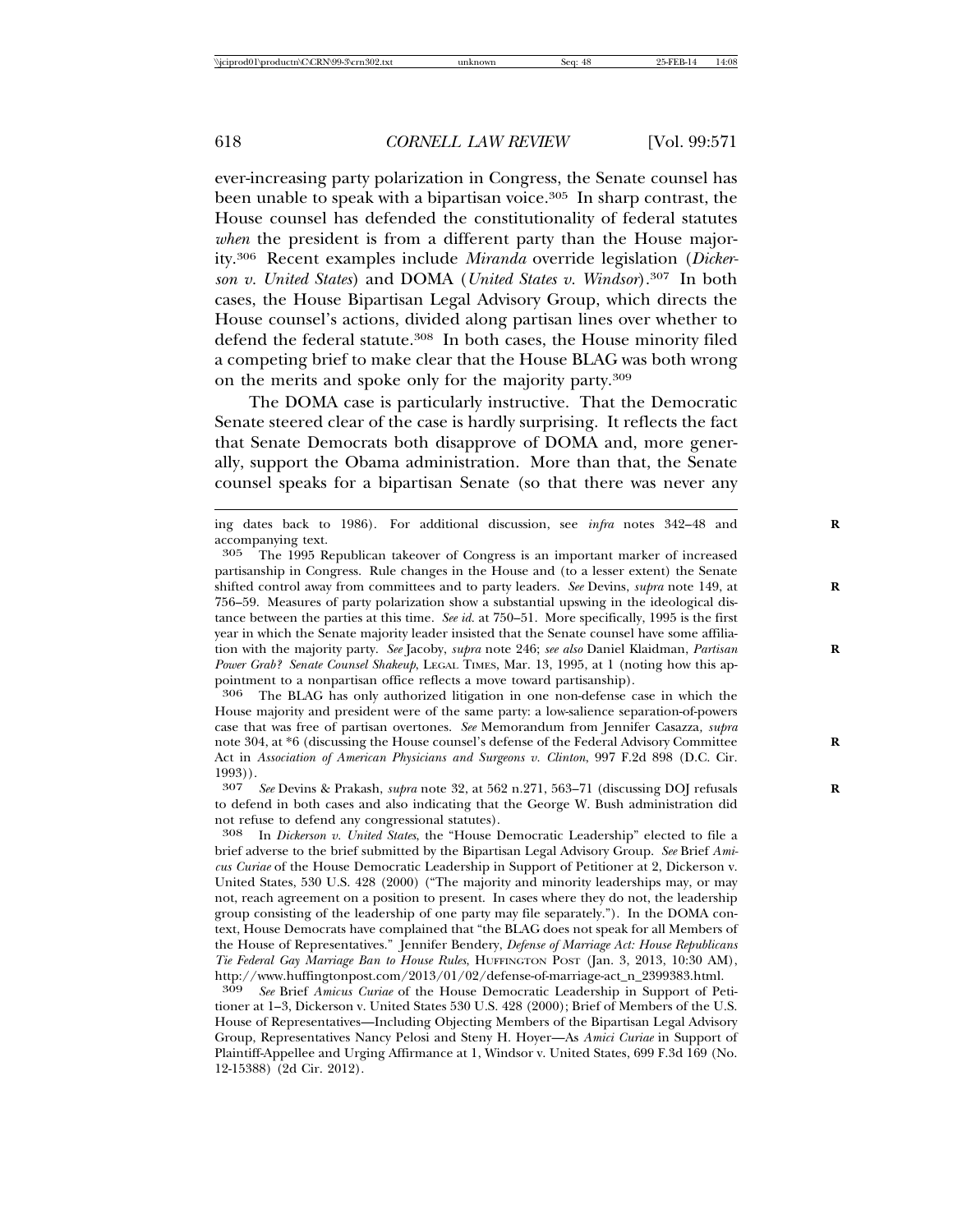consideration given to filing an amicus brief backing up DOJ claims that DOMA was unconstitutional).310 House participation also reflects House norms. One hundred and thirty-two House Democrats complained that the House BLAG brief only reflected majority party views;311 the House BLAG, while acknowledging that it does not reflect minority party views, forthrightly claimed that it "functions on a majoritarian basis, like the institution it represents, when [bipartisan] consensus cannot be achieved."312

Differences between today's House and Senate are also revealed in the willingness of the House, but not the Senate, to go to court to assert its institutional prerogatives against the executive. With House rules allowing a simple majority to invoke both the contempt power and the filing of lawsuits by the House counsel, the House is likely to be a vigorous proponent for congressional prerogatives when the opposition party controls the White House.313 In both the 2012–2013 Fast and Furious case and the 2007 dispute over the firing of U.S. attorneys, the House majority sought judicial enforcement of subpoenas against high-ranking executive branch officials from the opposition party.314 In the late 1990s, moreover, the House counsel defended House prerogatives in litigation disputes with minority party members over a House rule governing tax increases and a subpoena statute.<sup>315</sup>

In the Senate, however, supermajority rules make it much harder for opposition party lawmakers to advance an expansive view of congressional power. The Office of Senate Legal Counsel cannot rise to the defense of a federal statute or otherwise participate in litigation without two-thirds support of a bipartisan leadership group (and, after

<sup>310</sup> Senate Legal Counsel Morgan Frankel never pursued the case, nor is there a hint that any Senator wanted the Office of Legal Counsel either to defend DOMA or to file an amicus brief arguing that DOMA was unconstitutional. Interview with Morgan Frankel (Aug. 15, 2012) (on file with authors).<br> $311$  See Brief of Members of the U

See Brief of Members of the U.S. House of Representative—Including Objecting Members of the Bipartisan Legal Group, Representatives Nancy Pelosi and Steny H. Hoyer—As *Amici Curiae* in Support of Plaintiff-Appellee and Urging Affirmance at 1 n.1, Golinski v. U.S. Office of Pers. Mgmt., 680 F.3d 1104 (9th Cir. 2012) (Nos. 12-15388, 12- 15409).

<sup>312</sup> Petition for a Writ of Certiorari at 1 n.1, Bipartisan Legal Advisory Grp. of the U.S. House of Representatives v. Gill, 133 S. Ct. 2884 (2013) (No. 12-13).

<sup>313</sup> *See supra* notes 188–96 and accompanying text (discussing opposition party efforts **R** to embrace an expansive view of congressional power and, in so doing, discredit the George W. Bush and Obama administrations). But when the President's party is in control of the chamber, the House is likely either to back the President or to step aside. S*ee* Shenon, *supra* note 189, at A18; *cf.* Michael R. Gordon & Jeff Zeleny, *Latest Plan Sets a Series of* **R** *Goals for Iraq Leaders*, N.Y. TIMES, Jan. 8, 2007 at A1, A8 (noting the opposition of House Democrats to President Bush's Iraq strategy); Reps. Issa & Upton, *supra* note 189 (expressing the intentions of House Republicans to investigate the Obama administration).

<sup>314</sup> *See supra* notes 190–93, 195–96 and accompanying text. **R**

<sup>315</sup> These disputes are recounted in Tiefer, *supra* note 238, at 58–59. **R**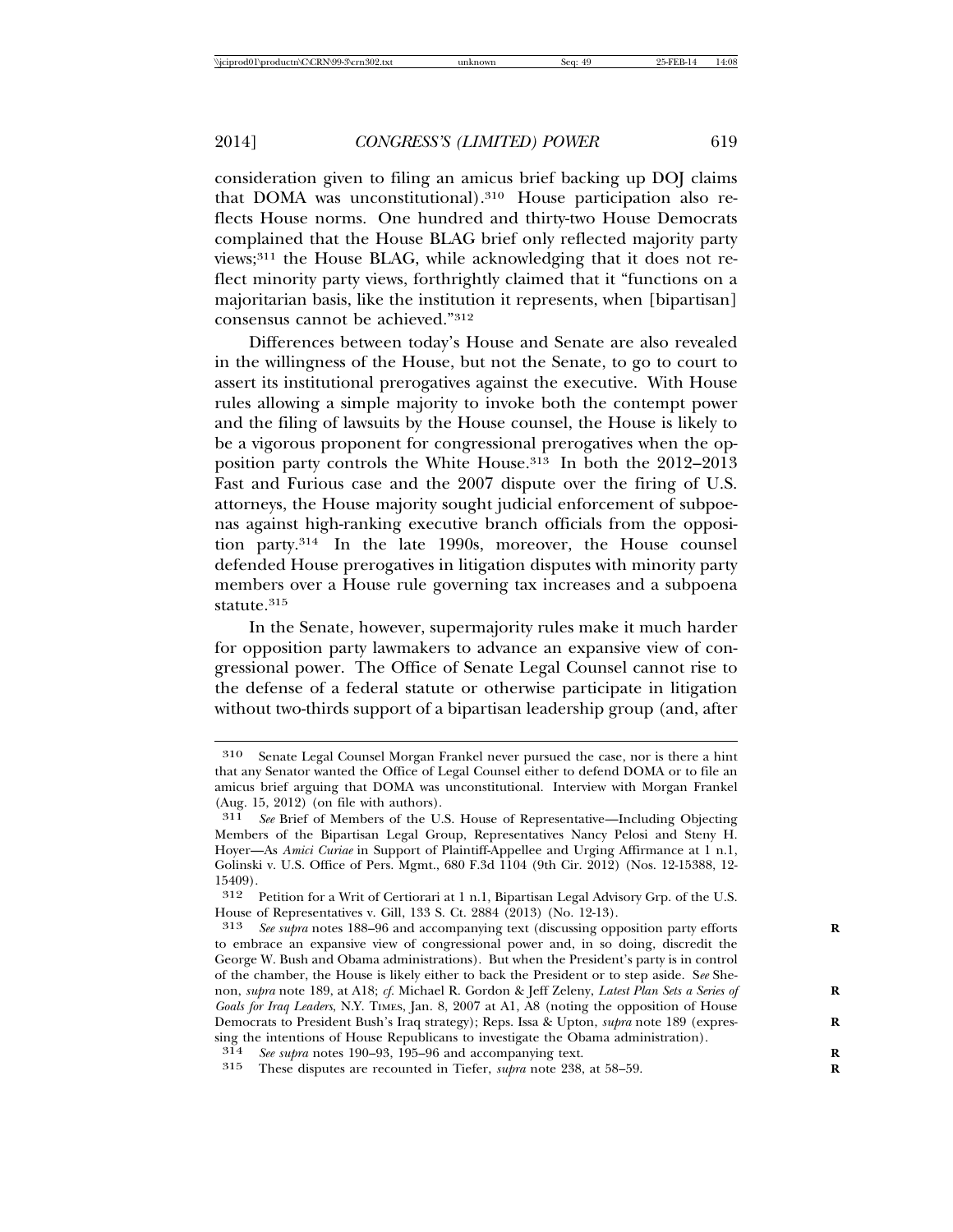that, a resolution of the full Senate is required).316 In today's polarized Congress, there is little prospect of such bipartisan support. Consider, for example, the imbroglio over President Obama's 2012 recess appointments to the National Labor Relations Board (NLRB) and the Consumer Financial Protection Bureau.<sup>317</sup> On January 4, 2012, President Obama made four recess appointments during a pro forma session of the Senate, three to the NLRB and one to the Consumer Financial Protection Bureau.<sup>318</sup> Forty-five (out of forty-seven) Republican senators joined a legal challenge to the President's NLRB appointments. Before both the D.C. Circuit (where they submitted briefs and participated in oral arguments) and the Supreme Court (where they filed briefs and a petition for certiorari),<sup>319</sup> Senate Republicans argued that the "Constitution empowers the Senate, not the President," to determine whether it is in session and, correspondingly, that the executive's theory "would enable the President to sidestep the Senate at his pleasure, thus wielding the very unilateral appointment power that the Framers rejected."320 Senate Democrats,

<sup>316</sup> *See supra* notes 268–71 and accompanying text. **R**

<sup>317</sup> Another example of this phenomenon was the Senate's pulling of a draft brief involving a recess appointment made by George H.W. Bush to the U.S. Postal Service's Board of Governors. The Senate's Democratic leadership sent a letter of protest to the White House and supported the filing of an amicus brief in a litigation dispute over the appointment. But the filing of the brief was blocked by Republican Senator Orrin Hatch, who opposed a resolution to authorize the filing of the brief. *See* 139 CONG. REC. 15,266–67 (July 1, 1993) (statement of Sen. George Mitchell, D-Me., including copy of draft Senate amicus brief); Mary Jacoby, *Hatch Move Prevents Democrats from Filing Brief on Lawsuit over Recess Appointments*, ROLL CALL, July 15, 1993. *See generally* Neal Devins, *Tempest in an Envelope: Reflections on the Bush White House's Failed Takeover of the U.S. Postal Service*, 41 UCLA L. REV. 1035, 1036–38, 1047–48 (1994) (discussing the legal background and implications of the Postal Service fight).

<sup>318</sup> *See* Laura Litvan, *Republicans May Block Nominees After Obama Recess Appointments*, BLOOMBERG BUSINESSWEEK (Jan. 31 2012), http://www.businessweek.com/news/2012-01- 31/republicans-may-block-nominees-after-obama-recess-appointments.html. Pro forma sessions are intended to block the president from pocket-vetoing legislation or making recess appointments; they last only a few minutes, and no Senate business is conducted. *See* Memorandum Opinion from the Office of Legal Counsel to the Counsel to the President, Lawfulness of Recess Appointments During a Recess of the Senate Notwithstanding Periodic Pro Forma Sessions, 36 Op. O.L.C. 1, 22 (Jan. 6, 2012), *available at* http://www.justice. gov/olc/2012/pro-forma-sessions-opinion.pdf (comparing the effect of a pro forma session on the recess appointment power and a pocket veto).

<sup>319</sup> *See* Brief of Senate Republican Leader Mitch McConnell and 44 Other Members of the United States Senate as *Amici Curiae* in Support of Certiorari, NLRB v. Canning, No. 12- 1281; Brief for Amici Curiae Senate Republican Leader Mitch McConnell and 41 Other Members of the United States Senate in Support of Petitioner/Cross-Respondent Noel Canning, Canning v. NLRB, 705 F.3d 490 (D.C. Cir. 2013) (Nos. 12-1115, 12-1153), *cert. granted*, 133 S. Ct. 2861 (2013); Transcript of Oral Argument at 19–27, Canning v. NLRB, 705 F.3d 490 (D.C. Cir. 2013) (Nos. 12-1115, 12-1153), *cert. granted*, 133 S. Ct. 2861 (2013).

<sup>320</sup> Brief for Amici Curiae, *supra* note 319, at 10–11. On the floor of the Senate and **R** through mass mailings, Republican leaders also took aim at these appointments. Minority Leader Mitch McConnell, for example, challenged the President for undermining the Senate's confirmation power and thereby "fundamentally endanger[ing] the Congress's role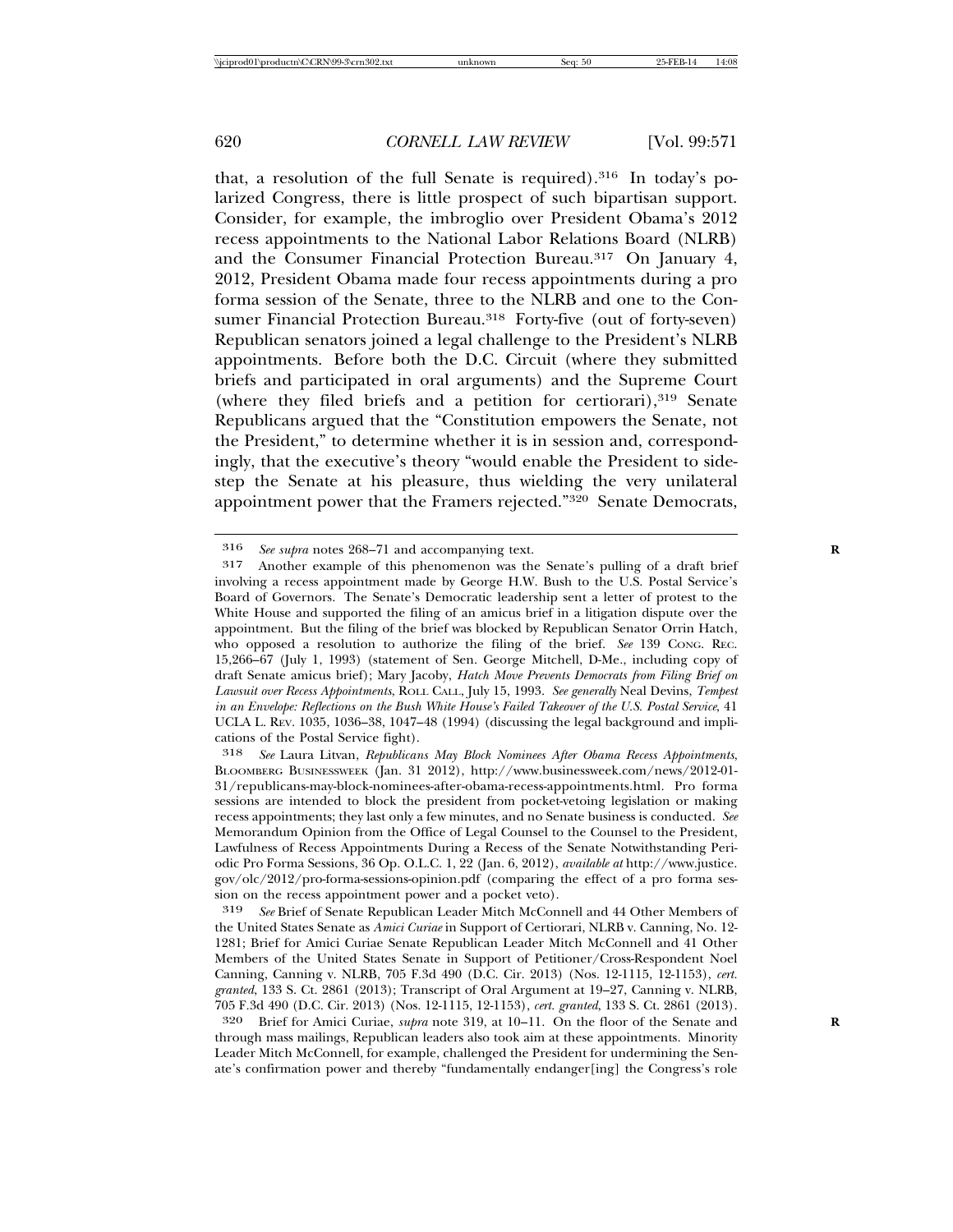however, backed the President,<sup>321</sup> and the Senate never considered the possibility of Senate counsel participation in the dispute.322

No doubt, the House and Senate counsel speak for each chamber and not the entire Congress. House rules empower the majority party and, not surprisingly, the House counsel gives voice to majority party preferences. On issues implicating House proceedings, the House counsel is a true advocate of majority party preferences. When it comes to the defense of federal statutes, the House counsel advocates for the House majority; she does not speak the voice of the House minority and certainly does not speak the voice of the Senate. In particular, unlike the House, the Senate thought it should not speak in court unless its counsel could speak in a bipartisan way. On questions implicating Senate investigations and other proceedings, the Senate counsel had been able to speak in a bipartisan voice when Congress was not polarized and is less likely to do so today. At the same time, the Senate counsel has always been ill suited to speak Congress's institutional voice. Even if Senate Democrats and Republicans could come together in defense of a federal statute, the Senate's position might well deviate from the preferences of the House majority.

Twenty-five years have now passed since there has been a dispute with the executive branch uniting Democrats and Republicans in the House and the Senate.<sup>323</sup> This simple fact highlights the relative unimportance of such litigation disputes to these offices, the reality that today's polarized Congress is not likely to come together to stand

in providing a check on the excesses of the executive branch." Press Release, U.S. Senate Republican Leader Mitch McConnell, Arrogantly Circumventing the American People with an Unprecedented 'Recess Appointment' of an Unaccountable Czar (Jan. 4, 2012), *available at* http://www.mcconnell.senate.gov/public/index.cfm?p=PressReleases&Con tentRecord\_id=cae9eff3-ab5c-411e-9a46-3e38b63a1bff&ContentType\_id=c19bc7a5-2bb9- 4a73-b2ab-3c1b5191a72b&Group\_id=0fd6ddca-6a05-4b26-8710-a0b7b59a8f1f&MonthDis play=1&YearDisplay=2012. On January 25, 2013, the D.C. Circuit backed up Republican complaints, ruling that the President could not make recess appointments during pro forma sessions of Congress. *Canning v. NLRB*, 705 F.3d 490, 506–07 (D.C. Cir. 2013) (Nos. 12-1115, 12-1153), *cert. granted*, 133 S. Ct. 2861 (2013).

<sup>321</sup> It did not matter that Senate Democrats used pro forma sessions to block President George W. Bush from making similar recess appointments; what mattered was party loyalty. *See* Peter Schroeder, *Reid Backs Obama After Using Pro Forma Sessions to Block Bush*, THE HILL (Jan. 4, 2012, 5:13 PM), http://thehill.com/blogs/on-the-money/banking-financial-institu tions/202335-reids-backs-obama-for-ignoring-pro-forma-sessions-he-once-pushed.

<sup>322</sup> In the NLRB case, D.C. Circuit judge and former Senate Legal Counsel Thomas Griffith lamented the fact that the Senate did not formally participate in the case, saying that "the court is [now] left guessing at whether the Senate did, in fact, consider itself in session when the appointments were made." Stephen Dinan, *Court Puts Doubt on President's Actions in Recess; Ruling Could Change Tradition*, WASH. TIMES, Dec. 6, 2012, at A1.

<sup>323</sup> That dispute, *Morrison v. Olson*, 487 U.S. 654 (1988), involved the constitutionality of the independent counsel. *See* Brief of United States Senate as Amicus Curiae at 1, Morrison v. Olson, 487 U.S. 654 (No. 87-1279); Brief of the Speaker and Leadership Group of the House of Representatives, Amici Curiae at 1, Morrison v. Olson, 487 U.S. 654 (No. 87- 1279).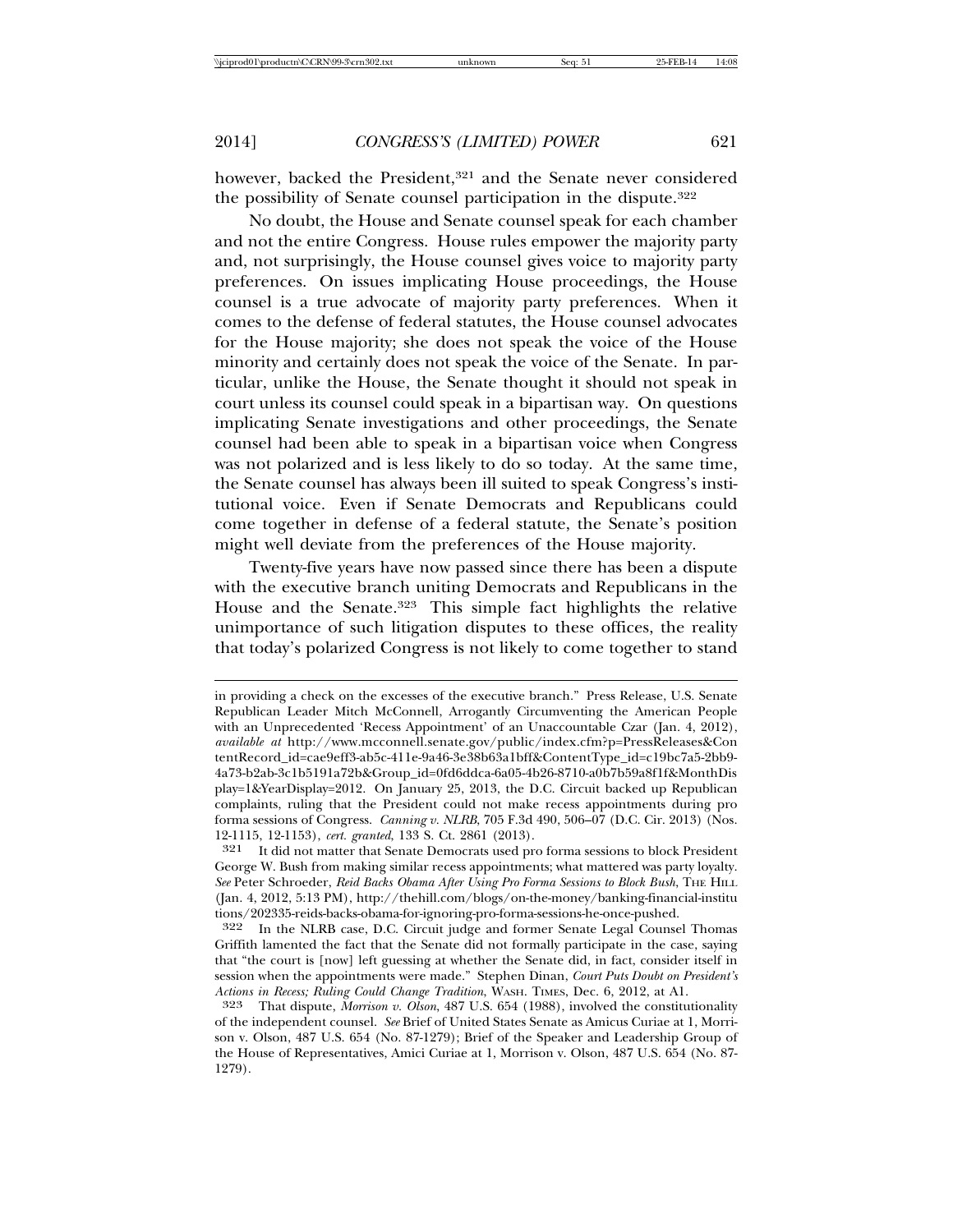up as a unified institution, and the profound differences between the structure and orientation of the House and Senate counsel. Lawmakers, especially in today's polarized Congress, are not interested in Congress's institutional prerogatives vis-a-vis the executive. ` Accordingly, although the House and Senate counsel are well positioned to defend the proceedings of their respective chambers, there is little reason to believe that either counsel has the capacity to represent Congress in court in defense of federal statutes.

#### III

#### CONSTITUTIONAL LIMITS ON CONGRESS IN COURT

The House and Senate counsel clearly reflect the norms of their distinct institutions. For that reason, both offices seem well equipped to represent their respective chambers in matters that are confided to them by the Constitution. And that is much of what the two counsel offices do—advising members on internal chamber affairs and assisting members with House or Senate investigations, including the filing of lawsuits to enforce subpoenas. On the other hand, the House and Senate counsel are ill equipped to speak the voice of Congress. Lawmakers are generally uninterested in defending Congress's institutional prerogatives, and the two chambers are fundamentally different from each other. More significant, as confirmed by Supreme Court precedent (the focus of this Part), neither Congress nor its components have the constitutional power to intervene on behalf of federal laws in court.

At the outset, it is worth highlighting what the Supreme Court did and did not say about Congress's power to defend federal statutes in *United States v. Windsor*. To start, when granting certiorari in *Windsor*, the Court directed the parties to argue whether the House had standing to pursue the litigation (and appointed amicus to argue against jurisdiction).324 When deciding *Windsor*, however, the Court did not reach that issue;<sup>325</sup> instead, it concluded that the executive had standing because the lower court decision invalidating DOMA adversely affected the government.326

<sup>324</sup> *See* United States v. Windsor, 133 S. Ct. 786, 787 (2012) (directing the parties to address "whether the Bipartisan Legal Advisory Group of the United States House of Representatives has Article III standing in this case"). For an argument that the standing of the executive and legislature does not depend solely on Article III, see generally Grove, *supra* note 32 (contending that executive and legislative standing depends in large part on **R** the provisions conferring power on those institutions, principally Article II and Article I).<br>  $325 \text{ S/e}$  United States v Windsor 133 S Ct 2675 2688 (2013) (noting that the Court 325 *See* United States v. Windsor, 133 S. Ct. 2675, 2688 (2013) (noting that the Court

<sup>&</sup>quot;need not decide" whether the House BLAG has standing on its "own authority"). 326 *Id.* at 2686. One of us contends that the executive lacked standing to appeal in

*Windsor. See* Grove, *supra* note 32 (manuscript at 20–22) (contending that executive standing depends in large part on the powers conferred by Article II and that the executive lacks the Article II power to appeal when it declines to defend a federal law).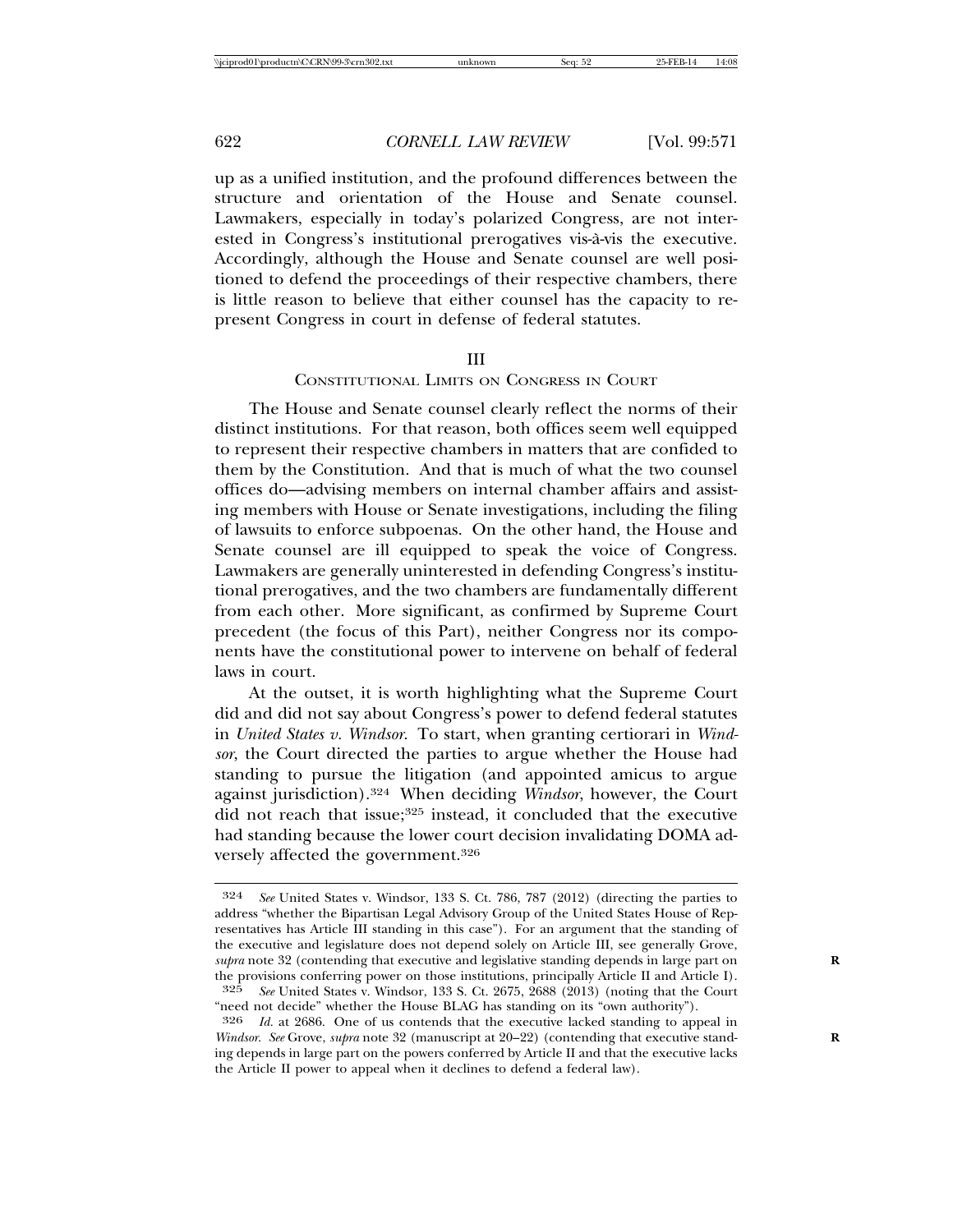At the same time, no Justice in *Windsor* challenged the power of the House or the Senate to sometimes stand in for the executive and defend federal statutes. Justice Anthony Kennedy's majority opinion both complimented the House for its "capable defense of the law" and approvingly noted that the Ninth Circuit Court of Appeals "properly . . . invit[ed] and accept[ed] briefs from both Houses of Congress" in *INS v. Chadha*, 327 which involved a statute authorizing a legislative veto.<sup>328</sup> Justice Antonin Scalia's dissenting opinion, while taking the majority to task for allowing the executive to pursue the case,329 nonetheless suggested that the House or the Senate might have independent authority to defend federal statutes in separation of powers cases.330 In particular, Justice Scalia—also discussing *Chadha*—noted both that it was "entirely reasonable" for the DOJ to "declin[e] to defend legislation that in its view infringe[d] upon Presidential powers" and that "the House and Senate were threatened with [the] destruction of what they claimed to be one of their institutional powers."331 Finally, in a separate dissenting opinion, Justice Samuel Alito concluded that the House had standing to defend DOMA.332 Justice Alito found that the invalidation of DOMA limited the House's power to legislate, that the House "was a necessary party to DOMA's passage," and that the Supreme Court's decision in *Chadha* endorsed the principle that "'Congress is the proper party to defend the validity of a statute' when the Executive refuses to do so on constitutional grounds."333

For reasons we have already detailed and will reiterate in this Part, we think that Congress cannot defend federal statutes. It does not matter whether a lower court invalidated the statute; it does not matter if the separation of powers are implicated; and it does not matter if the DOJ declines to defend the statute. The House and the Senate are never proper parties in legal challenges to the constitutionality of federal law; instead, the House and the Senate are only proper parties in cases implicating each chamber's Article I power to establish "Rules of its Proceedings."334

334 U.S. CONST. art. 1, § 5.

<sup>327</sup> *Windsor*, 133 S. Ct. at 2687, 2689.

<sup>328</sup> *See* INS v. Chadha, 462 U.S. 919, 953–54, 959 (1983).

<sup>329</sup> *Windsor*, 133 S. Ct. at 2701–02 (Scalia, J., dissenting) (concluding that the DOJ could not pursue a case in which it agreed with the law's challengers because there was insufficient "adverseness" between the parties).

<sup>330</sup> *Id.* at 2700 (Scalia, J., dissenting) (noting how in *INS v. Chadha*, the Supreme Court had allowed the House and Senate to intervene to defend the one-house legislative veto after the executive declined to defend that power).

<sup>331</sup> *Id.* at 2700 & n.2 (Scalia, J., dissenting).

<sup>332</sup> *See id.* at 2712 (Alito, J., dissenting).

<sup>333</sup> *Id.* at 2713–14 (Alito, J., dissenting).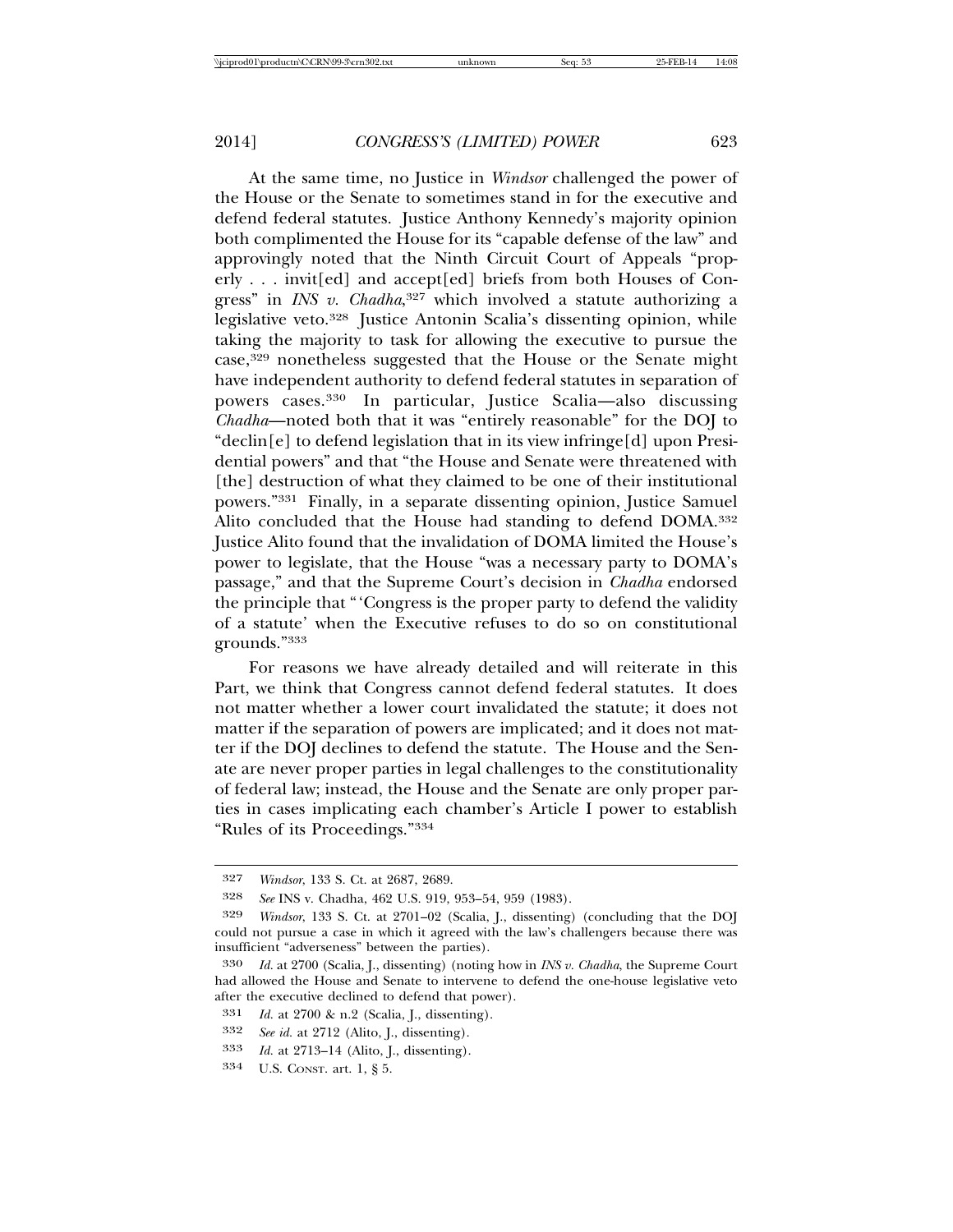As we have seen, the Constitution clearly separates the enactment of federal law from its implementation—sharply limiting Congress's control over the latter.<sup>335</sup> The Supreme Court has "strictly enforced" this structural principle.<sup>336</sup> For example, in *Bowsher v. Synar*<sup>337</sup> and *MWAA v. Citizens for Abatement of Aircraft Noise*, 338 the Court emphasized that "agent[s] of Congress" may not exercise executive or administrative functions.339 "The structure of the Constitution does not permit Congress to execute the laws . . . ."340 The only exception is the Article I, Section 5 power of the House and Senate to enforce internal rules.341 The House or the Senate therefore can pursue its legislative mission by issuing subpoenas, finding recalcitrant witnesses in contempt of Congress, and seeking judicial enforcement of subpoenas.

In separating legislation from implementation, moreover, the Constitution makes clear that Congress may not control those implementing federal law—outside the appointment, statutory, and removal mechanisms specified in the Constitution. In *Buckley v. Valeo*, 342 the Court held that Congress may not "vest in itself, or in its officers, the authority to appoint officers of the United States when the Appointments Clause by clear implication prohibits it from doing so."343 The Court thus invalidated provisions of the Federal Election Campaign Act that permitted members of Congress to appoint FEC commissioners.344 Furthermore, in *INS v. Chadha*, 345 the Court struck down the one-house legislative veto, concluding that Congress can direct the executive's implementation of federal law only through statutes enacted via bicameralism and presentment.346 Finally, in *Bowsher*,

<sup>345</sup> 462 U.S. 919 (1983). <sup>346</sup> *See id.* at 953–54, 959 (stating that "[w]ithout the challenged [legislative veto], this could have been achieved, if at all, only by legislation requiring deportation").

<sup>335</sup> *See supra* Part I.A. <sup>336</sup> John F. Manning, *Constitutional Structure and Judicial Deference to Agency Interpretations of Agency Rules*, 96 COLUM. L. REV. 612, 648–49 (1996) ("In an era in which the Supreme Court has flexibly applied separation of powers doctrine, the Court has nevertheless strictly enforced the principle that Congress cannot directly participate in the implementation of Congress's own laws." (citation omitted)).<br> $337 - 478$  U.S.  $714$  (1986)

<sup>337</sup> 478 U.S. 714 (1986). <sup>338</sup> 501 U.S. 252 (1991). <sup>339</sup> Metro. Wash. Airports Auth. v. Citizens for Abatement of Aircraft Noise, Inc., 501 U.S. 252, 255, 276 (1991) (invalidating a statute that gave a "Board of Review" staffed by members of Congress "veto power" over decisions made by the Metropolitan Washington Airports Authority and stating that "[i]f the power is executive, the Constitution does not permit an agent of Congress to exercise it"); *see* Bowsher v. Synar, 478 U.S. 714, 736–37 (1986) (invalidating the Balanced Budget and Emergency Deficit Control Act insofar as it granted the Comptroller General, an agent of Congress, executive functions).<br>340 Bowsher 478 U.S. at 726

<sup>340</sup> *Bowsher*, 478 U.S. at 726.

<sup>341</sup> *See* U.S. CONST. art. I, § 5.

<sup>342</sup> 424 U.S. 1 (1976) (per curiam). <sup>343</sup> *Id.* at 135. <sup>344</sup> *See id.* at 126–27, 140.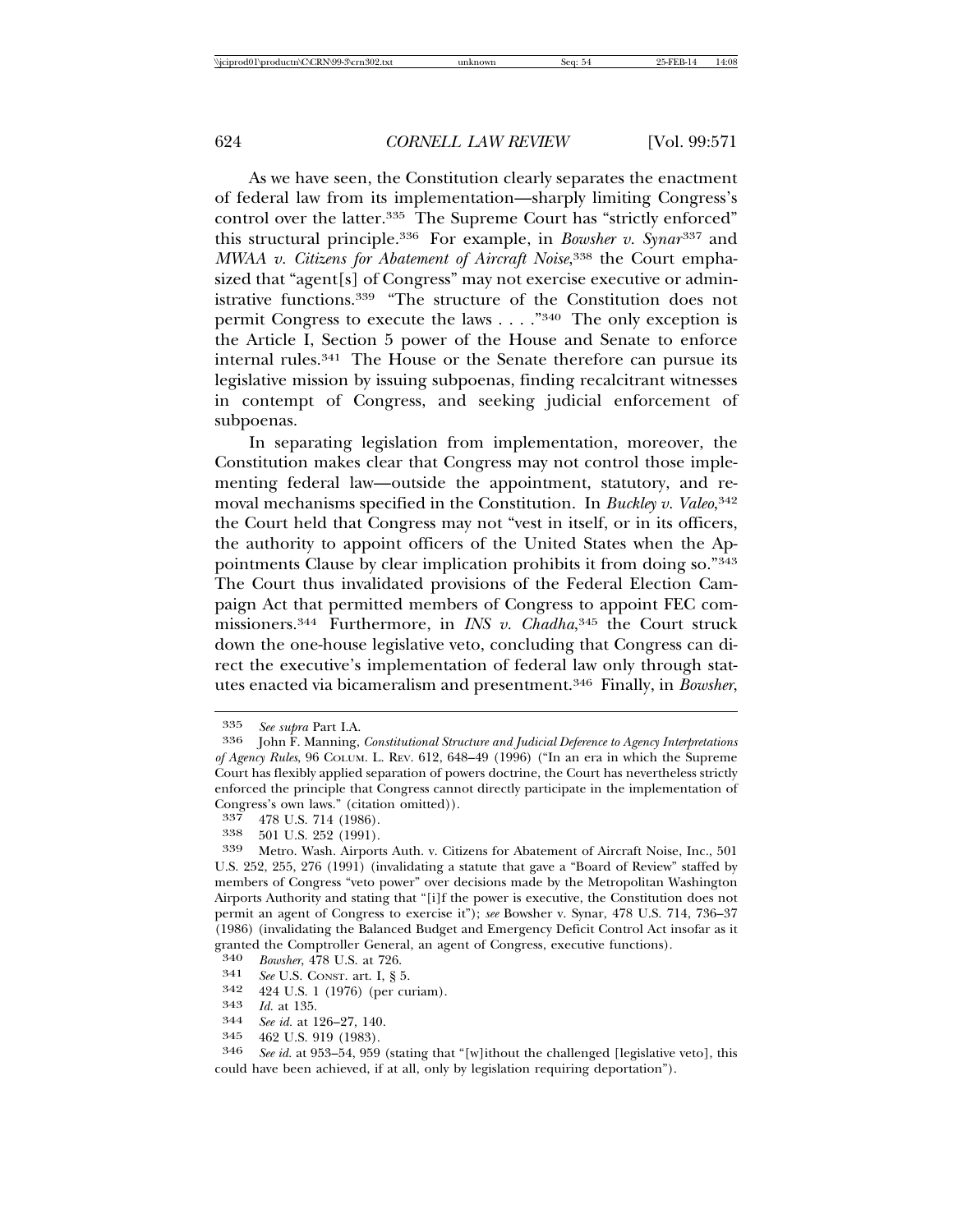the Court concluded that impeachment was the exclusive mechanism by which Congress could remove executive officials, stating that "[t]he Constitution does not contemplate an active role for Congress in the supervision of officers charged with the execution of the laws it enacts."347

The defense of federal statutes is a key component of the execution of federal law. If a court invalidates a statute, the government can no longer enforce that law against future violators. Even a narrow construction of a law significantly impacts future enforcement efforts. That is presumably why jurists and scholars have long assumed that the defense of federal statutes falls within the executive branch's duty to "take Care that the Laws be faithfully executed."348 In order to enforce a law in federal court, the executive must be prepared to defend that law against constitutional challenge.

A few commentators have, however, recently suggested that the defense of federal statutes is not an executive function—or at least that it is not a sufficiently "core" executive function as to preclude the involvement of Congress.349 To use the recent debate over the Affordable Care Act as an illustration,<sup>350</sup> these scholars seem to draw a distinction between litigating the constitutionality of a law (like the individual mandate) and actually enforcing that law against someone (by, for example, assessing a tax on an individual for refusing to buy health insurance). The argument would be that Congress could defend the individual mandate in court but could not itself assess the tax, for the latter is more central to law execution.

350 *See* Nat'l Fed'n of Indep. Bus. v. Sebelius, 132 S. Ct. 2566, 2608 (2012) (upholding, as a tax, "the individual mandate," which requires individuals to buy health insurance).

<sup>347</sup> Bowsher v. Synar, 478 U.S. 714, 722–23, 736 (1986). <sup>348</sup> *See supra* note 31 and accompanying text. This assumption necessarily underlies **<sup>R</sup>** the debate over whether the President has a "duty to defend" federal laws—even those that he considers invalid. Such constitutional defense could not be a "duty" unless it was an executive function. See supra notes 34-36 and accompanying text (discussing the debate). Notably, most scholars who argue that there is no "duty to defend" do not deny that the defense of federal statutes is an executive function. These scholars acknowledge that the President should defend most federal laws but argue that he need not defend laws that, in his considered judgment, are unconstitutional. *See* Devins & Prakash, *supra* note 32, at 533 **R**  $("[F]$ or something to be law subject to the execution duty, it must be substantively proper."); Marcott, *supra* note 34, at 1320 ("The Take Care Clause . . . does not require the **R** Executive to unquestioningly support the dictates of Congress . . . .").

<sup>349</sup> *See* Brianne J. Gorod, *Defending Executive Nondefense and the Principal–Agent Problem*, 106 NW. U. L. REV. 1201, 1219–20 (2012) ("Defending [a] law . . . does not focus on the operation of the law and generally will not affect its operation at all. . . . [T]he Executive simply provides the court with its understanding of what the Constitution requires  $\dots$ ."); *see also* Abner S. Greene, *Interpretive Schizophrenia: How Congressional Standing Can Solve the Enforce-but-Not-Defend Problem*, 81 FORDHAM L. REV. 577, 591–92 (2012) (asserting that, if Congress seeks a declaratory judgment on the constitutionality of a law, Congress is not "controlling the execution of law").<br> $350 \text{ See Nat'l Fed'n of Inden. Bus}$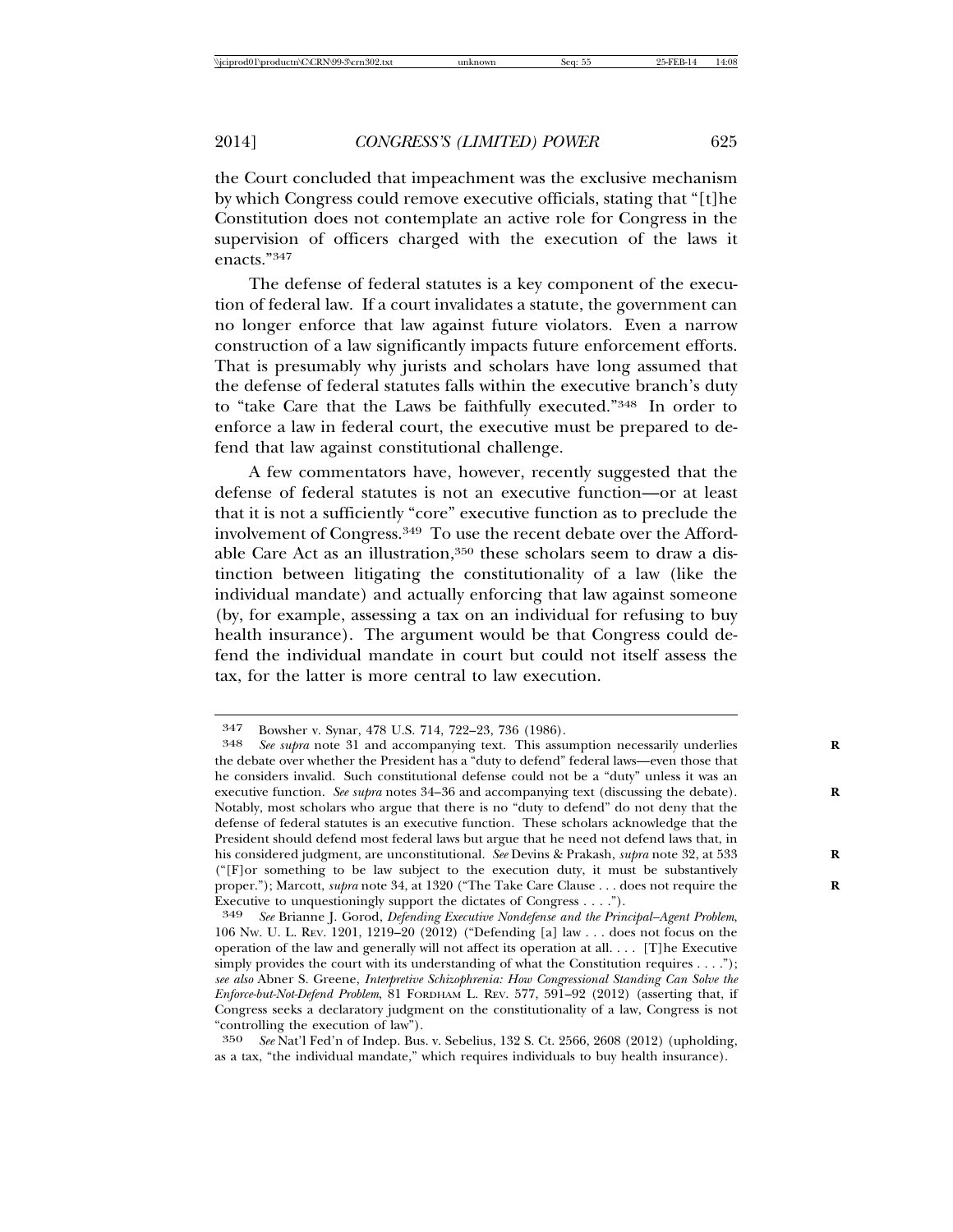But we do not believe that the lines of responsibility can be so easily separated. If Congress were a party in charge of defending a federal statute, it could exercise considerable power over the enforcement of that law. In the above example, if two different persons challenged the individual mandate, and two lower courts invalidated it on an as-applied basis, Congress could decide to appeal one ruling and not the other. That litigation decision would then prevent the executive from enforcing the law against one individual (the person with the unappealed lower court victory) and not the other.

This is not a hypothetical scenario. In the DOMA litigation, although the House of Representatives challenged many lower court decisions invalidating DOMA, the House did not seek to appeal every case. For example, the House (and the executive) let stand a bankruptcy court ruling against DOMA.351 This litigation decision ensured that one same-sex couple was exempt from DOMA, while the House continued (in the cases it opted to appeal) to argue that DOMA could be validly applied to prevent the recognition of many other same-sex marriages.<sup>352</sup> Although it may be inevitable that a government litigator will exercise such "prosecutorial discretion" (indeed, the executive is often selective about the cases it appeals), our point is that this discretionary choice gives the *congressional* litigant a tremendous amount of influence over the execution of federal law.

This example underscores the distinction between congressional participation as intervenor versus amicus curiae. In both roles, an agent of Congress may present legal arguments in favor of a federal statute. But only intervenor status gives Congress the power to decide which cases (and which appeals) to pursue and thus the discretion to decide against which parties the law will be enforced.353 Such

<sup>351</sup> *See* Chris Geidner, *U.S. Trustee Withdraws Appeal of Gay Couple's Bankruptcy Court DOMA Victory*, METRO WEEKLY (July 7, 2011, 11:10 AM), http://www.metroweekly.com/ poliglot/2011/07/us-trustee-withdraws-appeal-of.html (observing that the executive branch withdrew an appeal from a bankruptcy court decision invalidating DOMA after the House opted not to appeal the case). In fact, the executive branch stopped enforcing DOMA in any bankruptcy case after the House decided not to defend the statute in that context. *Id.* (quoting letter from U.S. Trustee stating that "[t]his decision to stop filing motions to dismiss bankruptcy petitions avoids generating costly and time-consuming constitutional litigation that neither the BLAG nor the Department plans to defend").

<sup>352</sup> Along similar lines, the House counsel declined to defend a federal statute that purports to deny benefits to same-sex spouses of veterans. *See* Unoppposed Motion of the Bipartisan Legal Advisory Group of the U.S. House of Representatives to Withdraw as Intervenor-Defendant at 1, McLaughlin v. Panetta, No. 1:11-cv-11905 (D. Mass. July 18, 2013) ("[T]he House has determined, in light of the Supreme Court's opinion in *Windsor*, that it no longer will defend [the veteran's benefits] statute."). The House's decision not to defend likely ensures that the law will not be enforced against that same-sex couple.

<sup>353</sup> *See* Matthew I. Hall, *Standing of Intervenor-Defendants in Public Law Litigation*, 80 FORDHAM L. REV. 1539, 1566 (2012) ("[A]mici have no appeal rights, while intervenor-defendants may . . . be entitled to appeal even when their aligned parties elect not to.").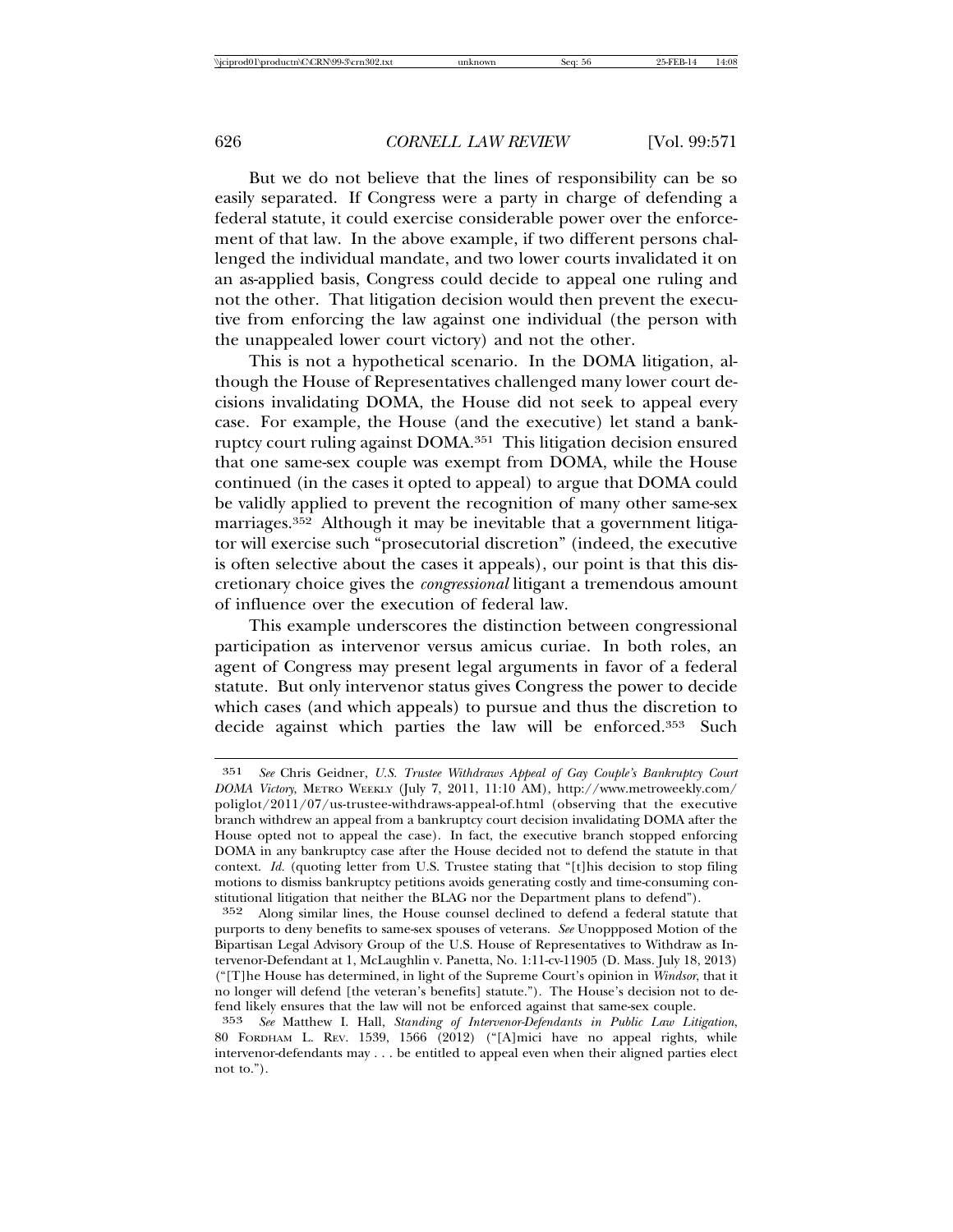"prosecutorial discretion" is, in our view, clearly an executive function. As a result, Congress is not a proper party to perform that function.<sup>354</sup>

But regardless of how one views the defense of federal statutes by Congress as a whole, unilateral defense by the House or Senate counsel is deeply problematic. The bicameral structure of Congress is a crucial part of our constitutional scheme of separated powers. As the Supreme Court stated in *INS v. Chadha*, "[W]hen the Framers intended to authorize either House of Congress to act alone and outside of its prescribed bicameral legislative role, they narrowly and precisely defined the procedure for such action."355 "These exceptions are narrow, explicit, and separately justified . . . ."356 As discussed, each house is constitutionally authorized to enforce internal rules, including by seeking judicial enforcement of subpoenas. But neither house of Congress has the power to defend their joint work product in court.

These structural constraints (the separation of law enactment from implementation and the requirement of bicameralism) help explain why the House and the Senate have standing to enforce committee subpoenas but lack standing to defend federal laws. As one of us argues in a separate work, the "standing" of federal institutions—that is, the power of those institutions to bring suit or appeal in federal court—cannot be determined solely by an analysis of Article III.357 Federal institutions must have affirmative authority for their actions, including the power to invoke federal jurisdiction at trial or on appeal. That affirmative authority does not come from Article III, which defines the federal "judicial Power" and does not purport to confer power on the executive or the legislature. Instead, executive and legislative standing depend in large part on the provisions conferring power on those institutions, principally, Article II and Article I.358

This insight helps explain why the executive, but not Congress, may defend federal laws on behalf of the United States. In the abstract, it may be hard to see why any of the individual government institutions needed for the enactment of federal law—the House, Senate, or President—should have the power to defend their joint handiwork in court. Yet the Supreme Court has repeatedly granted the executive branch standing to represent the interests of the United States in federal court with respect to constitutional and other litiga-

<sup>354</sup> *See* Grove, *supra* note 32 (manuscript at 12–13, 43–46) (arguing that Congress **R** should not be permitted to exercise the prosecutorial discretion that the executive exercises when it enforces or defends federal law).<br>355 462 U.S. 919, 955 (1983).

<sup>355</sup> 462 U.S. 919, 955 (1983).

<sup>356</sup> *Id.* at 956.

<sup>357</sup> *See* Grove, *supra* note 32.<br>358 *Id* (manuscript at  $9-3$ )

*Id.* (manuscript at 2–3).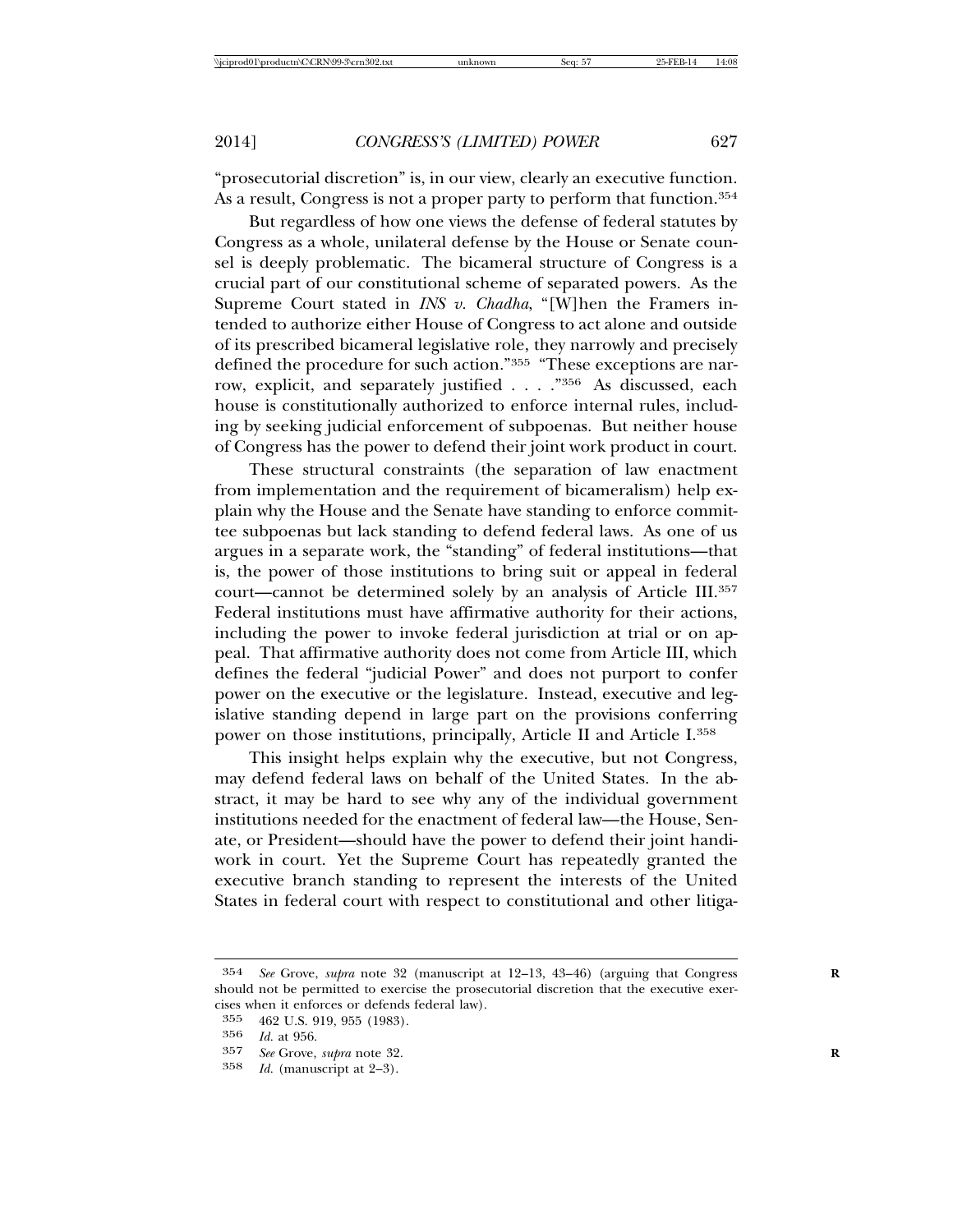tion.359 Congress itself acknowledged the executive's broad standing when it in 1937 authorized the executive to intervene in any private suit involving the constitutionality of federal law.<sup>360</sup> The executive branch's broad standing stems from its duty to "take Care that the Laws be faithfully executed."361 As noted, that duty encompasses a corollary obligation to defend most (and, in the view of some scholars, virtually all) federal statutes in court.362

By contrast, there is no constitutional provision that similarly authorizes Congress or one of its components to bring suit on behalf of the United States. The House and the Senate do, however, have affirmative constitutional power to act unilaterally in the realm of internal chamber proceedings.363 To make this power effective, the House and the Senate must at times seek judicial enforcement of subpoenas and other internal rules. For these reasons, the House and the Senate have standing to enforce their internal rules but lack standing to defend federal statutes in court.364

We believe that the constitutional text, structure, history, and Supreme Court precedents strongly support our contention that neither Congress nor its components may intervene in federal court to defend federal laws. Nevertheless (and somewhat remarkably), the Court in *Chadha* found that the House and Senate counsel *could* intervene to defend a statute when the executive branch declined to do so—even

<sup>359</sup> *See, e.g.*, United States v. Raines, 362 U.S. 17, 27 (1960) (concluding that Congress may authorize the Attorney General to bring suit to enforce constitutional rights); *In re* Debs, 158 U.S. 564, 586 (1895) ("[W]henever the wrongs complained of are such as affect the public at large, . . . the mere fact that the government has no pecuniary interest in the controversy is not sufficient to exclude it from the courts . . . ."), *abrogated in part on other grounds by* Bloom v. Illinois, 391 U.S. 194 (1968); *see also* Trevor W. Morrison, *Private Attorneys General and the First Amendment*, 103 MICH. L. REV. 589, 627 (2005) ("Federal courts regularly adjudicate government enforcement actions that would lack 'injury in fact' if brought by private plaintiffs.").

<sup>360</sup> *See* S. REP. NO. 75-963, at 2 (1937) ("Whenever the United States is concerned, the interest which will support its right to intervene is not limited to pecuniary interest. It extends to rights and duties related to sovereignty.").

<sup>361</sup> *See* Grove, *supra* note 32 (manuscript at 8) (arguing that the Take Care Clause is **R** the constitutional source of executive standing to enforce and defend federal law); Tara Leigh Grove, *Standing as an Article II Nondelegation Doctrine*, 11 U. PA. J. CONST. L. 781, 794 (2009) (noting that the Take Care Clause supports executive standing in enforcement actions); *see also* Edward A. Hartnett, *The Standing of the United States: How Criminal Prosecutions Show that Standing Doctrine Is Looking for Answers in All the Wrong Places*, 97 MICH. L. REV. 2239, 2256 (1999) (asserting that the executive's broad standing in criminal prosecutions must stem from Article II).

<sup>362</sup> For further discussion of executive standing to defend federal laws, see Grove, *supra* note 32 (manuscript at 13–17). **R**

<sup>363</sup> *See* U.S. CONST. art. I, § 5, cl. 2 ("Each House may determine the Rules of its Proceedings, punish its Members for disorderly Behaviour, and, with the Concurrence of two thirds, expel a Member.").

<sup>364</sup> For further discussion of legislative standing, see Grove, *supra* note 32 (manuscript **R** at 35–46).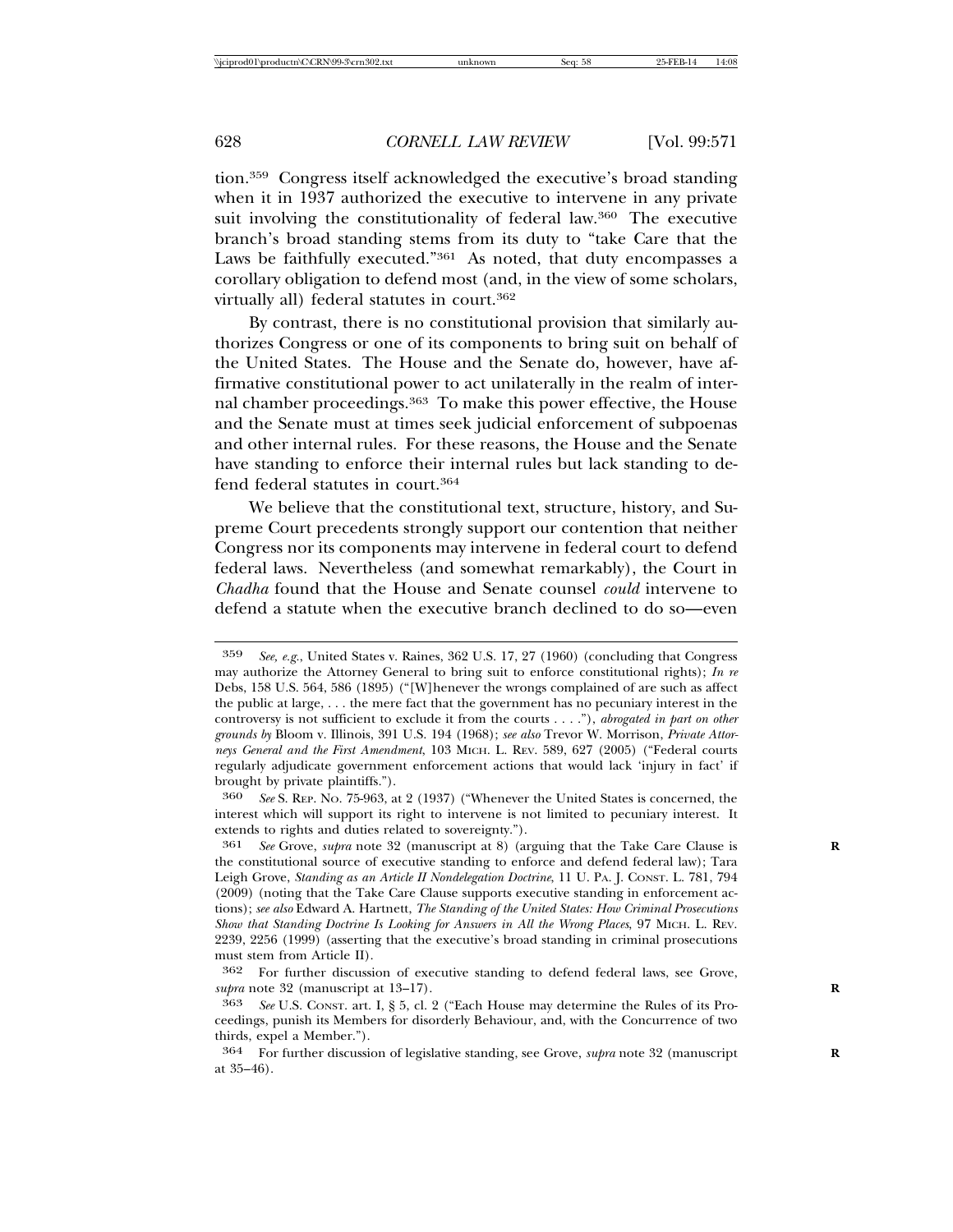as it articulated the principles that render such "congressional" intervention contrary to the constitutional scheme.365 *Chadha* has since served as the primary source of authority for intervention by the House and Senate counsel in subsequent constitutional litigation, including the recent challenges to the Defense of Marriage Act. Lower courts relied on *Chadha* when granting the House's motion to intervene; the Supreme Court, although failing to rule on the standing issue, favorably cited *Chadha*. 366 For this reason, we believe it is important to examine the apparent basis of the *Chadha* Court's decision.

Notably, the Supreme Court did not conclude that the intervention of the House and Senate counsel was necessary to establish Article III jurisdiction in *Chadha*. The case involved the pending deportation of an undocumented immigrant (Jagdish Chadha).367 The Attorney General had decided to suspend Chadha's deportation and allow him to remain in the country, but the House of Representatives (through the one-house legislative veto) overruled that decision and directed that he be deported.<sup>368</sup> Chadha challenged the deportation order on the ground that the legislative veto was unconstitutional.369 Although the executive branch agreed with Chadha's constitutional argument, the executive did plan to enforce the House's order.370 The Supreme Court thus found that "prior to Congress' intervention, there was adequate Art. III adverseness even though the only parties were the INS and Chadha . . . . [T]he INS's agreement with Chadha's [legal] position does not alter the fact that the INS would have deported Chadha . . . ."371

371 *Id.* at 939. Although the Court at one point suggested that the presence of the House and Senate counsel was necessary for Article III jurisdiction, *see id.* at 931 n.6 ("[A]

<sup>365</sup> *See* INS v. Chadha, 462 U.S. 919, 939 (1983) ("We have long held that Congress is the proper party to defend the validity of a statute when an agency of government, as a defendant charged with enforcing the statute, agrees with plaintiffs that the statute is inapplicable or unconstitutional."); *id.* at 957–58 ("The bicameral requirement, the Presentment Clauses, the President's veto, and Congress' power to override a veto were intended to erect enduring checks on each Branch . . . . To preserve those checks, and maintain the separation of powers, the carefully defined limits on the power of each Branch must not be eroded.").

<sup>366</sup> As discussed earlier, majority and dissenting opinions in *Windsor* approvingly cited *Chadha*. For lower court rulings, see *Revelis v. Napolitano*, 844 F. Supp. 2d 915, 924–25 (N.D. Ill. 2012) ("The House has an interest in defending the constitutionality of legislation . . . when the executive branch declines to do so." (citing *Chadha*, 462 U.S. at 940)), and *Windsor v. United States*, 797 F. Supp. 2d 320, 324 (S.D.N.Y. 2011) ("BLAG is entitled to intervene in this action as a party defendant . . . ." (citing *Chadha*, 462 U.S. at 930 n.5, 939)), *aff'd*, 669 F.3d 169 (2d Cir. 2012), *aff'd*, 133 S. Ct. 2675 (2013). In some cases decided between *Chadha* and *Windsor*, the courts simply allowed intervention without providing a rationale. That was true, for example, of the Supreme Court in *Bowsher*. *See* 478 U.S. 714 (1986); *supra* note 297 and accompanying text.<br><sup>367</sup> *See Chadha* 469 U.S. at 993

<sup>367</sup> *See Chadha*, 462 U.S. at 923. <sup>368</sup> *See id.* at 925–28. <sup>369</sup> *Id.* at 928.

See id. at 928, 939.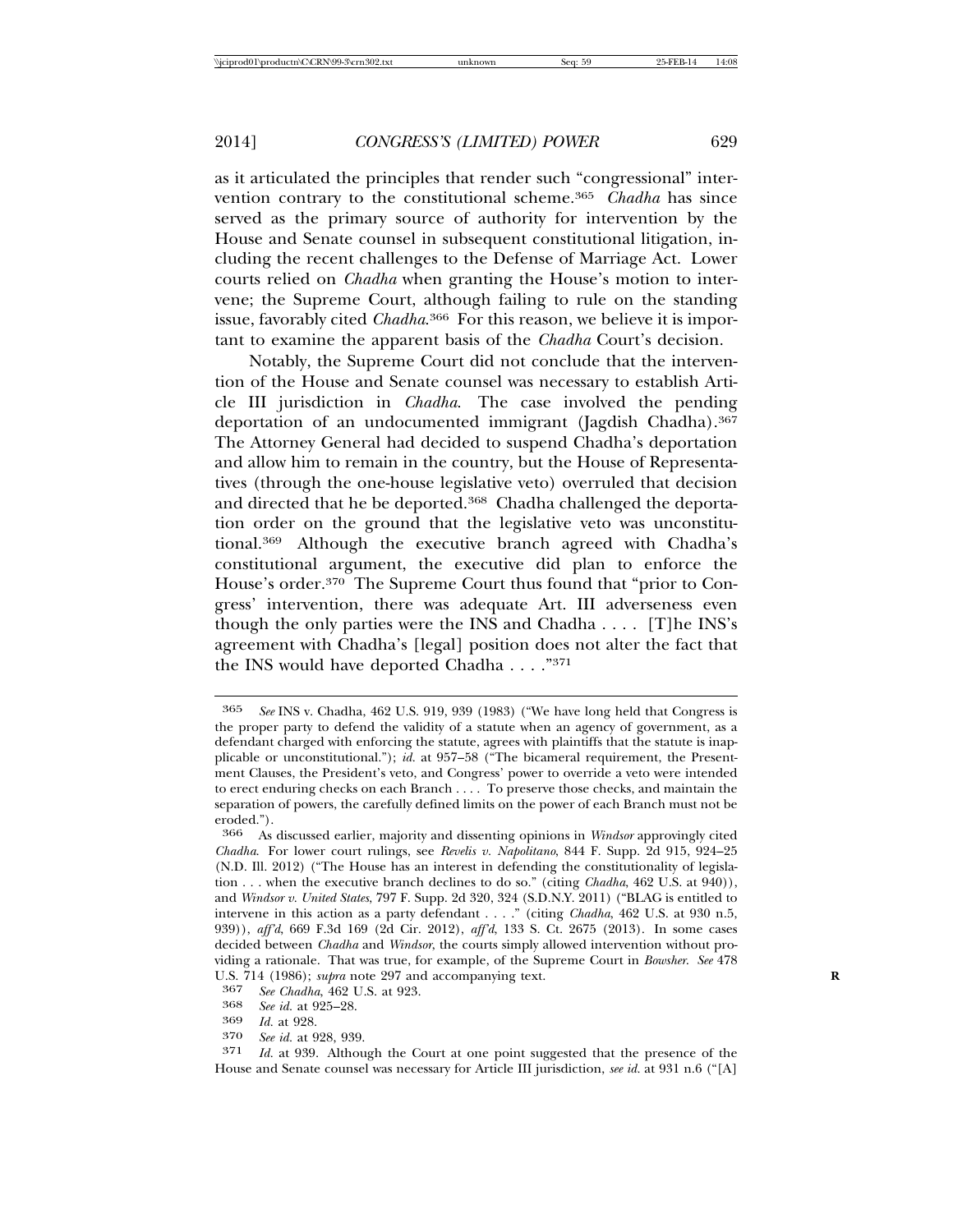Ultimately, the *Chadha* Court's primary rationale for permitting the intervention of the House and Senate counsel appears to have been its view that there was a long history of such "congressional" defense of federal statutes. According to the *Chadha* majority, "[w]e have long held that Congress is the proper party to defend the validity of a statute when an agency of government, as a defendant charged with enforcing the statute, agrees with plaintiffs that the statute is inapplicable or unconstitutional."372 But, as we demonstrated in Part I, there is no such history. The Supreme Court had permitted individual components of Congress to appear *as amici curiae* on behalf of federal statutes. But the Court did not authorize intervention by any component of Congress until *Chadha*. 373

Accordingly, we believe that, notwithstanding this language in *Chadha*, the weight of the evidence—text, structure, history, and Supreme Court precedent—counsels against defense of federal statutes by Congress or one of its individual components. The Constitution does not authorize Congress to defend its handiwork in federal court. Instead, the House or the Senate can go into court to enforce subpoenas or other internal rules. Unlike the defense of federal statutes, the text, structure, and history support congressional enforcement of internal rules in court.374

#### **CONCLUSION**

When Attorney General Eric Holder announced that the Obama administration would not defend the Defense of Marriage Act, he suggested that there was no political or legal cost to the decision. The Department of Justice would, he promised, "notify the court of [its] interest in providing Congress a full and fair opportunity to partici-

justiciable case or controversy under Art. III . . . clearly exists . . . because of the presence of the two Houses of Congress as adverse parties."), the Court ultimately found that the presence of the House and Senate counsel served only to overcome any prudential standing barriers. *See id.* at 939–40. In *Windsor*, Justice Kennedy cited *Chadha* both to establish that the dispute between the government and Windsor was adversarial (notwithstanding their agreement on the merits) and to establish that there were no prudential standing barriers to the Court's resolution of the case. 133 S. Ct. at 2686–87.

<sup>372</sup> *Chadha*, 462 U.S. at 940.

<sup>373</sup> Nor did the Court supply a basis for its assertion of a "long" history of congressional defense of federal statutes. The Court cited only two cases—*Cheng Fan Kwok v. INS*, 392 U.S. 206 (1968), and *United States v. Lovett*, 328 U.S. 303 (1946). But the first case did not involve Congress at all; instead, the Court invited *private counsel* to appear as amicus curiae to present an alternative interpretation of the statutory provision at issue because the INS agreed with the construction of the deportee. *See Cheng Fan Kwok*, 392 U.S. at 210 n.9. And in *Lovett*, the House participated only as amicus in defense of a statutory provision that was unsupported by the Senate and the executive branch, and which the Supreme Court held was patently unconstitutional. *See* United States v. Lovett, 328 U.S. 303, 304, 312–13, 318 (1946). *Lovett* would not seem to provide a strong basis for congressional defense of federal statutes.

<sup>374</sup> *See supra* Part II.A, B, E.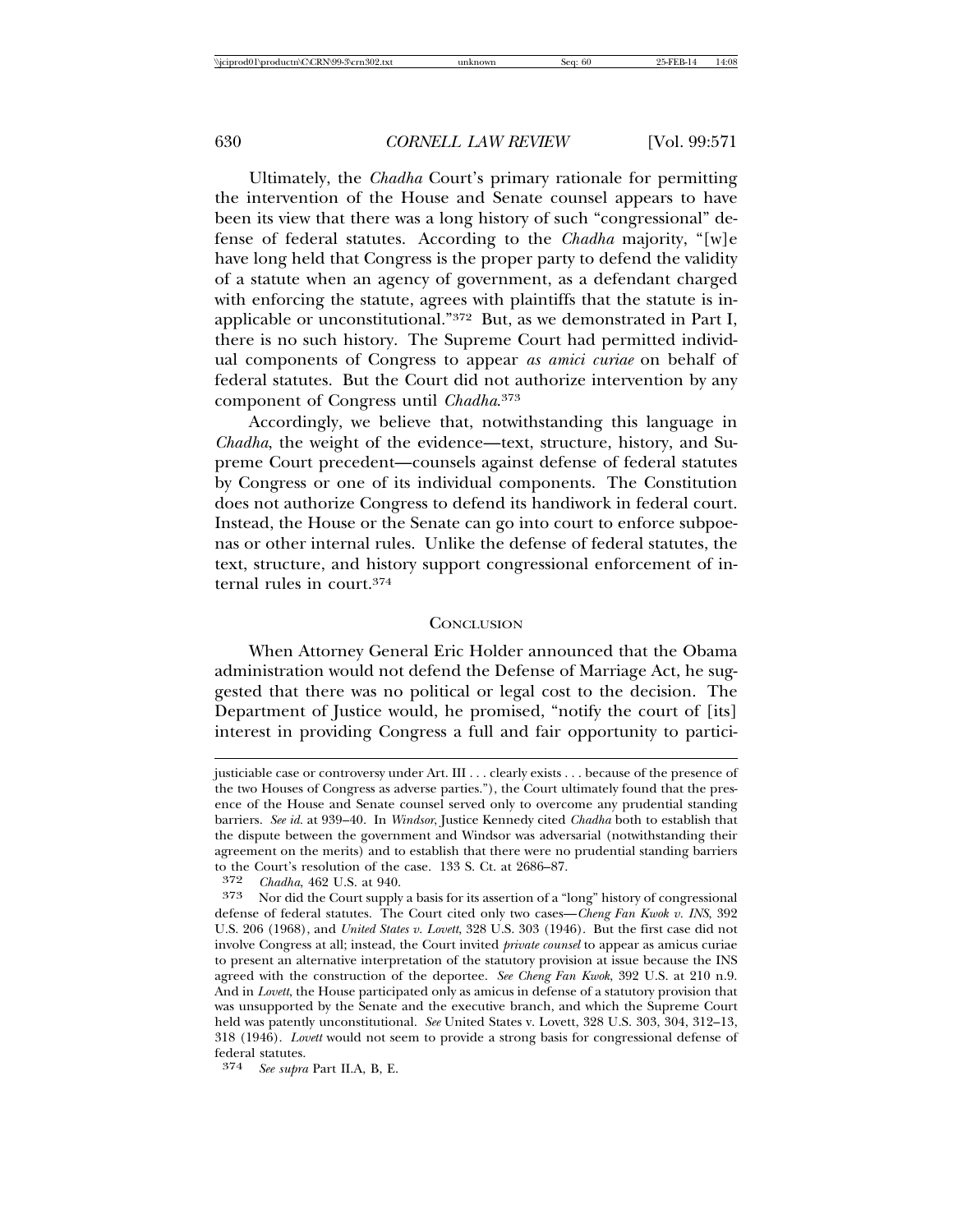pate in the litigation" on behalf of that federal law.375 As we have shown, however, neither Congress nor its individual components may defend federal statutes in court. The Constitution's text, structure, and history preclude such a role. More than that, there are profound practical problems with either the House or the Senate speaking the voice of a unified Congress.

Our argument does not, however, prevent the House or the Senate from challenging an executive decision not to defend a federal law. Each chamber's control over its internal proceedings enables it to investigate alleged wrongdoing by the executive branch,376 including the refusal to defend a law.377 Unlike the defense of federal statutes, the Constitution's text, structure, and history back up the power of either the House or the Senate to control internal proceedings, including the power to go to court to enforce subpoenas.378 Thus, when the majority leadership of the House of Representatives—led by Speaker John Boehner—objected to President Obama's decision not to defend DOMA,379 the proper response was not to take over defense of the statute. But the House could have subpoenaed Attorney General Holder to testify and explain his decision. And if the Attorney General refused to comply with the subpoena, the House could have held him in contempt and filed suit against him to enforce the sub-

376 *See supra* Part I.A, B.

<sup>375</sup> Letter from Eric H. Holder, Jr., Att'y Gen. of the United States, to Hon. John H. Boehner, Speaker of the House (Feb. 23, 2011), *available at* http://www.justice.gov/opa/ pr/2011/February/11-ag-223.html (stating that the President would enforce but not defend DOMA).<br>376 See sub

There is some doubt that the Senate has statutory authority to exercise this "contempt" power. The legislation that created the Senate Office of Legal Counsel seems to prohibit the counsel (or any other component of the Senate) from filing suit against the executive branch. *See* 28 U.S.C. § 1365(a) (2012) (granting federal jurisdiction to enforce any Senate subpoena except a "subpoena or order issued to . . . the executive branch"). This statutory question is not our focus, however. Our point is only that the House and the Senate have the *constitutional* power to investigate what they view as executive wrongdoing.

<sup>378</sup> For this reason, the D.C. District Court was correct in rejecting the George W. Bush administration's arguments that high-ranking executive officials could not be compelled to testify before Congress (a decision later vacated after the administration dropped its claim and allowed those very officials to testify). *See* Comm. on the Judiciary, U.S. House of Representatives v. Miers, 558 F. Supp. 2d 53, 100 (D.D.C. 2008), *stayed pending appeal*, 542 F.3d 909 (D.C. Cir. 2008) (per curiam). For additional discussion, see *supra* notes 193–95. **R** Likewise, the D.C. District Court was also right to reject the Obama administration's arguments in the Fast and Furious case that "Article III does not permit judicial resolution of the Committee's political dispute with the executive branch." Memorandum in Support of Defendant's Motion to Dismiss at 22, Comm. on Oversight and Gov't Reform v. Holder, No. 1:12-cv-1332 (D.D.C. Oct. 15, 2012). See Gerstein, *supra* note 8. For additional discussion, see *supra* notes 190–92, 196 and accompanying text. **R**

<sup>379</sup> *See* Frank James & Liz Halloran, *Boehner: House Will Defend DOMA; Courts, Not Obama, Should Decide*, NPR (Mar. 4, 2011, 3:52 PM), http://www.npr.org/blogs/itsallpolit ics/2011/03/04/134268656/boehner-house-will-defend-doma-courts-not-obama-shoulddecide (noting Boehner's implication that the President "overstepped his constitutional authority" by not defending DOMA).